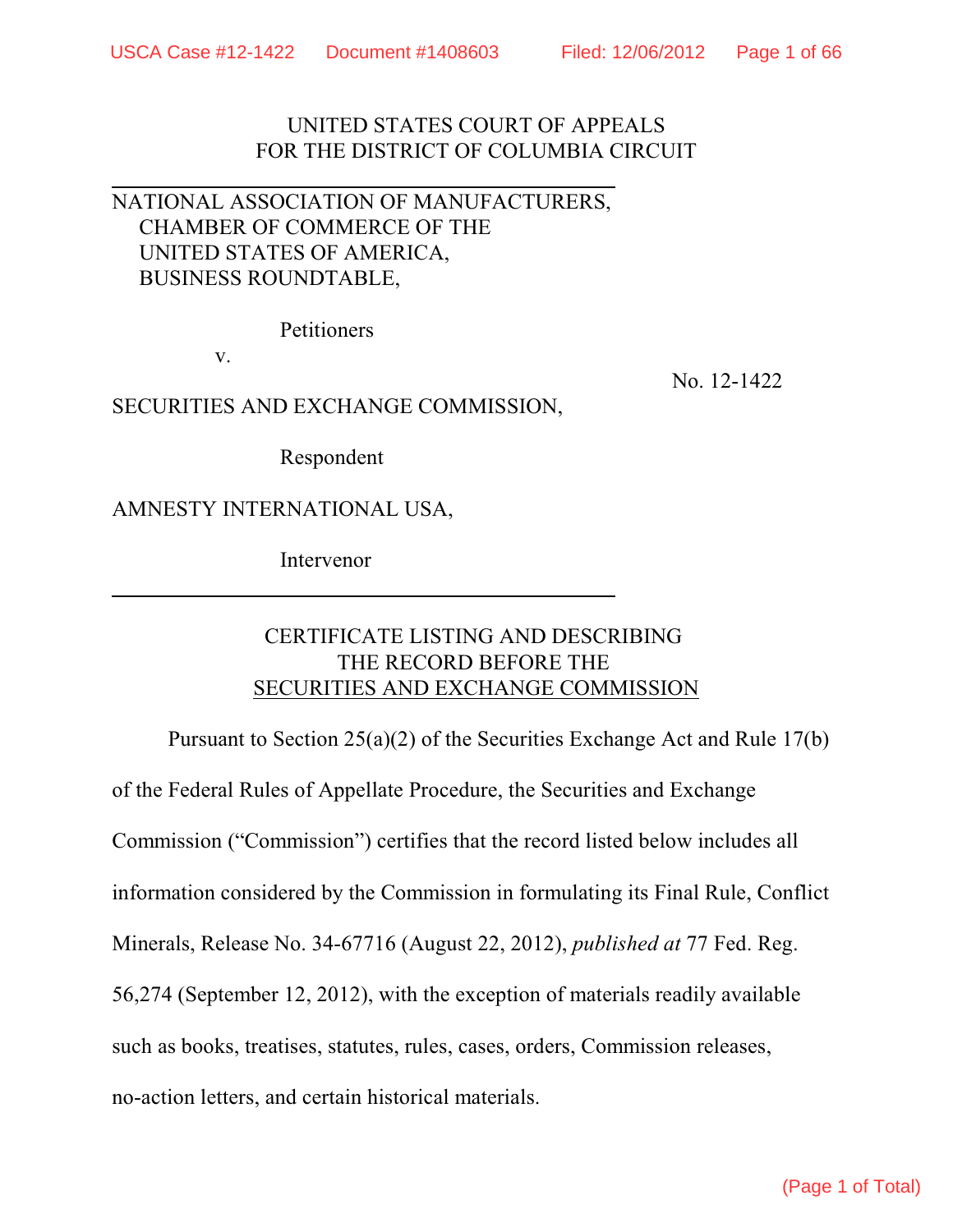No. Description

# Proposed Rule

1. Proposed Rule, Conflict Minerals, Rel. No. 34-63547 (December 15, 2010), *published at* 75 Fed. Reg. 80,948 (December 23, 2010).

# Extension of Comment Period Release

2. Proposed Rule; Conflict Minerals, Extension of Comment Period, Rel. No. 34-63793 (January 28, 2011), *published at* 76 Fed. Reg. 6,110-02 (February 3, 2011).

# Final Rule

3. Final Rule: Conflict Minerals, Release No. 34-67716, (August 22, 2012) *published at* 77 Fed. Reg. 56,274 (September 12, 2012).

# Roundtable on Conflict Minerals

- 4. Press Release, Securities and Exchange Commission, SEC Announces Agenda and Panelists for Roundtable on Conflict Minerals (Oct. 14, 2011), available at <http://www.sec.gov/news/press/2011/2011-210.htm.>
- 5. Roundtable on Issues Relating to Conflict Minerals, Release No. 34-65508 (October 7, 2011), 76 Fed. Reg. 63,573-01 (October 13, 2011).
- 6. Transcript of Roundtable on Conflict Minerals before U.S. Securities and Exchange Commission (October 18, 2011), available at http://www.sec.gov/spotlight/conflictminerals/conflictmineralsroundtable10 1811-transcript.txt.

# Comment Letters

<http://www.sec.gov/comments/s7-40-10/s74010.shtml>

7. Comments have been received from individuals and entities using the following Letter Type A: 22.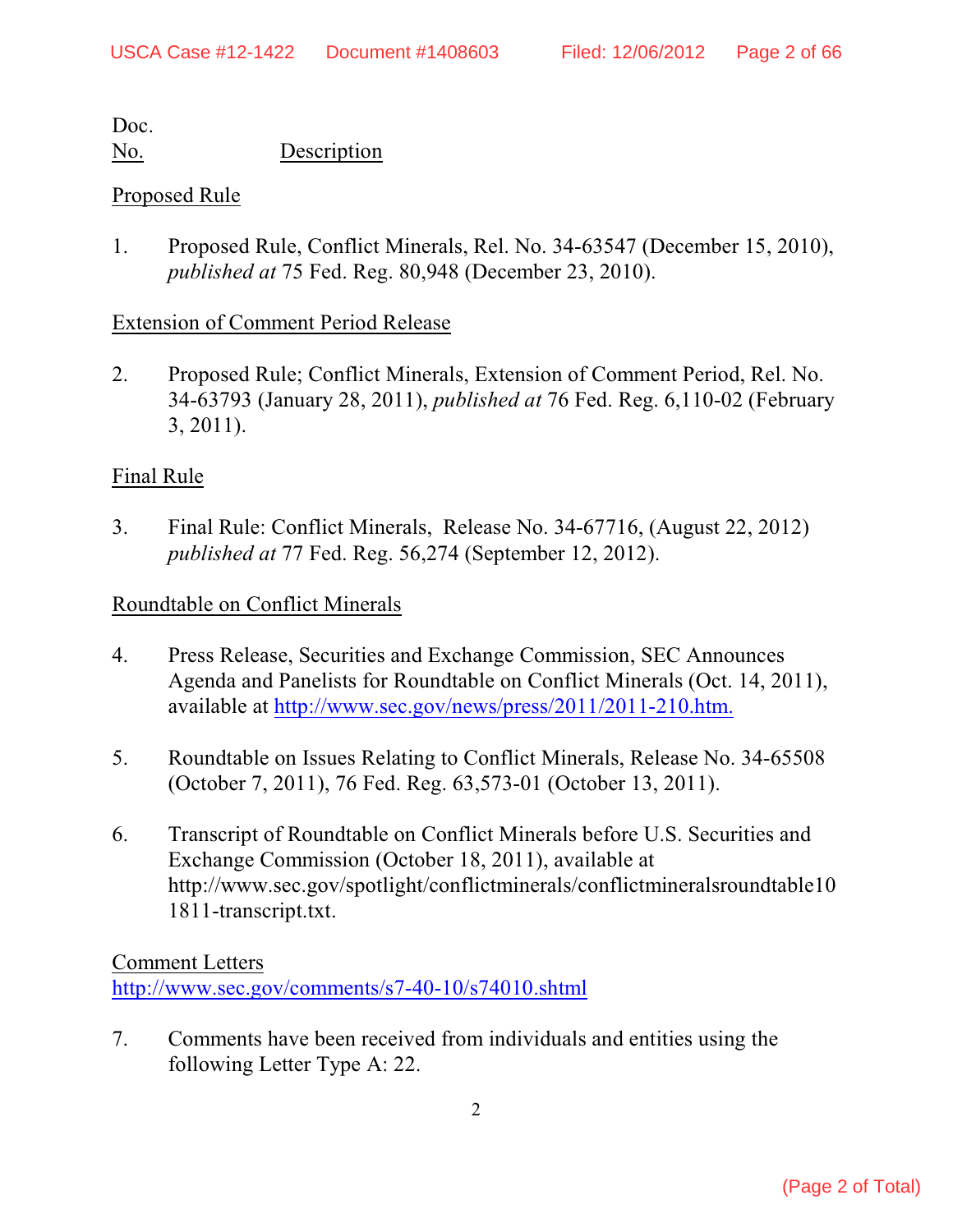- 8. Comments have been received from individuals and entities using the following Letter Type B: 12.
- 9. Comments have been received from individuals and entities using the following Letter Type C: 12,292.
- 10. Comments have been received from individuals and entities using the following Letter Type D: 13,660.
- 11. Comments have been received from individuals and entities using the following Letter Type E: 3,470.
- 12. Comments have been received from individuals and entities using the following Letter Type F: 84.
- 13. Comments have been received from individuals and entities using the following Letter Type G: 37.
- 14. Comments have been received from individuals and entities using the following Letter Type H: 9,686.
- 15. Comments have been received from individuals and entities using the following Letter Type I: 52.
- 16. Comments have been received from individuals and entities using the following Letter Type J: 3.
- 17. Comments have been received from individuals and entities using the following Letter Type K: 41.
- 18. Ann R. Shannon, Co-Founder, A Thousand Sisters Campaign, Co-Founder, Outcry for Congo Campaign, Portland, OR, December 15, 2010.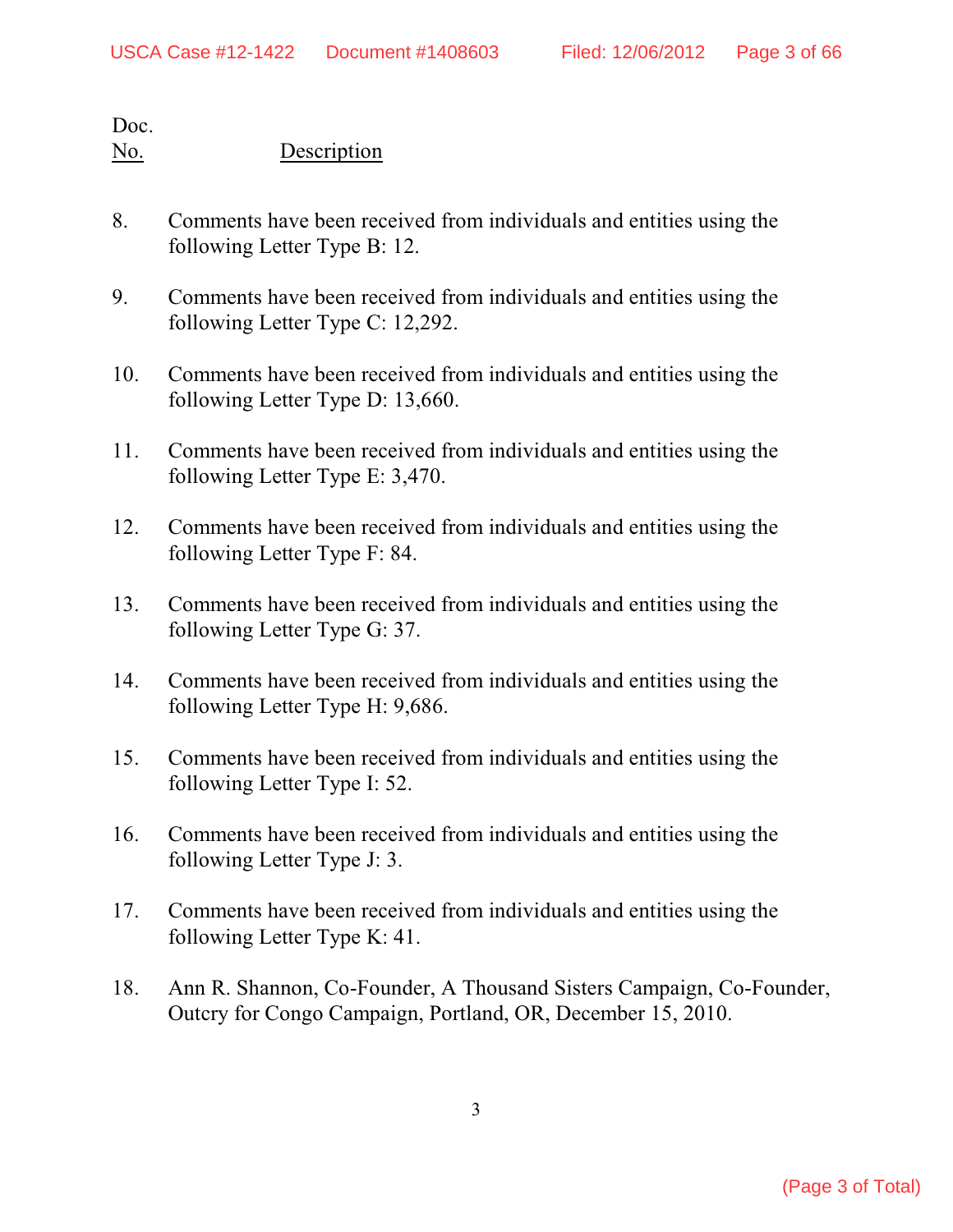- 19. Laura Matter, Reading Specialist, California State University Monterey Bay, Monterey, CA, December 15, 2010.
- 20. Lori G. Kechter, Surprise, AZ, December 15, 2010.
- 21. Griffin Teggeman, Taylor, TX, December 16, 2010.
- 22. Edward Lynch, December 16, 2010.
- 23. Advanced Medical Technology Association (AdvaMed), Aerospace Industries Association (AIA), American Association of Exporters and Importers (AAEI), American Automotive Policy Council (AAPC), Business Alliance for Customs Modernization (BACM), IPC - Association Connecting Electronics Industries Joint Industry Group (JIG), National Association of Manufacturers (NAM), National Electrical Manufacturers Association (NEMA) National Foreign Trade Council (NFTC), National Retail Federation (NRF), Retail Industry Leaders Association (RILA) Semiconductor Equipment and Materials International (SEMI), TechAmerica, USA\*ENGAGE, U.S. Chamber, December 16, 2010.
- 24. Joseph Cummins, Prospector of Minerals/Metal Ore, Carrollton, GA, December 20, 2010.
- 25. Laura Hitt, Professor of Voice & Speech, Division of Theatre & Dance, West Virginia University, Morgantown, WV, December 20, 2010.
- 26. Norman Coppola, Fabius, NY, December 24, 2010.
- 27. Spencer Adams, December 24, 2010.
- 28. Laura Haykel, Rochester, NY, December 28, 2010.
- 29. Conor B. Scott, Dublin, Ireland, December 28, 2010.
- 30. Susan Nesbitt, San Ysidro, CA, December 28, 2010.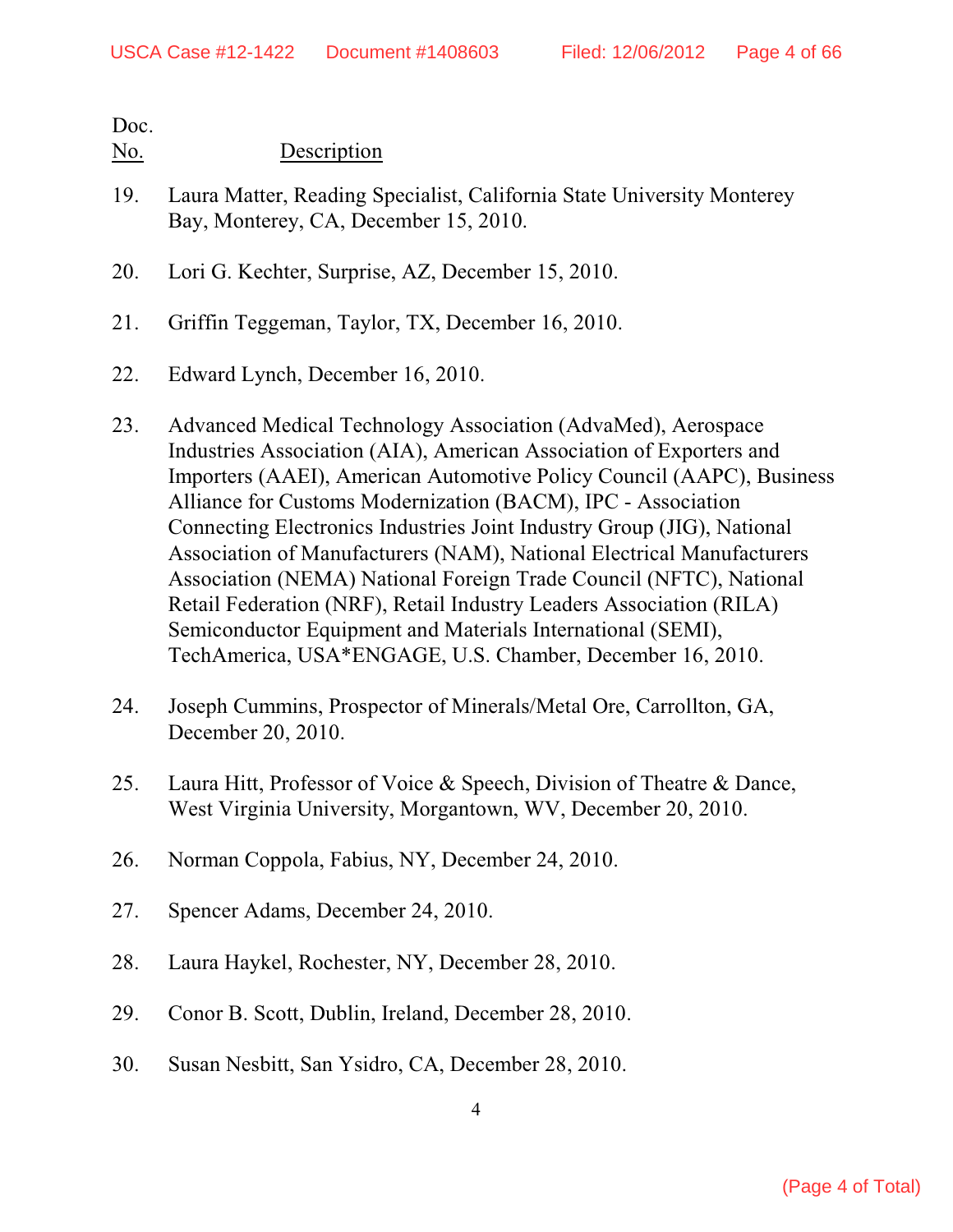- 31. Ian Linton, President, Metal Solutions Corp., December 28, 2010.
- 32. Chris Barnard, Germany, December 29, 2010.
- 33. Debbie Ehlers, CA, December 31, 2010.
- 34. Bruce Watzman, Senior Vice President, Regulatory Affairs, National Mining Association, January 3, 2011.
- 35. Steve and Nancy Gould, New York, NY, January 5, 2011.
- 36. Obiora Embry, Engineer-In-Training, Lexington, KY, January 5, 2011.
- 37. Maria Nasif, January 5, 2011.
- 38. Joseph S. Cox, Lake Forest, CA, January 6, 2011.
- 39. Barbara Searles, January 6, 2011.
- 40. Kari L. Voss-Drost, Rushmore, MN, January 6, 2011.
- 41. Ian Telfer, Chairman, and Aram Shishmanian, Chief Executive Officer, World Gold Council, January 7, 2011.
- 42. Brian Vosburg, Grosse Pointe Park, MI, January 7, 2011.
- 43. Cecilia L. Gardner, Esq., Jewelers Vigilance Committee; Ruth Batson, American Gem Society; David W. Cochran, Manufacturing Jewelers & Suppliers of America; Matthew A. Runci, Jewelers of America; and Brent Cleaveland, Fashion Jewelry & Accessories Trade Association, January 10, 2011.
- 44. Catholic Relief Services and the Commission on Natural Resources of the DRC Bishops' Conference, January 10, 2011.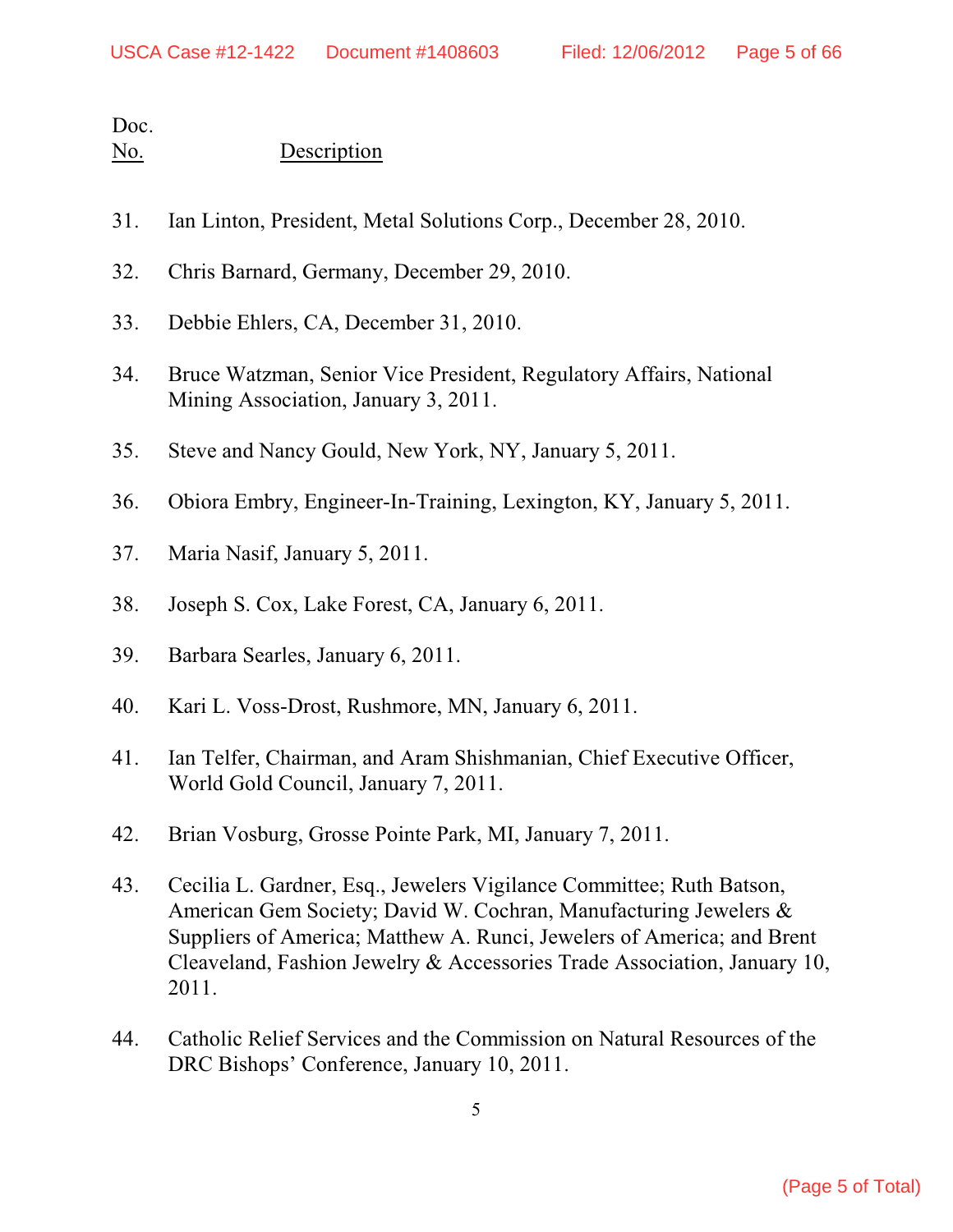- 45. Michael Riess, Materials Management Corp., January 13, 2011.
- 46. Joseph Casper, Vice President, Safety, National Stone, Sand Gravel Association, Alexandria, VA, January 13, 2011.
- 47. Dr. Mohd Ajib Anuar, Chairman, The Kuala Lumpur Tin Market, January 17, 2011.
- 48. Robert W. Row, Palo Alto, CA, January 18, 2011.
- 49. Larry Manziek Ph.D., Executive Director, International Precious Metals Institute, January 19, 2011.
- 50. Ben Parsons, Chelsea, MA, January 21, 2011.
- 51. L. Amy, January 21, 2011.
- 52. Jake Maguire, Austin, TX, January 21, 2011.
- 53. Patricia Kuenzi, January 21, 2011.
- 54. Matthew Butcher, Norfolk, VA, January 21, 2011.
- 55. Paul J. Helbling, Retired Educator, January 21, 2011.
- 56. Joyce M. Cockerham, Troy, NY, January 21, 2011.
- 57. Jacob Davis, Chief Operating Officer, Give Peace A Deadline, Boulder, CO, January 21, 2011.
- 58. Marianne Rowden, President and CEO, American Association of Exporters and Importers, January 21, 2011.
- 59. Julia Koch, Lansing, MI, January 22, 2011.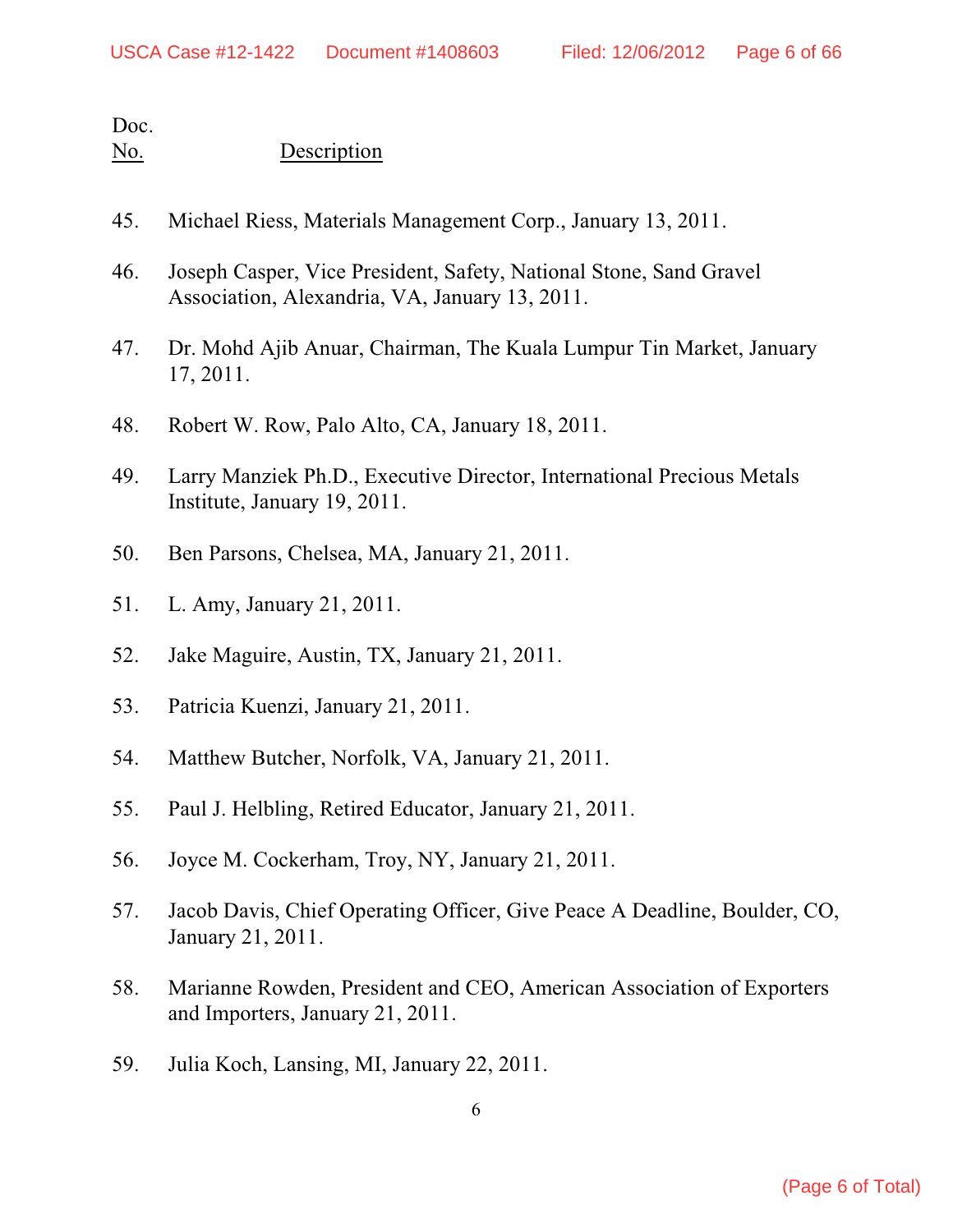- 60. Lila E. Cornell, Cranberry Township, PA, January 22, 2011.
- 61. David Owen, Mobile, AL, January 22, 2011.
- 62. Carol Brunlinger, Boise, ID, January 24, 2011.
- 63. Carolyn C. Hughes, Newport News, VA, January 25, 2011.
- 64. Chua Cheong Yong, Malaysia Smelting Corp., January 26, 2011.
- 65. Rev. Jana L. Williams, Weatherly Heights Baptist Church, Huntsville, AL, January 25, 2011.
- 66. Robert D. Hormats, Under Secretary of State for Economic, Energy, and Agricultural Affairs, and Maria Otero, Under Secretary of State for Democracy and Global Affairs, January 25, 2011.
- 67. Rep. Spencer Bachus, Chairman of the House Committee on Financial Services, January 25, 2011.
- 68. John L. Sharp, Corporate Product Compliance Manager, TriQuint Semiconductor, Inc., Hillsboro, OR, January 26, 2011.
- 69. Taiwan Semiconductor Manufacturing Company, Ltd., January 27, 2011.
- 70. Don Shay, Cambridge, MA, January 27, 2011.
- 71. Richard Burt, President, Tantalum-Niobium International Study Center, January 27, 2011.
- 72. Kay Nimmo, Manager of Sustainability and Regulatory Affairs, ITRI Ltd., January 27, 2011.
- 73. Howland Greene Consultants LLC, January 28, 2011.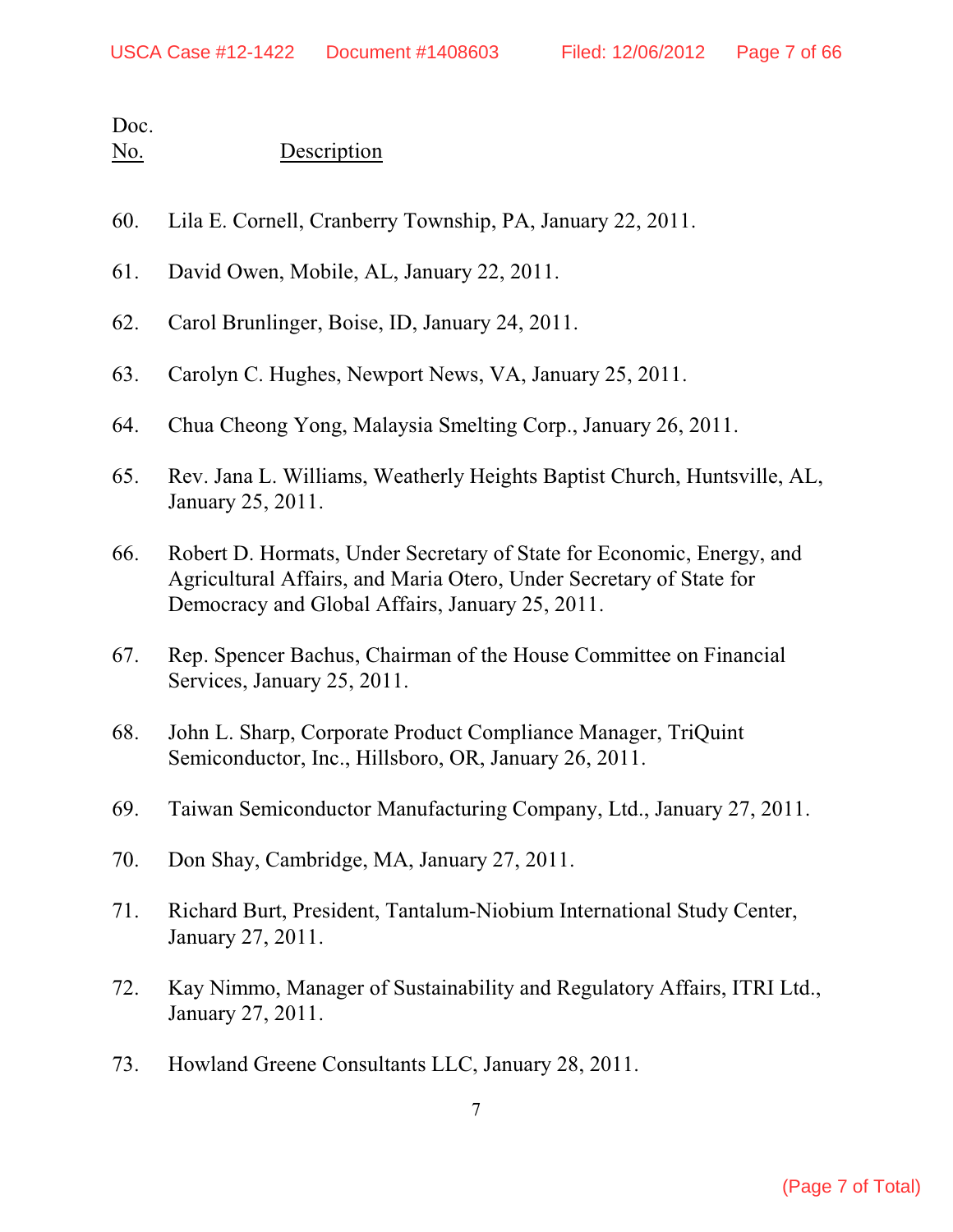- 74. Sterling E. Miller, PA, January 29, 2011.
- 75. Tena Scruggs, January 30, 2011.
- 76. John Crawley, CEO, Niotan, Inc., Mound House, NV, January 30, 2011.
- 77. Srinivasan Venkatakrishnan, CFO, AngloGold Ashanti Limited, Johannesburg, South Africa, January 31, 2011.
- 78. Ian Ehrlich, January 31, 2011.
- 79. Eddy Mbona, Project Officer, Secretariat of the International Conference of the Great Lakes Region, Bujumbura, Burundi, January 31, 2011.
- 80. Jeffrey Trott, Pflugerville, TX, January 31, 2011.
- 81. Stephen L. Kass, Chair, International Human Rights Committee, New York City Bar Association, January 31, 2011.
- 82. Dennis P. Meyer, American Tin Trade Association, Granite City, February 1, 2011.
- 83. Ashbel C. Williams, Executive Director & CIO, State Board of Administration of Florida, February 3, 2011.
- 84. Christopher J. Lee, Member of Congress, February 3, 2011.
- 85. Howard J. Hubbard, Bishop of Albany, Chairman, Committee on International Justice and Peace and Ken Hackett, President, Catholic Relief Services, February 8, 2011.
- 86. Brian Christie, Managing Director, AxamTrade, February 10, 2011.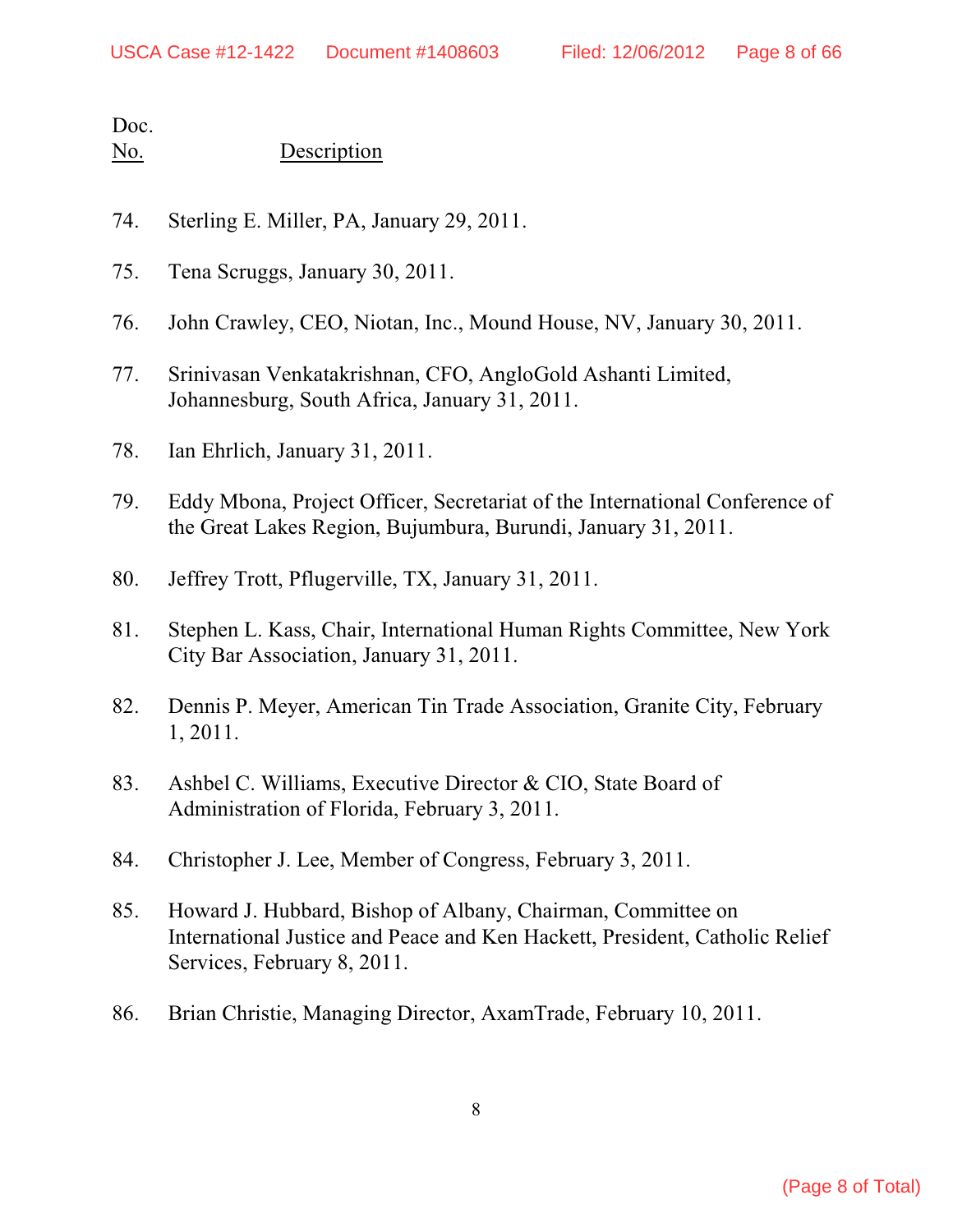- 87. John Broxham, Commercial Director, and Andre De Kandelaer, Member of the Board, Jean Goldschmidt International SA, February 14, 2011.
- 88. Karen Savala, President, Semiconductor Equipment and Materials International (SEMI) Americas, February 15, 2011.
- 89. Reid Rector, February 21, 2011.
- 90. Patrick B. Dorsey, Senior Vice President, Secretary and General Counsel, Tiffany & Co., February 22, 2011.
- 91. Rick Goss, Vice President for Environment and Sustainability, Information Technology Industry Council, February 24, 2011.
- 92. Lewis Citrenbaum & Joseph Kelly, February 24, 2011.
- 93. Michael Rae, Chief Executive Officer, Responsible Jewellery Council, February 25, 2011.
- 94. Kerry J. DeKeyser, Director Environmental, Health & Safety, Plexus, February 25, 2011.
- 95. Larry Drummond, General Manager, Metalor Technologies USA, February 25, 2011.
- 96. Kay Nimmo, Manager of Sustainability and Regulatory Affairs, ITRI Ltd., February 25, 2011.
- 97. John N. Kanyoni, Federation des Enterprises du Congo, February 25, 2011.
- 98. Ami R. Mpungwe, Chairman, Tanzanian Chamber of Minerals and Energy, February 25, 2011.
- 99. Christina Miller, Director, and Susan Kingsley, Senior Adviser, Ethical Metalsmiths, February 28, 2011.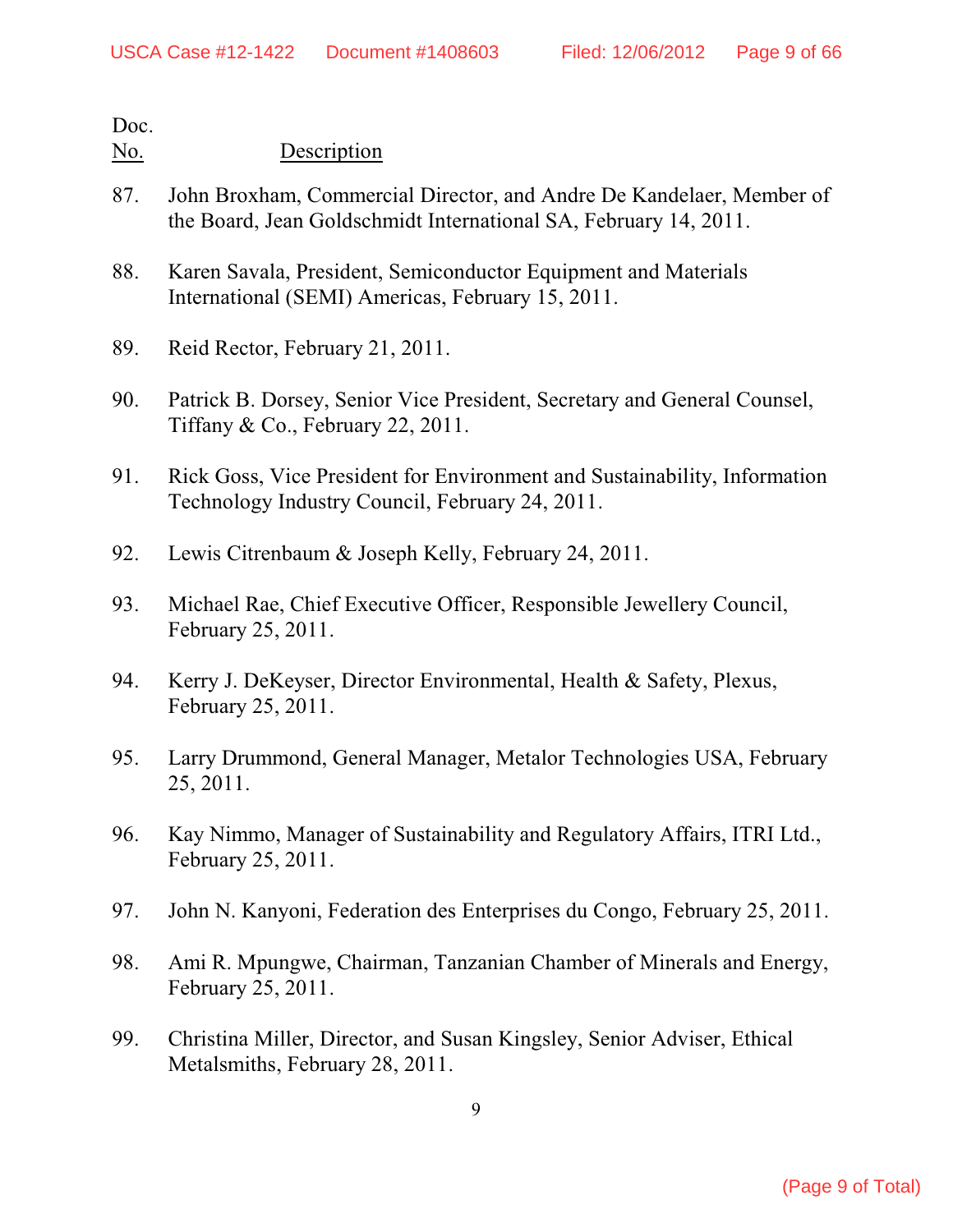- 100. Jennifer Mazin, Senior Counsel, Barrick Gold Corp., Toronto, Ontario, Canada, February 28, 2011.
- 101. David Hirschmann, President and CEO, Center for Capital Markets Competitiveness, and Myron Brilliant, Senior Vice President, International Affairs, U.S. Chamber of Commerce, February 28, 2011.
- 102. Sen. Richard Durbin and Congressman Jim McDermott, United States Congress, Washington, DC, February 28, 2011.
- 103. James R. Dale, Administrative Director, Refractory Metals Association, February 28, 2011.
- 104. Corinna Gilfillan, Head of U.S. Office, Global Witness, Washington, DC, February 28, 2011.
- 105. Aram Shishmanian, Chief Executive Officer, World Gold Council, February 28, 2011.
- 106. Advanced Medical Technology Association, February 28, 2011.
- 107. Brilliant Earth, February 28, 2011.
- 108. Nai Kasauh Mon, Director of the Human Rights Foundation of Monland (HURFOM), Thailand, February 28, 2011.
- 109. Daniel G. Hacker, President, Hacker Jewelers, Designers & Goldsmiths, Inc., Tecumseh, MI, March 1, 2011.
- 110. Anna Bario, Bario-Neal Jewelry, March 1, 2011.
- 111. Stewart Grice, Mill Products Director, Hoover & Strong Inc., March 1, 2011.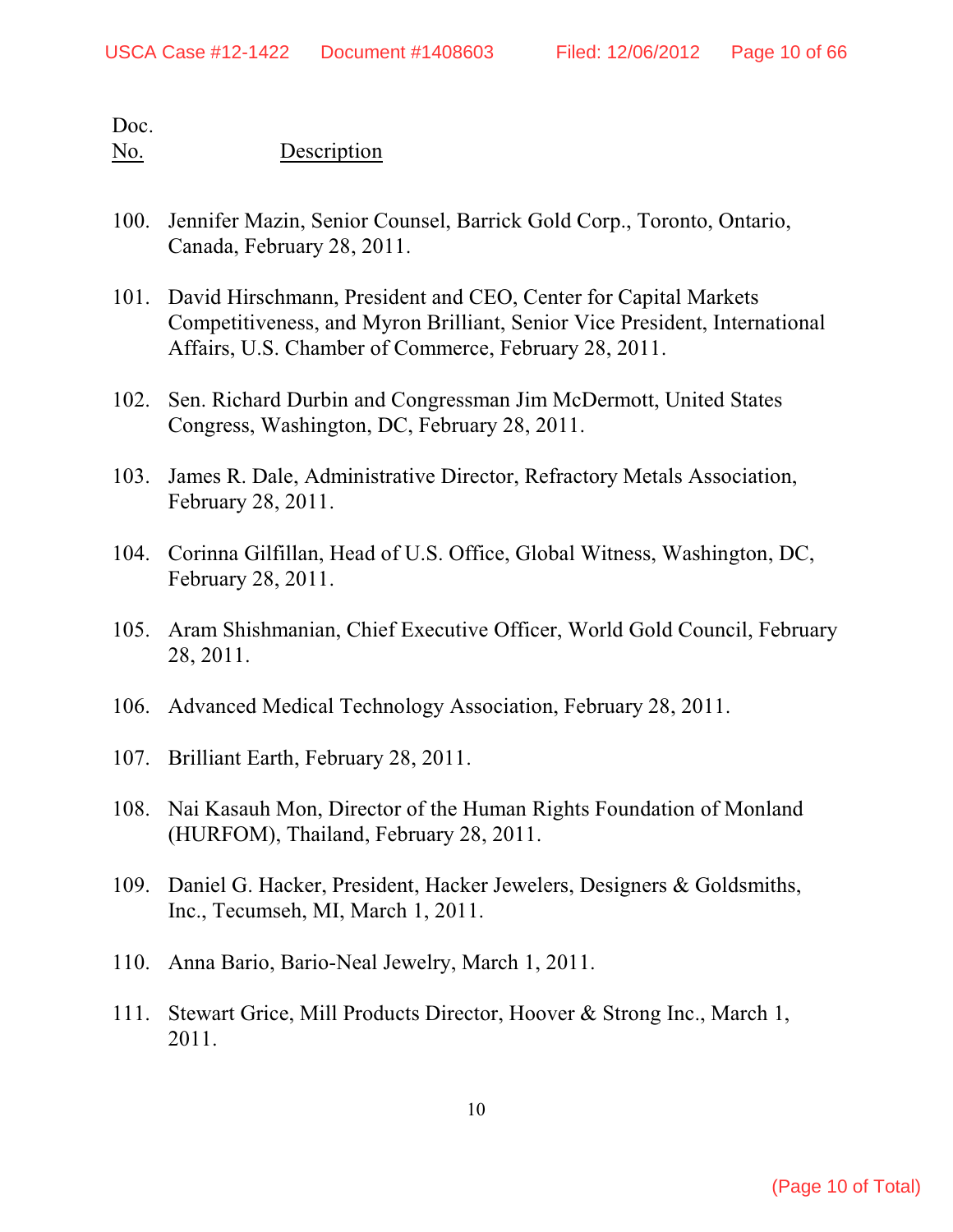- 112. Lawrence Heim, CPEA, The Elm Consulting Group International LLC, Georgia, March 1, 2011.
- 113. Jabu Maphalala, Secretariat, Mining Industry Associations of Southern Africa, March 1, 2011.
- 114. Marc Choyt, Director, Fair Jewelry Action USA, and Greg Valerio, Fair Jewelry Action, United Kingdom, March 1, 2011.
- 115. Jim Steitz, March 1, 2011.
- 116. Farha-Joyce Haboucha, Managing Director and Director of Socially Responsive Investments, Rockefeller Financial Asset Management, March 1, 2011.
- 117. Michael F. Altschul, Senior Vice President and General Counsel, CTIA-The Wireless Association, March 1, 2011.
- 118. Gretchen Peck, Renewal, Minneapolis, MN, March 1, 2011.
- 119. Thomas Myers, Associate General Counsel, Personal Care Products Council, March 1, 2011.
- 120. James McAliney and Antonis Papadourakis, Arkema, Inc., March 1, 2011.
- 121. Andreas Lackner, President, CEO, Global Tungsten & Powders Corp., March 1, 2011.
- 122. Howard Dicker, Chair, Securities Regulation Committee, Business Law Section, New York State Bar Association, March 1, 2011.
- 123. Larry Cox, Amnesty International; Lisa Shannon, A Thousand Sisters; John Bradshaw, Enough Project; Karen Stauss, Free the Slaves; Corinna Gilfillan, Global Witness; Arvind Ganesan, Human Rights Watch; Tzivia Schwartz Getzug, Jewish World Watch; Morton Halperin, Open Society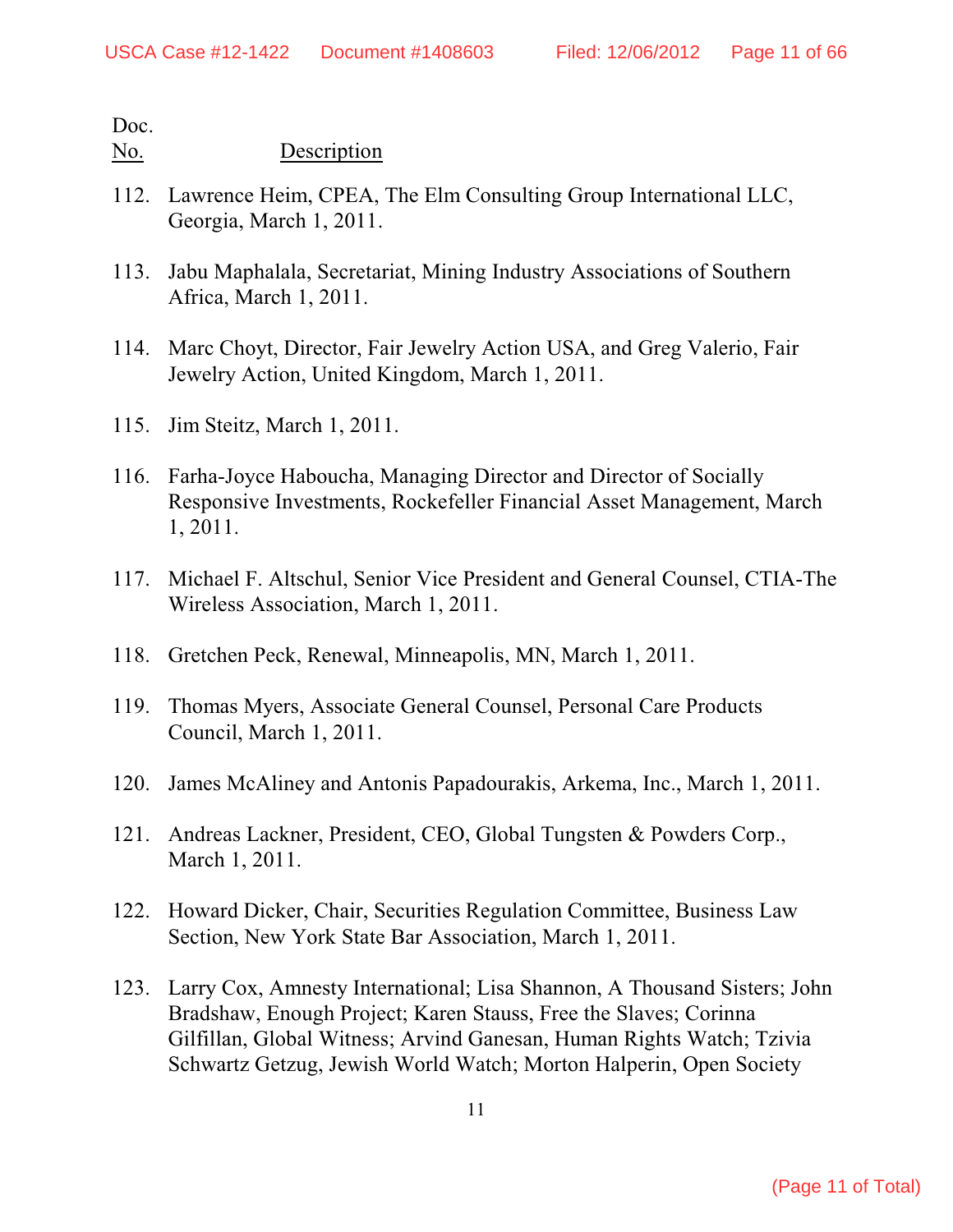### No. Description

Policy Center; Rabbi David Saperstein, Religious Action Center of Reform Judaism; Kent Hill, World Vision, March 1, 2011.

- 124. Susan S. Coffey, Senior Vice President, Member Quality and International Affairs, American Institute of Certified Public Accountants, March 1, 2011.
- 125. Keith C. Hennessee, Vice President, Chief Compliance Officer, National Oilwell Varco, March 1, 2011.
- 126. Coalition to Abolish Slavery and Trafficking, Free the Slaves, International Justice Mission, Not for Sale Campaign, Polaris Project, March 1, 2011.
- 127. Axel Mutia, North Kivu Artisanal Mining Cooperatives Represantative, Goma, Congo, The Democratic Republic of The Congo, March 1, 2011.
- 128. Erik O. Autor, Vice President, Int'l Trade Counsel, National Retail Federation, March 2, 2011.
- 129. Toby G. Pomeroy, Board Member for ARM, the Alliance for Responsible Mining, Corvallis, OR, March 2, 2011.
- 130. Patricia Aubel, Livermore, CA, March 2, 2011.
- 131. KPMG LLP, March 2, 2011.
- 132. Mark Viso, President and CEO, Pact, March 2, 2011.
- 133. Advanced Medical Technology Association, American Apparel & Footwear Association, American Association of Exporters and Importers, Consumer Electronics Association, Consumer Electronics Retailers Coalition, Emergency Committee for American Trade, IPC-Association Connecting Electronics Industries, Joint Industry Group, National Association of Manufacturers, National Foreign Trade Council, National Retail Federation, Retail Industry Leaders Association, TechAmerica, USA Engage, March 2, 2011.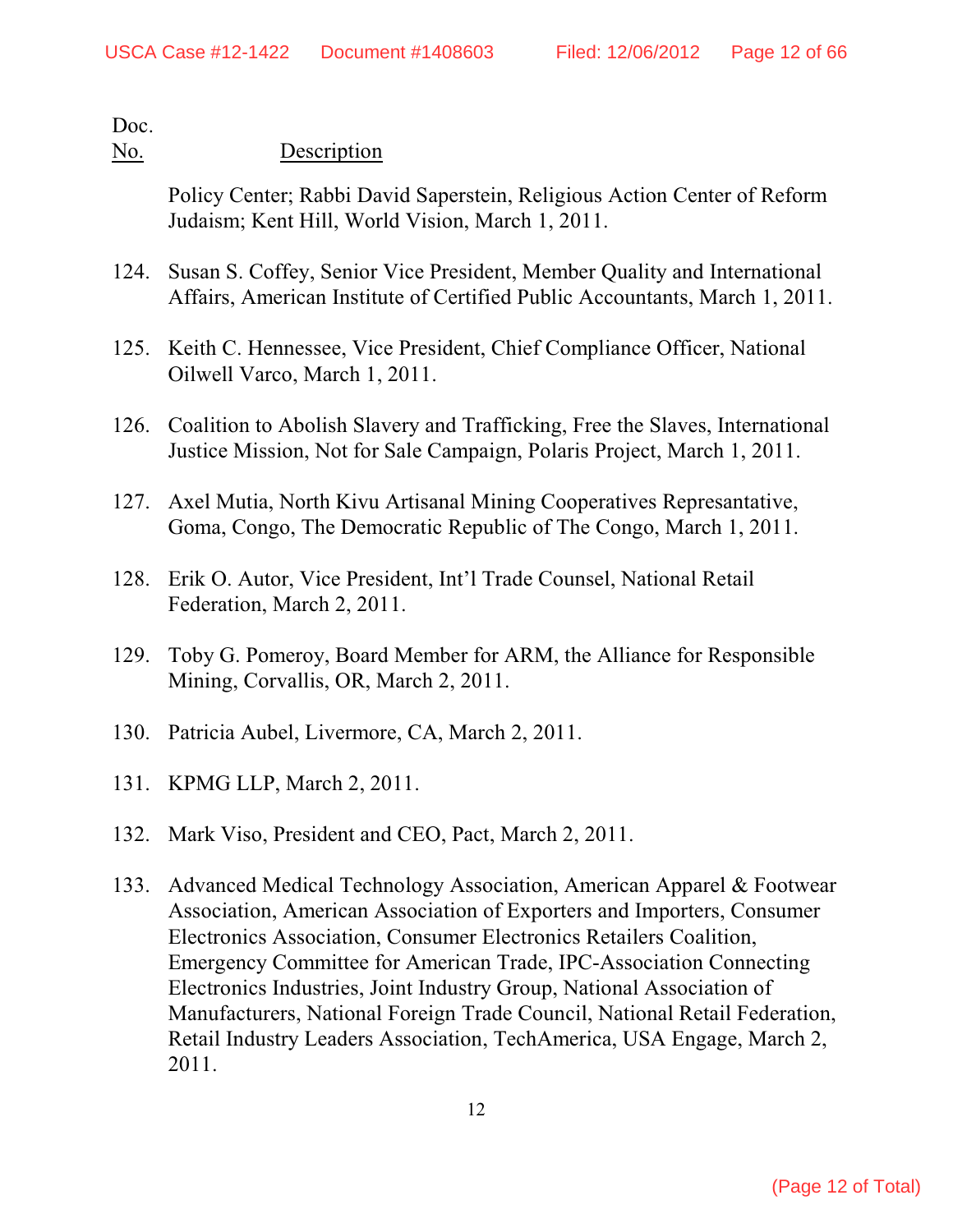- 134. Stewart Murray, Chief Executive, London Bullion Market Association, London, United Kingdom, March 2, 2011.
- 135. National Mining Association, March 2, 2011.
- 136. Alan Stockmeister, CEOI Managing Director, Ohio Precious Metals, LLC, March 2, 2011.
- 137. American Apparel & Footwear Association, March 2, 2011.
- 138. Michael Petricone, Senior Vice President, Government Affairs, Consumer Electronics Association, March 2, 2011.
- 139. Columban Center for Advocacy and Outreach, Leadership Conference of Women Religious, Sisters of Mercy of the Americas – Institute Justice Team, Missionary Oblates, Justice, Peace and Integrity of Creation Office (JPIC), Maryknoll Office for Global Concerns, March 2, 2011.
- 140. Communications and Information network Association of Japan, Japan Auto Parts Industries Association, Japan Business Machine and Information System Industries Association, Japan Electronics and Information Technology Industries Association, The Japan Electrical Manufacturers' Association, Japan Machinery Center for Trade and Investment, March 2, 2011.
- 141. United States Telecom Association, March 2, 2011.
- 142. Brian C. Toohey, President, Semiconductor Industry Association, March 2, 2011.
- 143. Ernst & Young LLP, March 2, 2011.
- 144. Deloitte & Touche LLP, March 2, 2011.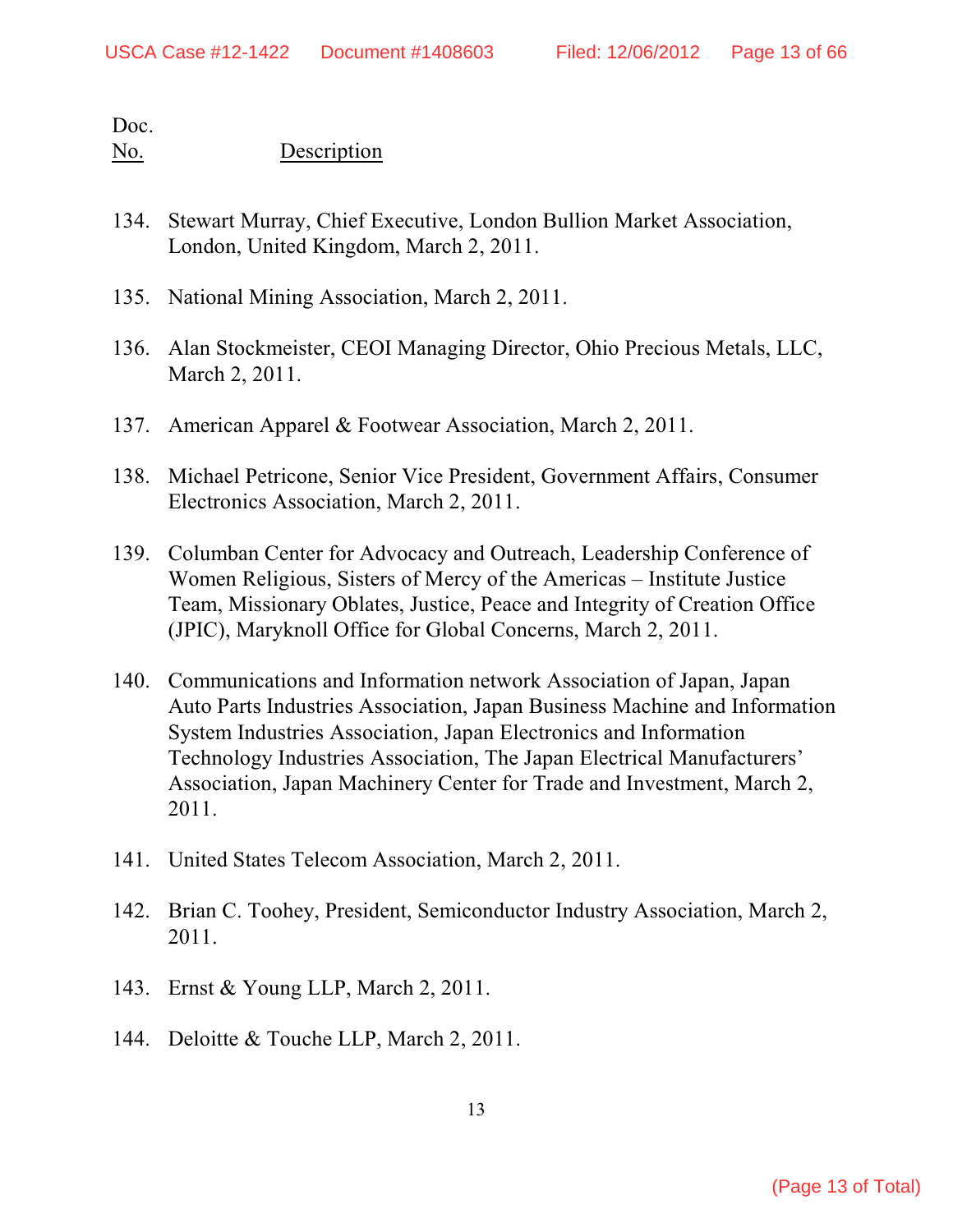- 145. John Engler, Business Roundtable, Washington, DC, March 2, 2011.
- 146. Jon Feigelson, Esq., SVP, General Counsel and Head of Corporate Governance, TIAA-CREF, New York, NY, March 2, 2011.
- 147. Grant Thornton LLP, March 2, 2011.
- 148. Robert Walker, Vice President, ESG Services, NEI Investments, Vancouver, Canada, March 2, 2011.
- 149. David A. Hartquist, President & General Counsel, Copper & Brass Fabricators Council, Inc., March 2, 2011.
- 150. Fern Abrams, IPC Association Connecting Electronics Industries, Arlington, VA, March 2, 2011.
- 151. David A. Hartquist, President & General Counsel, Copper & Brass Fabricators Council, Inc., March 2, 2011.
- 152. Barbara Kyle, National Coordinator, Electronics TakeBack Coalition, San Francisco, CA, March 2, 2011.
- 153. Payal Sampat and Scott Cardiff, International Program Directors, EARTHWORKS' No Dirty Gold Campaign, March 2, 2011.
- 154. The Enough Project, Washington, DC, March 2, 2011.
- 155. Moore & Van Allen PLLC, March 2, 2011.
- 156. Nicole M. McDaniel, March 2, 2011.
- 157. Kara N. Seliga, March 2, 2011.
- 158. Davis Polk & Wardwell LLP, March 2, 2011.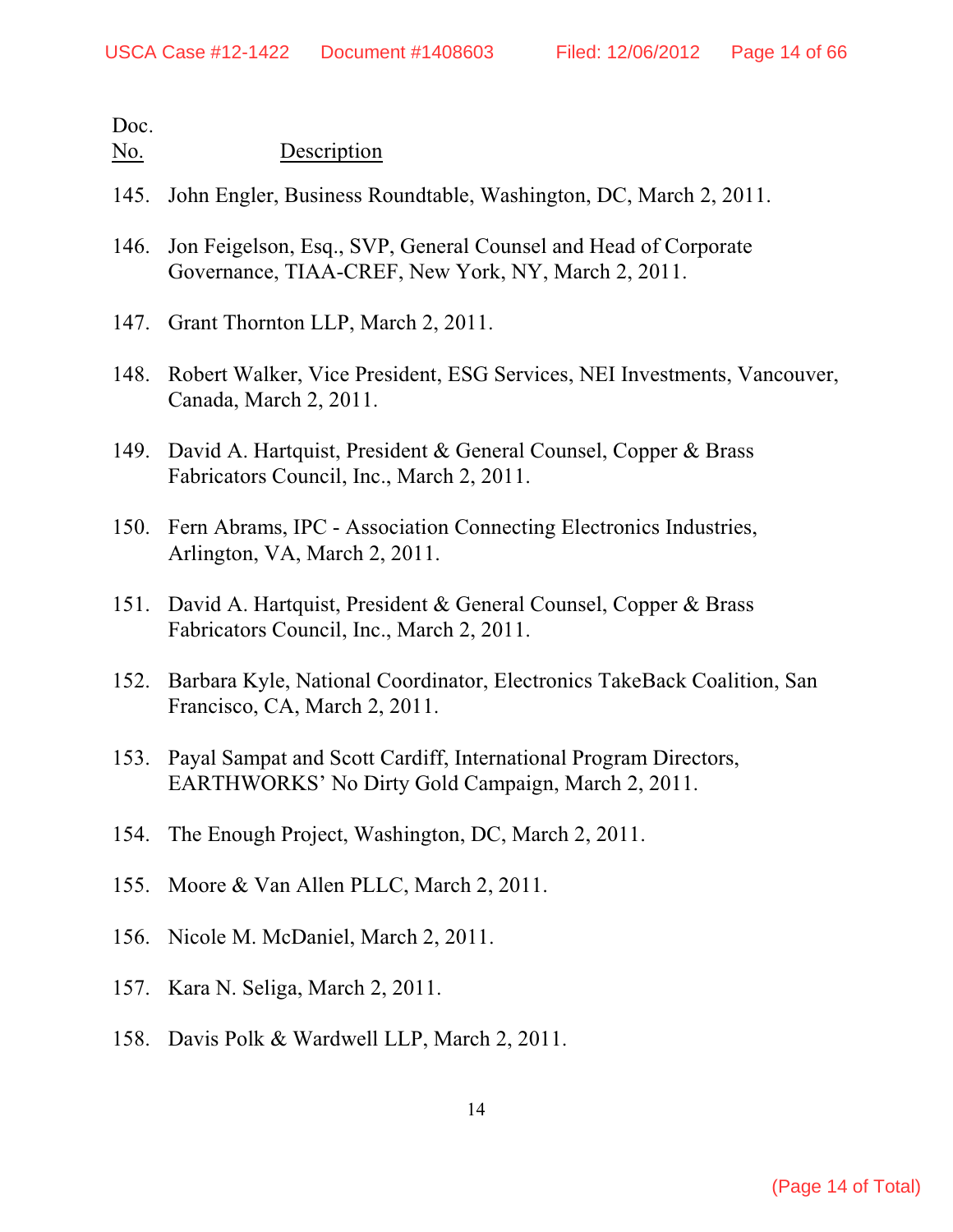- 159. Emilie Kapp, CA, March 2,2011.
- 160. Cecilia L. Gardner, Jewelers Vigilance Committee; Ruth Batson, American Gem Society; David W. Cochran, Manufacturing Jewelers & Suppliers of America; Matthew A. Runci, Jewelers of America; Brent Cleveland, Fashion Jewelry and Accessories Trade Association, March 2, 2011.
- 161. David A. Baker, Vice President and Chief Sustainability Officer, Newmont Mining Corp., Greenwood Village, CO, March 2, 2011.
- 162. Lizzy Gates, Pleasanton, CA, March 2, 2011.
- 163. Tim S. McLaughlin, March 2, 2011.
- 164. Keyna P. Skeffington, Vice President and Deputy General Counsel, Medtronic, Inc., March 2, 2011.
- 165. Sarah Bronzini, March 2, 2011.
- 166. Katrina Paraskevopoulos, March 2, 2011.
- 167. Kiley Johnson, Pleasanton, CA, March 2, 2011.
- 168. Patricia Jurewicz, Responsible Sourcing Network, on behalf of the 24 organizations of the Multi-Stakeholder Group, March 2, 2011.
- 169. Geneva Desin, Pleasanton, CA, March 2, 2011.
- 170. Erin Schoendienst, March 2, 2011.
- 171. Cleary Gottlieb Steen & Hamilton LLP, March 2, 2011.
- 172. Taran Kaur, CA, March 2, 2011.
- 173. Audreann Giovanetti, March 2, 2011.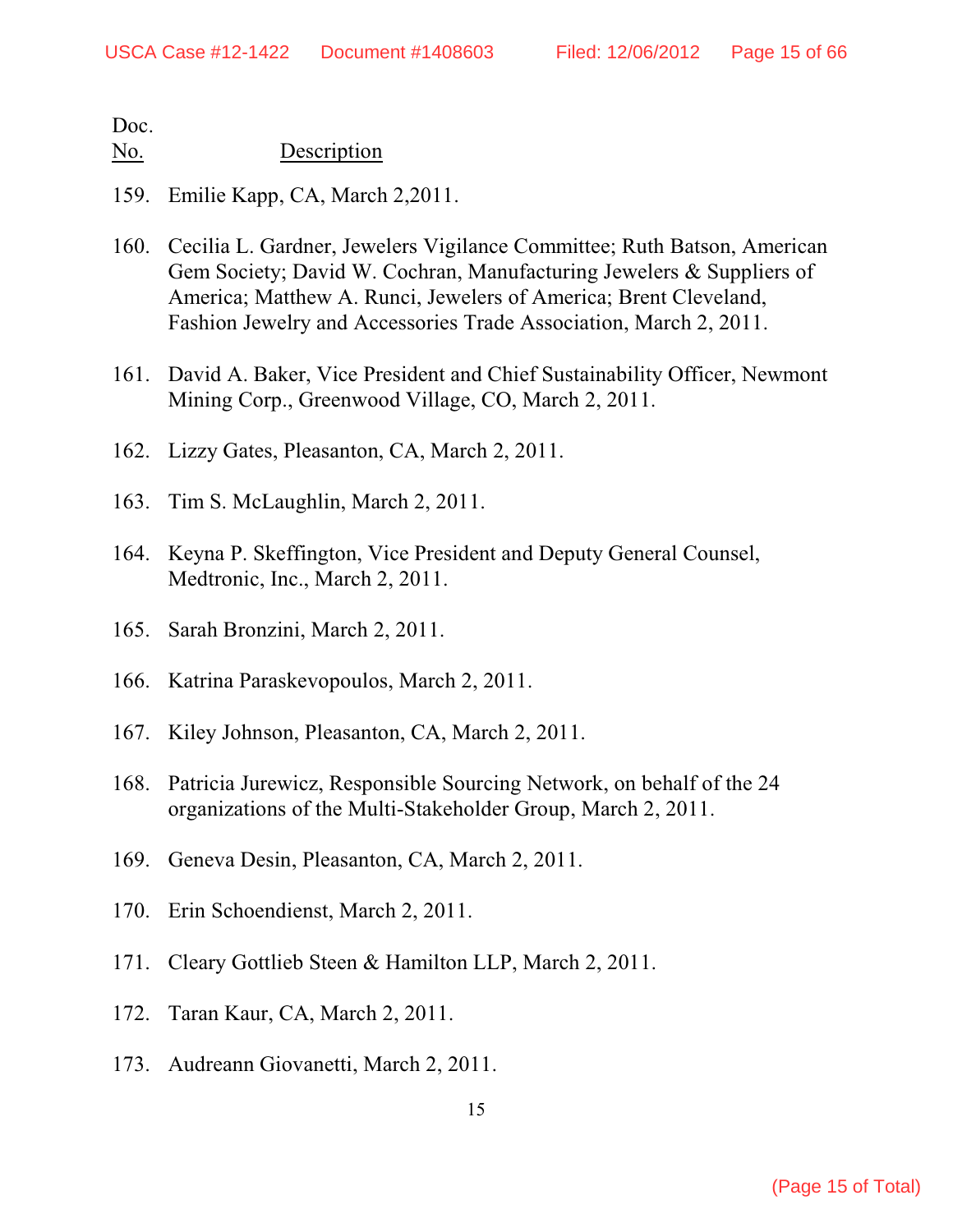- 174. Monique Oxender, Manager, Supply Chain Sustainability, and Raphael Z. Richmond, Counsel, SEC and Capital Markets, Ford Motor Co., March 2, 2011.
- 175. Aditi Mohapatra, Calvert Asset Management Company, Inc. on behalf of 49 investors, Bethesda, MD, March 2, 2011.
- 176. Adam Marx, March 2, 2011.
- 177. John Berlau, Competitive Enterprise Institute, March 2, 2011.
- 178. Kelly M. Morgan, March 2, 2011.
- 179. Stephen Jacobs, Senior Director, International Business Policy, National Association of Manufacturers, March 2, 2011.
- 180. Stephanie Lester, Vice President, International Trade Retail Industry Leaders Association, and Gregory L. Rohde, Executive Director, Consumer Electronics Retailers Coalition, March 2, 2011.
- 181. Paul E. Gutermann, Akin Gump Strauss Hauer & Feld LLP, March 2, 2011.
- 182. John Sharp, TriQuint Semiconductor, Inc., Hillsboro, OR, March 2, 2011.
- 183. Andrew Matheson, March 2, 2011.
- 184. Teresa Fogelberg, Deputy Chief Executive, Global Reporting Initiative, Amsterdam, Netherlands, March 3, 2011.
- 185. Jenna B., California, March 3, 2011.
- 186. Kelsey E. Williams, Student, Pleasanton, CA, March 3, 2011.
- 187. Dipti Rai, March 3, 2011.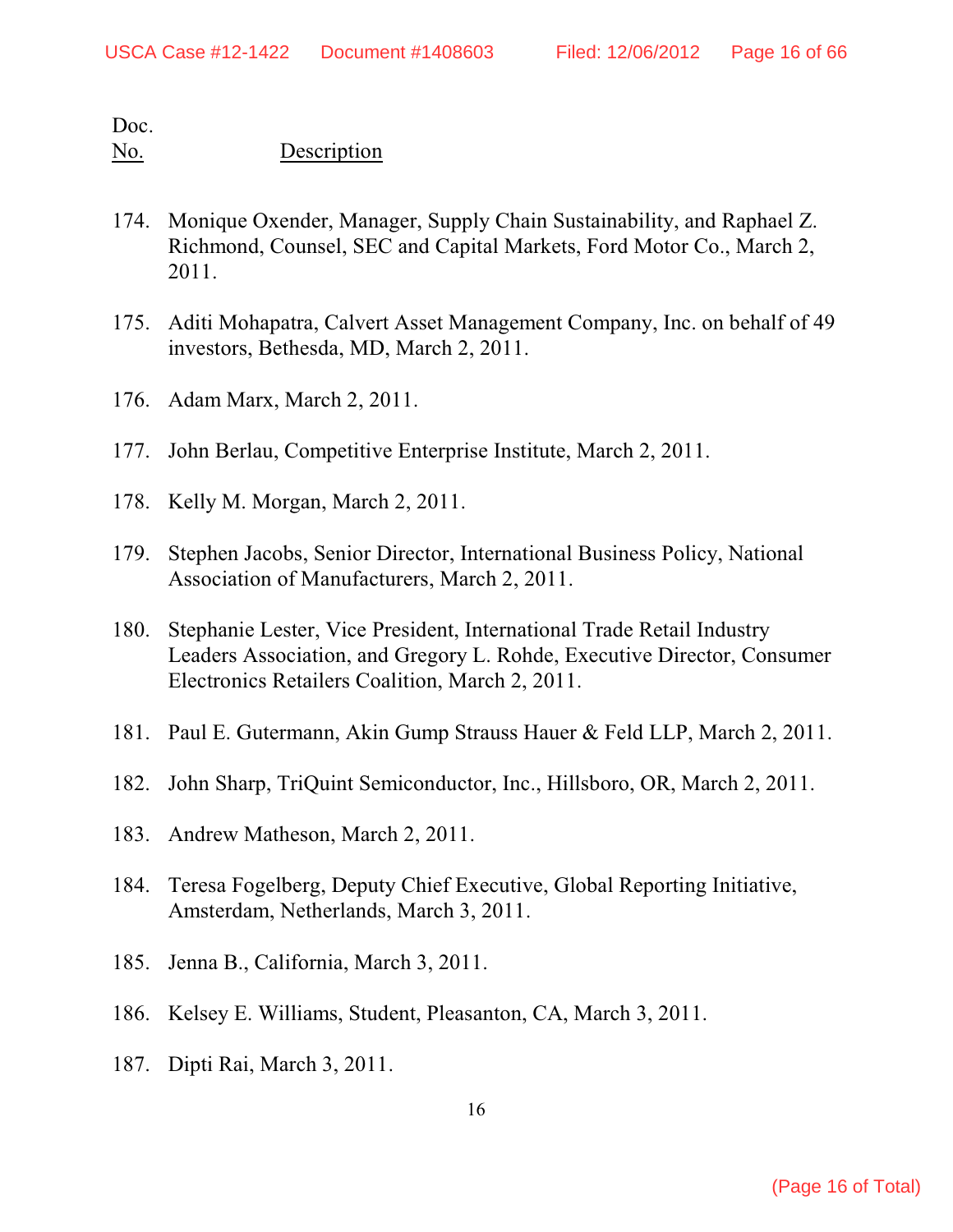- 188. Megha Lambah, Pleasanton, CA, March 3, 2011.
- 189. Alec Elgood, CA, March 3, 2011.
- 190. Sarah Lee, Pleasanton, CA, March 3, 2011.
- 191. Fabio Eduardo de Pieri Spina, General Counsel and Global Corporate Affairs Director, Vale S.A., March 3, 2011.
- 192. Eddy Zhang, Pleasanton, CA, March 3, 2011.
- 193. Neila B. Radin, Society of Corporate Secretaries and Governance Professionals, New York, NY, March 3, 2011.
- 194. Benjamin Dach, March 3, 2011.
- 195. Alex Shih, Pleasanton, CA, March 4, 2011.
- 196. Robert M. Stanton, United States Steel Corp., Pittsburgh, PA, March 4, 2011.
- 197. David H. Zellner, Chief Investment Officer, and Vidette Bullock Mixon, Director, Corporate Relations, General Board of Pension and Health Benefits of The United Methodist Church, Glenview, IL, March 2, 2011.
- 198. Justine Masika Bihamba, Coordinator, SYNERGIE, A Platform of 35 Women's Rights Groups Standing up for Victims of Sexual, Violence, March 7, 2011.
- 199. Prince Kihangi Kyamwami, General Secretary of Bedewa/Walikale, March 8, 2011.
- 200. Theodore Kingsley, General Attorney, AT&T Inc., March 9, 2011.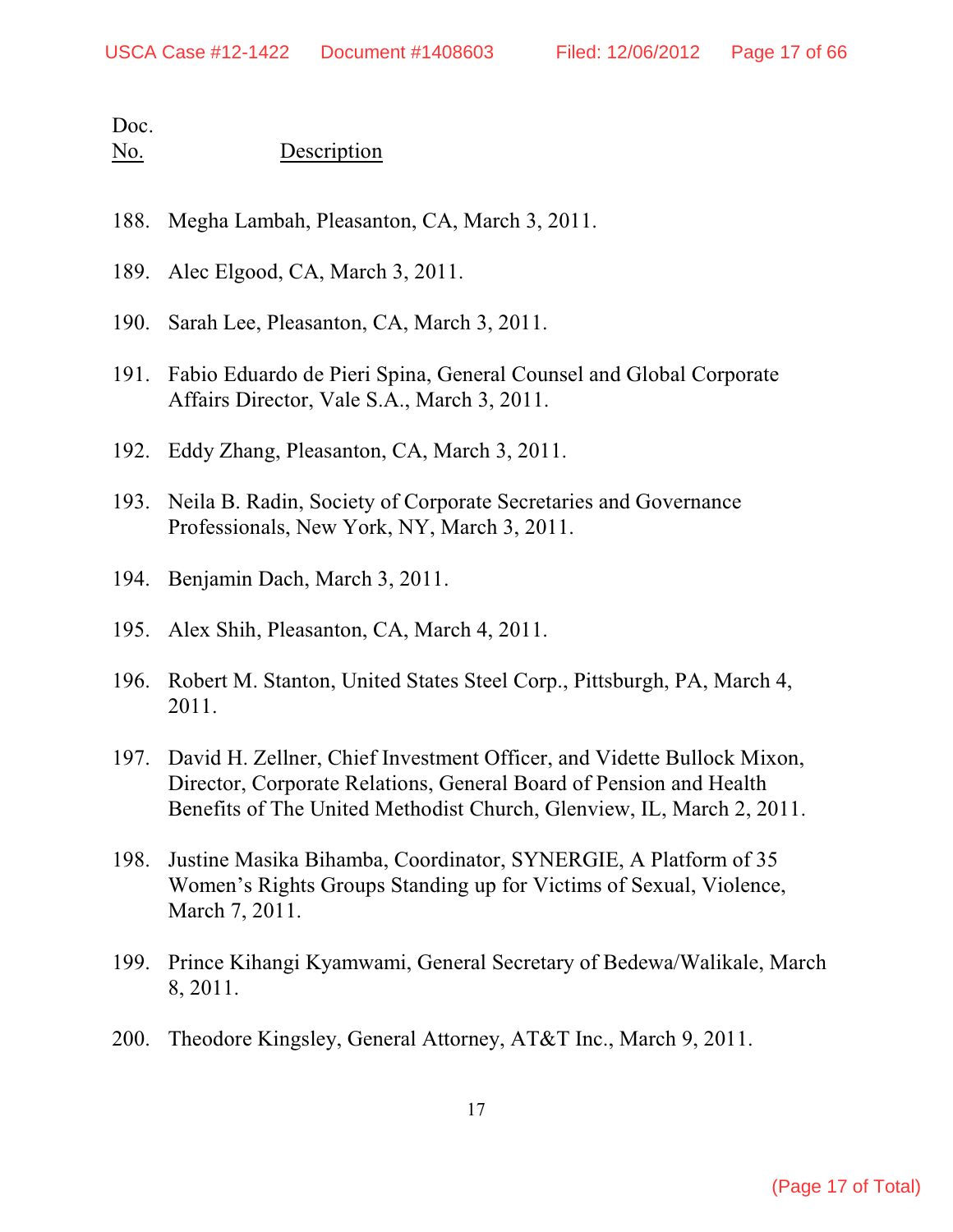- 201. Didier de Failly s.j, Directeur du Bureau d'Etudes Scientifiques et Techniques (B.E.S.T), Bukavu, Sud-Kivu, D.R. Congo, March 10, 2011.
- 202. John Crawley, CEO, Niotan Inc., Mound House, NV, March 21, 2011.
- 203. Under Secretary Robert Hormats and Under Secretary Maria Otero, United States Department of State, Washington, DC, March 24, 2011.
- 204. Doug Pearce, Chief Executive Officer and Chief Investment Officer, BC Investment Management Corp., March 28, 2011.
- 205. Daniel J. Popeo, Cory L. Andrews, Washington Legal Foundation, March 30, 2011.
- 206. John C. Bradshaw, Executive Director, Enough Project, March 31, 2011.
- 207. William J. Williams, Jr., April 4, 2011.
- 208. Bishop Nicolas Djomo Lola, President, Catholic Bishops' Conference of the Democratic Republic of the Congo, April 5, 2011.
- 209. Josué Mukulumanya, President, and Emmanuel Byomunjira, Générale des Coopératives Minières du Sud Kivu (GECOMISKI), République démocratique du Congo, April 8, 2011.
- 210. Sr. Gayle Lwanga, National Coordinator, National Advocacy Center, Sisters of the Good Shepherd, April 8, 2011.
- 211. Jerome Ernst, Takoma Park, MD, April 11, 2011.
- 212. Cullen C. Larson, Cumming, GA, April 13, 2011.
- 213. William A. Vos, Diocesan Director, Catholic Relief Services, St. Cloud, MN, April 14, 2011.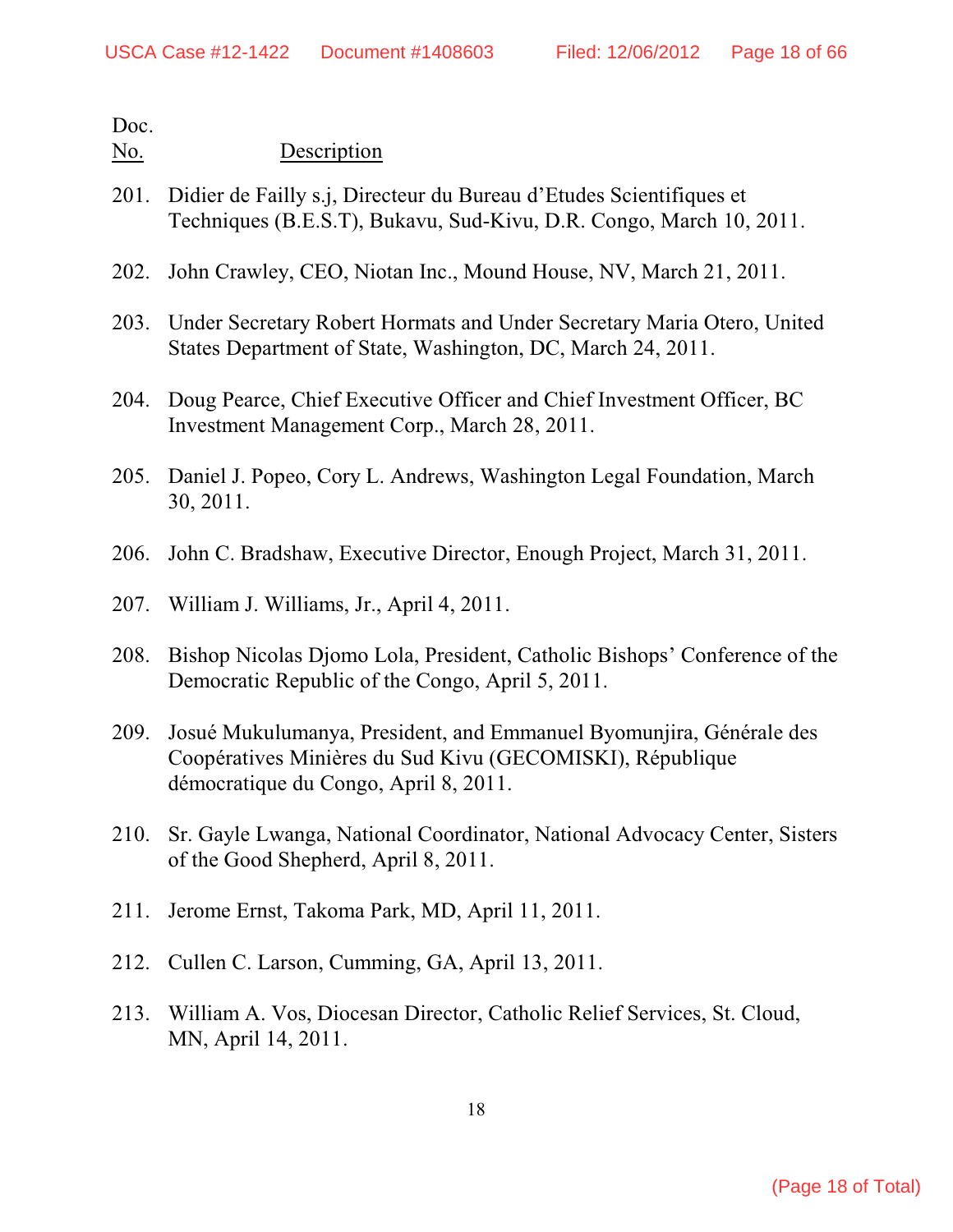| No. | Description |
|-----|-------------|
|     |             |

- 214. Madeline Fox, River Ridge, LA, April 15, 2011.
- 215. Elizabeth Krupka, Allentown, PA, April 19, 2011.
- 216. Greg Wolfe, Sacramento, CA, April 20, 2011.
- 217. Pat Hayes, CRS Advocacy Group, Radnor, PA, April 20, 2011.
- 218. Robert D. Gorman, Executive Director, Catholic Charities Diocese of Houma-Thibodaux, Houma, LA, April 21, 2011.
- 219. Anthony Pohlen, South Bend, IN, April 22, 2011.
- 220. Matthew R. Palkert, Higher Education staff, Oak Park, IL, April 25, 2011.
- 221. Jacek Orzechowski, Franciscan Friars of the Holy Name Province, Silver Spring, MD, April 25, 2011.
- 222. Kyle Atcheson, April 25, 2011.
- 223. Martin J. Bauwens, Lawyer, Johannesburg, South Africa, April 28, 2011.
- 224. Nancy Sestak, Volunteer, Immacualte Heart of Mary Social Justice Committee, Atlanta, GA, April 28, 2011.
- 225. Hugh V. Larkin, Mundelein, IL, May, 2, 2011.
- 226. Dan J. Esposito, Manhattan Beach, CA, May 4, 2011.
- 227. Thomas V. Connor, Wallkill, NY, May 4, 2011.
- 228. Patrick McCormick, Student Body President, University of Notre Dame, May 4, 2011.
- 229. Dorothea E. DiGiovanni, Ardmore, PA, May 5, 2011.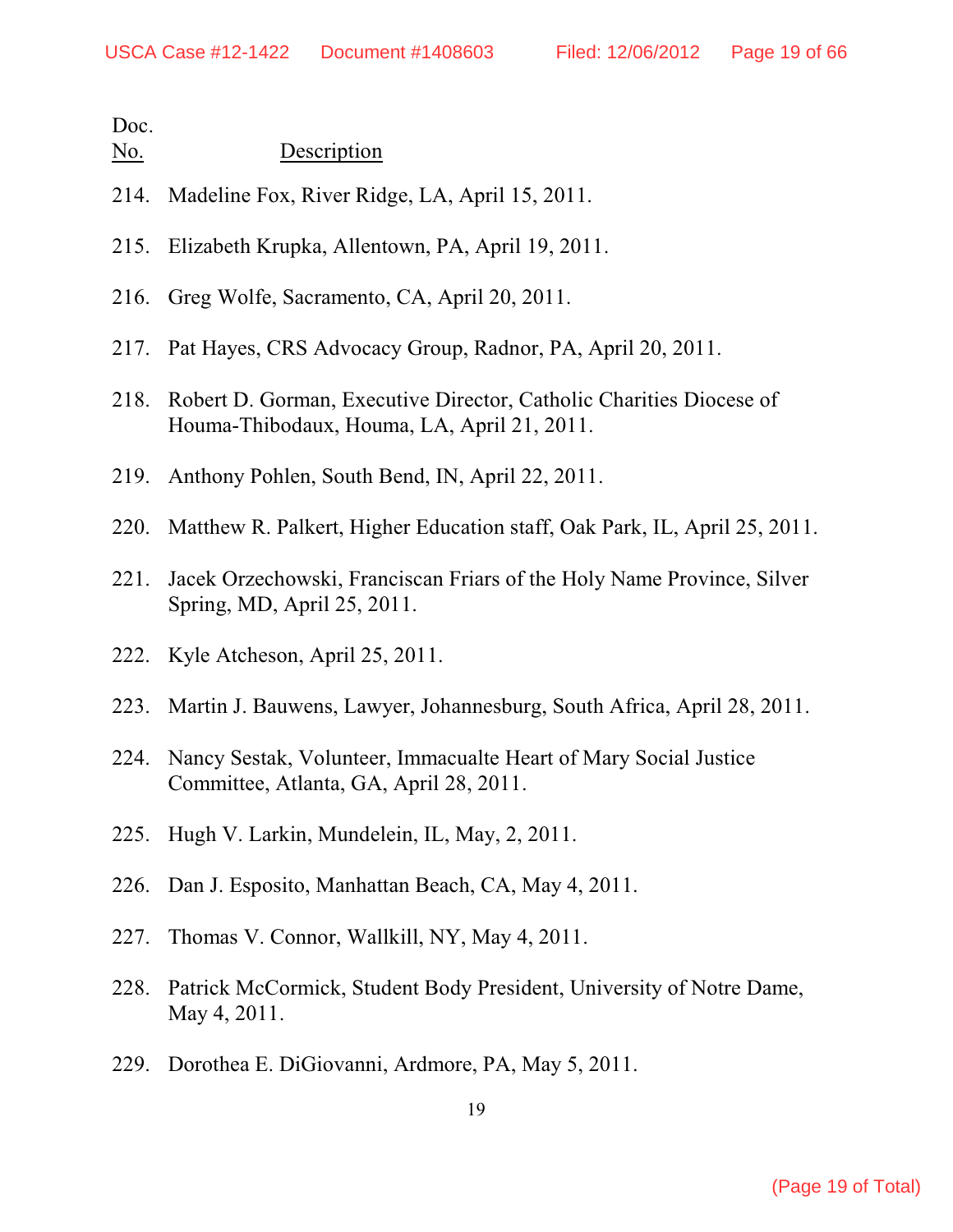- 230. Andrew Martin, Rockville, MD, May 6, 2011.
- 231. Martin J. Bauwens, Managing Director, MJB Consulting, Johannesburg, South Africa, May 9, 2011.
- 232. Maryann C. Love, PhD, Associate Professor of International Relations, The Catholic University of America, Washington, DC, May 9, 2011.
- 233. Ir. Moise Bucumi, Minister of Energy and Mines, Republic of Burundi, May 12, 2011.
- 234. John S. Taylor, Chicago, IL, May 13, 2011.
- 235. William M. Ngeleja, Minister of Energy and Minerals, United Republic of Tanzania, May 23, 2011.
- 236. William M. Ngeleja, Minister of Energy and Minerals, United Republic of Tanzania, May 23, 2011.
- 237. Richard Russo, Applied Spectra Inc., May 27, 2011.
- 238. Martin J. Bauwens, Managing Director, MJB Consulting, May 30, 2011.
- 239. Thomas W. White, WilmerHale, on behalf of IPC—Association Connecting Electronics Industries, June 2, 2011.
- 240. Francis Cardinal George, O.M.I., Archbishop of Chicago, June 10, 2011.
- 241. Francisca E. Oboh-Ikuenobe, PhD, Rolla, MO, June 15, 2011.
- 242. Kirtland C. Griffin, Wallingford, CT, June 16, 2011.
- 243. Aram Shishmanian, Chief Executive Officer, World Gold Council, June 20, 2011.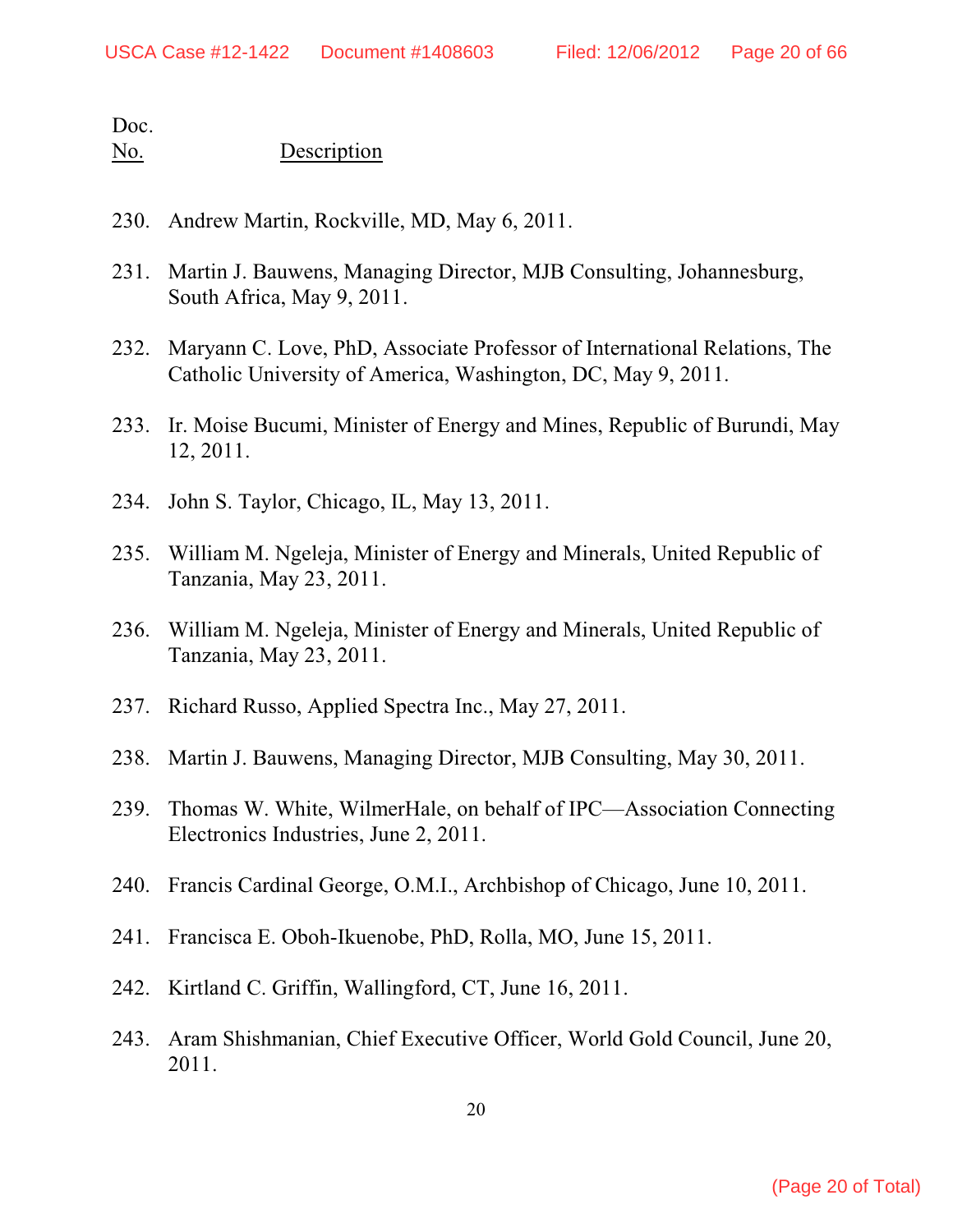- 244. Neila B. Radin, Chair, Securities Law Committee, Society of Corporate Secretaries & Governance Professionals, New York, NY, June 21, 2011.
- 245. Randal S. Milch, Executive VP & General Counsel, Verizon Communications, June 24, 2011.
- 246. Responsible Jewellery Council, June 24, 2011.
- 247. Jeffrey W. Rubin, Chair, Federal Regulation of Securities Committee, Business Law Section, American Bar Association, New York, NY, June 30, 2011.
- 248. Adam Taylor, Vice President for Advocacy, World Vision US, July 8, 2011.
- 249. Martin Kabwelulu, Ministre des Mines, République Démocratique du Congo, July 15, 2011.
- 250. Tom Quaadman, Vice President, U.S. Chamber of Commerce, July 18, 2011.
- 251. Franklin J. Vargo, National Association of Manufacturers, July 26, 2011.
- 252. Martin J. Bauwens, Managing Director, MJB Consulting, July 27, 2011.
- 253. John van Put, Senior Vice President, H.C. Starck GmbH, Munich, Germany, July 27, 2011.
- 254. Spencer Bachus, Chairman, House Committee on Financial Services; Gary G. Miller, Chairman, Subcommittee on International Monetary Policy and Trade; Robert J. Dold, Vice Chairman, Subcommittee on International Monetary Policy and Trade; and Steve Stivers, Member, House Committee on Financial Services, July 28, 2011.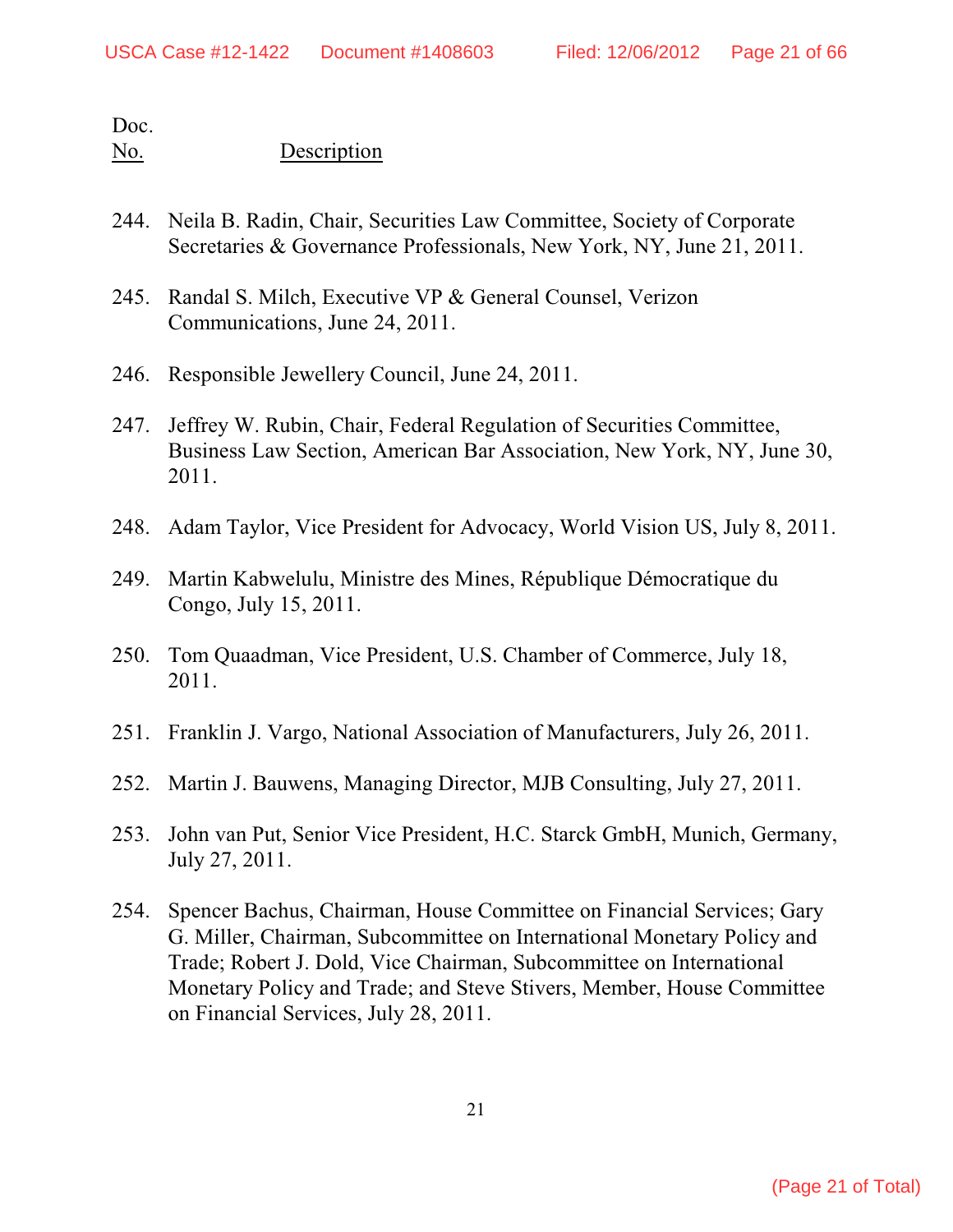- 255. Amol Mehra, International Corporate Accountability Roundtable; Corinna Gilfillan, Global Witness; Seema Joshi, Amnesty International; Paul Donowitz, EarthRights International; Arvind Ganesan, Human Rights Watch; John Bradshaw, Enough Project; Bennett Freeman, Calvert Investments; Karen Stauss, Free the Slaves; Fred Kramer, Jewish World Watch; Rachelle Lyndaker Schlabach, Mennonite Central Committee; James E. Winkler, The United Methodist Church; Adam Russell Taylor, World Vision; and Lisa Shannon, A Thousand Sisters, July 29, 2011.
- 256. H.E. Ambassador Liberata Mulamula, International Conference on the Great Lakes Region (ICGLR); Angel Gurría, Secretary-General, Organisation for Economic Co-operation and Development; and Fred Robarts, Coordinator, UN Group of Experts on the DRC extended pursuant to resolution 1952 (2010), July 29, 2011.
- 257. Letter from participants in the multi-stakeholder forum for conflict-free mineral supply chains convened by the ICGLR, OECD and UN Group of Experts on the DRC, July 29, 2011.
- 258. Justine Masika Bihamba, Coordinator, North Kivu Women's Synergy for Sexual Violence Victims; Fidel Bafilemba, Board Members President, SOS Africa; Lwayer Gautier Misonia, Coordinator, Research Center on Environment, Democracy and Human Rights; Janvier Murairi, President, Small Farmers' Development Initiatives, August 1, 2011.
- 259. Aram Shishmanian, Chief Executive Officer, World Gold Council, August 1, 2011.
- 260. Diana Hollis, August 3, 2011.
- 261. Stewart Murray, Chief Executive, London Bullion Market Association, London, United Kingdom, August 5, 2011.
- 262. The Enough Project, August 10, 2011.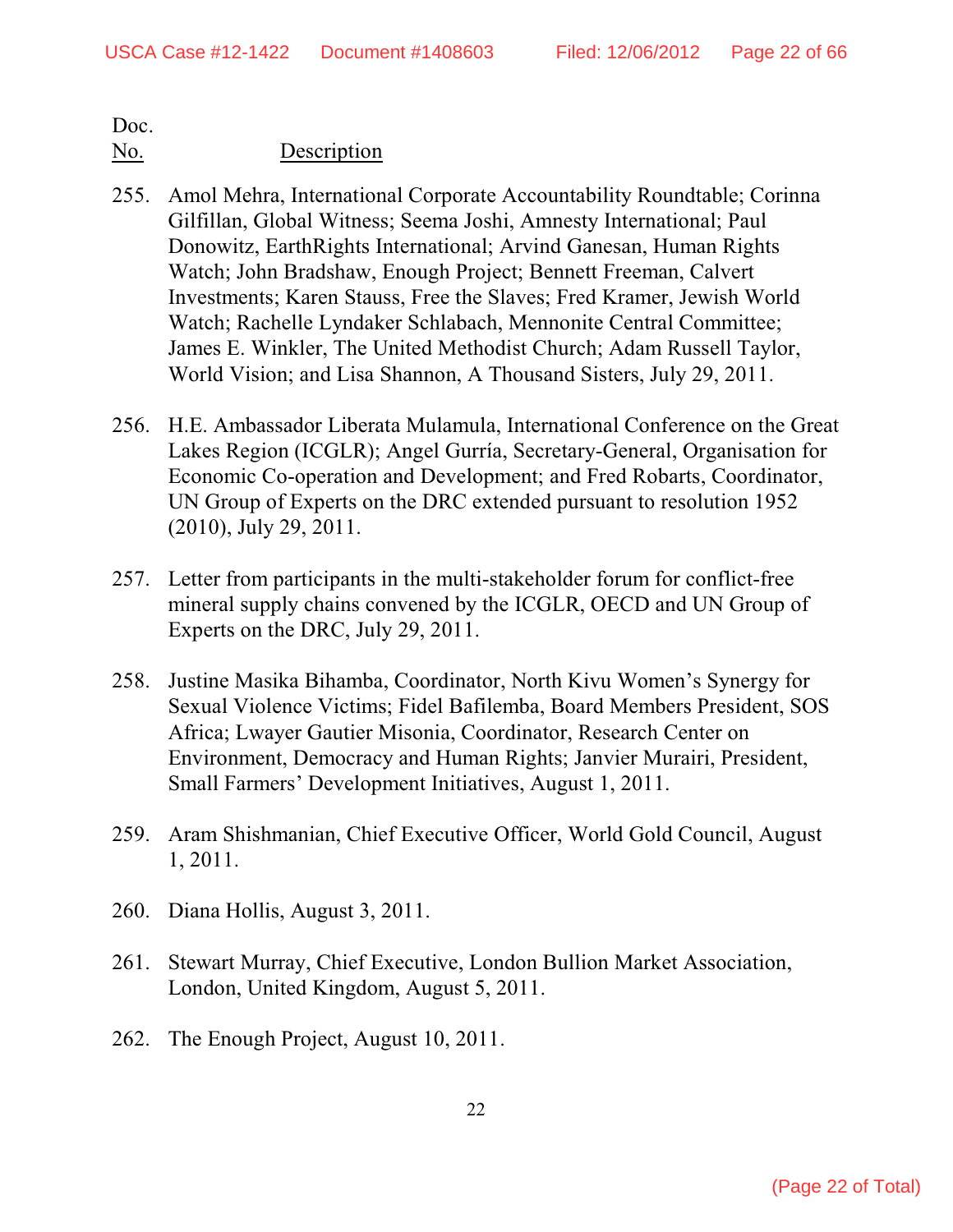- 263. John Berlau, Director, Center for Investors and Entrepreneurs, Alex Nowrasteh, Policy Analyst, and Luke Pelican, Policy Fellow, Competitive Enterprise Institute, August 22, 2011.
- 264. Advanced Micro Devices, Inc., Africa Faith and Justice Network, Boston Common Asset Management, LLC, Calvert Asset Management Co., Inc., Congo Global Action, Enough Project, Falling Whistles, Free the Slaves, Future 500, General Electric Company, Global Witness, Hewlett-Packard Company, Interfaith Center on Corporate Responsibility, Jantzi-Sustainalytics, Jesuit Conference, Jewish World Watch, Mercy Investment Services, Inc., Microsoft Corp., Royal Philips Electronics, Trillium Asset Management, Unity Minerals, US SIF: The Forum for Sustainable and Responsible Investment, August 22, 2011.
- 265. Amol Mehra, Coordinator, International Corporate Accountability Roundtable, Washington, DC, August 24, 2011.
- 266. Peter Rosenblum, Clinical Professor, Columbia Law School, New York, NY, September 7, 2011.
- 267. Corinna Gilfillan, Head of U.S. Office for Global Witness, Washington, DC, September 7, 2011.
- 268. Gary P. Bradley, Via Affirmativa (international art network), Raleigh, NC, September 19, 2011.
- 269. Melanie Matthews, West Chester, PA, September 19, 2011.
- 270. Clark Grey Howell, Founder, ktpHowell, Davidson, NC, September 20, 2011.
- 271. Amol Mehra, Coordinator, ICAR; John Bradshaw, Executive Director, Enough Project; and Corinna Gilfillan, Head of U.S. Office, Global Witness, September, 23, 2011.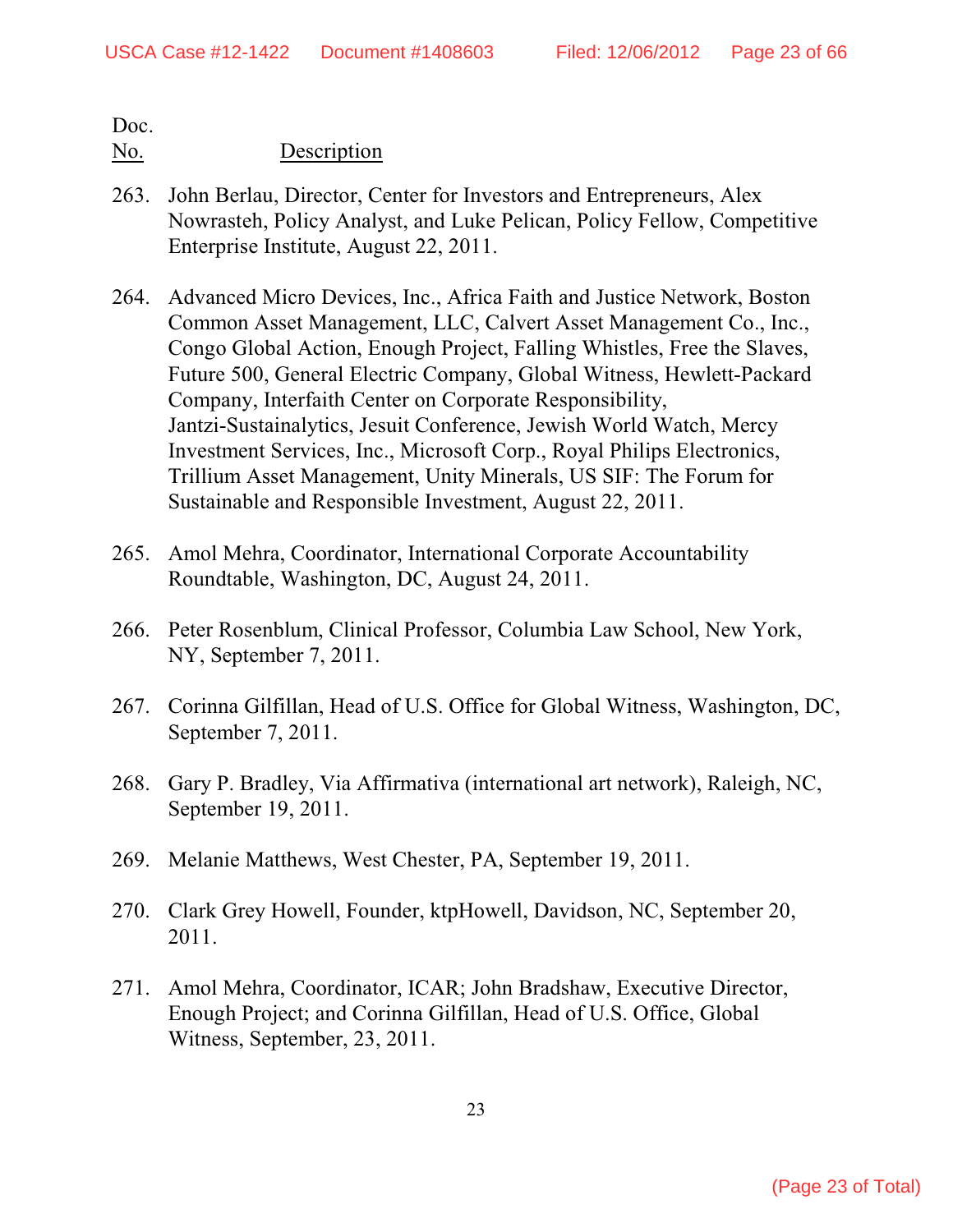- 272. Reps. Howard L. Berman, Donald M. Payne, Jim McDermott, Karen Bass and Barney Frank; United States Congress, September 23, 2011.
- 273. Natalie P. Wagner Willis, Owner/Founder of VitalFinancialsLLC, Denver, CO, September 29, 2011.
- 274. Natalie P. Wagner Willis, Owner/Founder of VitalFinancialsLLC, Denver, CO, September 30, 2011.
- 275. Walter Grail, RRT, Grand Junction, CO, October 1, 2011.
- 276. Charles Blakeman, Business Advisory, Denver, CO, October 9, 2011.
- 277. Martin J. Bauwens, LLB, MJB Consulting, October 9, 2011.
- 278. Me Olivier Bahemuke Ndoole, Coordinator, Action Sociale pour le Paix et le Developpement (ASPD), Goma, The Democratic Republic of The Congo, October 10, 2011.
- 279. Melvin Ayogu, Ph.D., Fellow, and Zenia A. Lewis, Research Assistant, Africa Growth Initiative, Brookings Institution, Washington, DC, October 11, 2011.
- 280. Martin J. Bauwens, LLB, MJB Consulting, October 12, 2011.
- 281. Congressman Jim McDermott, Member of Congress, Washington, DC, October 12, 2011.
- 282. Assheton L. Stewart Carter, Ph.D., Senior Vice President, Global Engagement, Pact Inc., Washington, DC, October 13, 2011.
- 283. Andreas Lackner, President & CEO, Global Tungsten & Powders Corp., October 13, 2011.
- 284. Linzey G. Toole, Jr., Smithfield, NC, October 14, 2011.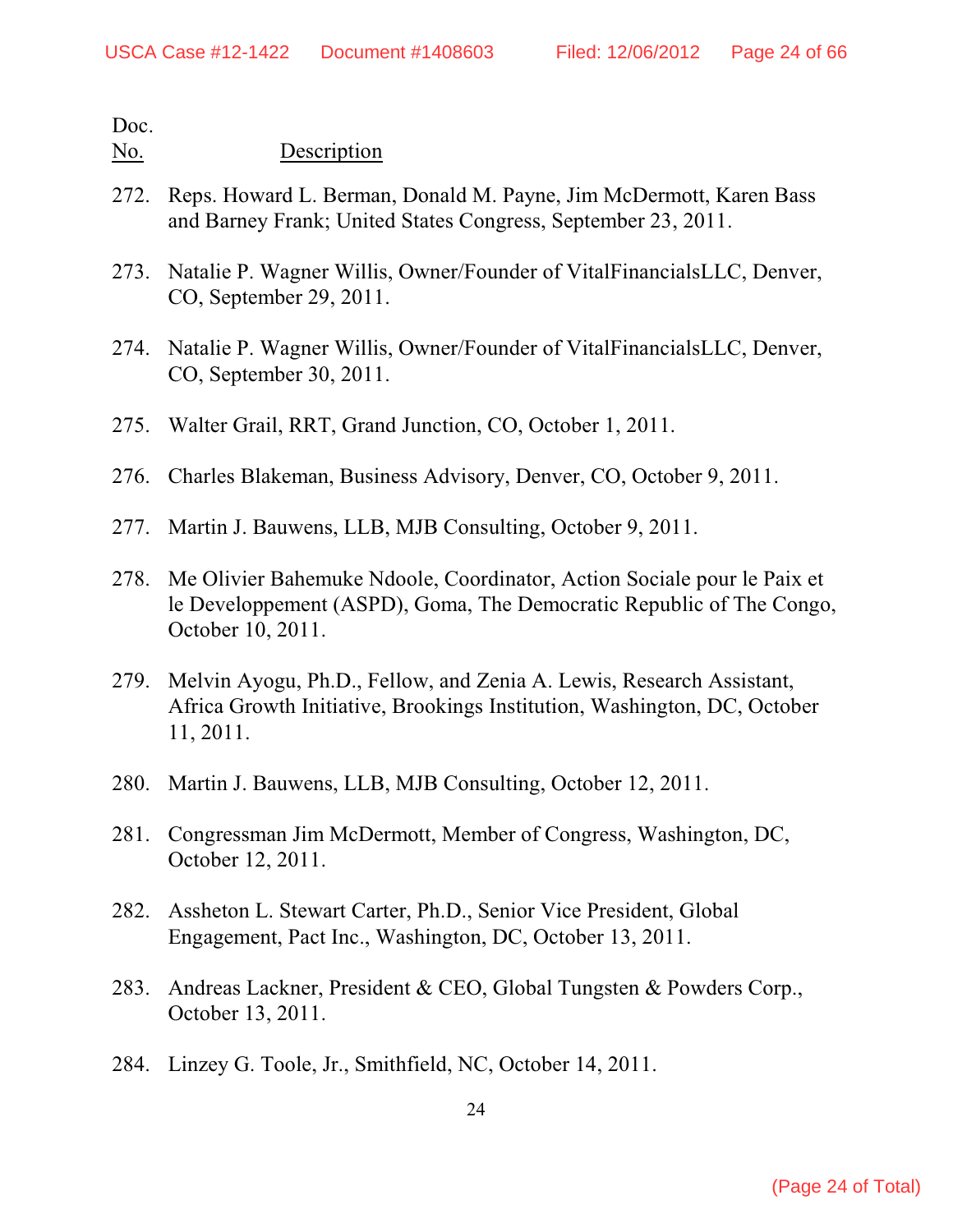- 285. Prince Kihangi Kyamwami, Secretary General, Rep. of BEDEWA, Goma, The Democratic Republic of The Congo, October 15, 2011.
- 286. Martin Kabwelulu, RDC Minister of Mines, October 15, 2011.
- 287. Mark B. Taylor, Senior Researcher, Fafo Institute for Applied International Studies, Oslo, Norway, October 17, 2011.
- 288. Emilio G. Collado, III, Executive Director, American Watch Association, Washington, DC, October 17, 2011.
- 289. Mulumba K. Serge, President, CDMC Mining Cooperative in DRC/Katanga, Lubumbashi, The Democratic Republic of The Congo, October 17, 2011.
- 290. Patricia Jurewicz, Director, Responsible Sourcing Network, a project of As You Sow, October 18, 2011.
- 291. Margot Wallstrm, United Nations Special Rep. of the Secretary-General on Sexual Violence in Conflict, New York, NY, October 18, 2011.
- 292. Brian Lee, VP Purchasing, Racine, WI, October 18, 2011.
- 293. Bennett Freeman, Senior Vice President, Sustainability Research and Policy, Calvert Investments, Bethesda, MD, October 18, 2011.
- 294. Barbara Boxer, John Boozman, Chrstopher A. Coons, Patrck J. Leahy, Frank R. Lautenberg, Jeff Merkley, Barbara A. Mikulski, Robert P. Casey, Jr., Sherrod Brown, Sheldon Whitehouse, Ron Wyden, and Mark Begich, Members of Congress, October 18, 2011.
- 295. Benedict S. Cohen, Chief Counsel for Government Operations, The Boeing Company, October 18, 2011.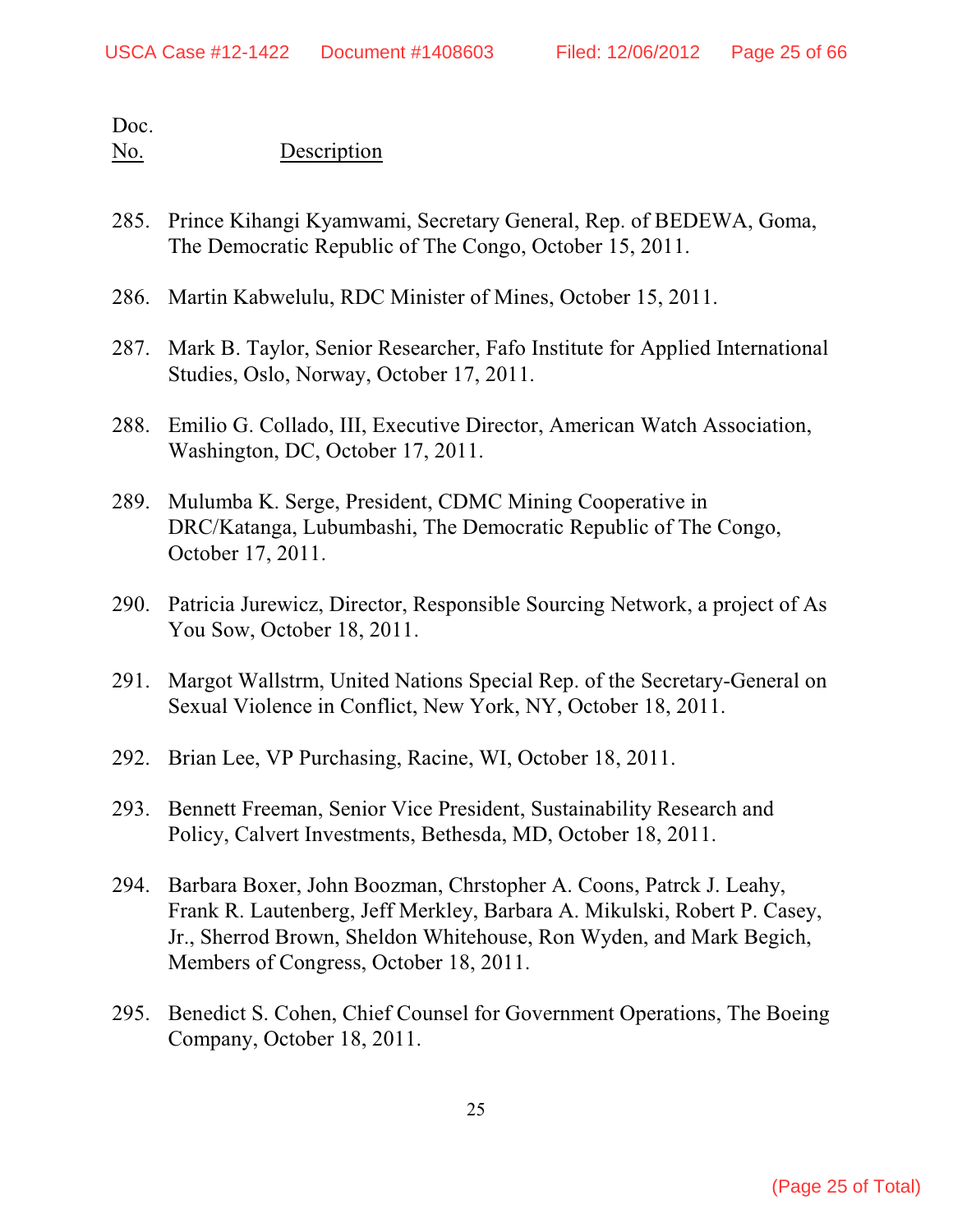- 296. Kay Nimmo, ITRI, October 19, 2011.
- 297. Karen Stauss, Free the Slaves, Washington, DC, October 19, 2011.
- 298. Mike Riess, Materials Management Corp., October 20, 2011.
- 299. Randi Schroeder, October 21, 2011.
- 300. Fred Robarts, Coordinator, Group of Experts on the DRC, October 21, 2011.
- 301. Janvier Murairi, President, and Saidi Kubuya, Secretary-General, ASSODIP ASBL (Association Pour Le Developpement Des Initives Paysannes), Goma, The Democratic Republic of The Congo, October 21, 2011.
- 302. James Chizungu Rudahindwa, Vice Chairman, SOS Africa Head Office Eastern DR Congo, Goma, Democratic Republic of The Congo, October 24, 2011.
- 303. Curtis Shank, Columbia, MO, October 25, 2011.
- 304. Chua Cheong Yong, Group Chief Operating Officer, Smelting, Malaysia Smelting Corp. Berhad, October 25, 2011.
- 305. Winslow Sargeant, Ph.D., Chief Counsel for Advocacy, and Dillon Taylor, Assistant Chief Counsel for Advocacy, SBA Office of Advocacy, October 25, 2011.
- 306. Payson Center Tulane University, New Orleans, LA, October 25, 2011.
- 307. Colonel Christian Ngaboyeka Bahati, Directeur charg des ressources naturelles de la 10 region militaire, Bukavu, The Democratic Republic of The Congo, October 26, 2011.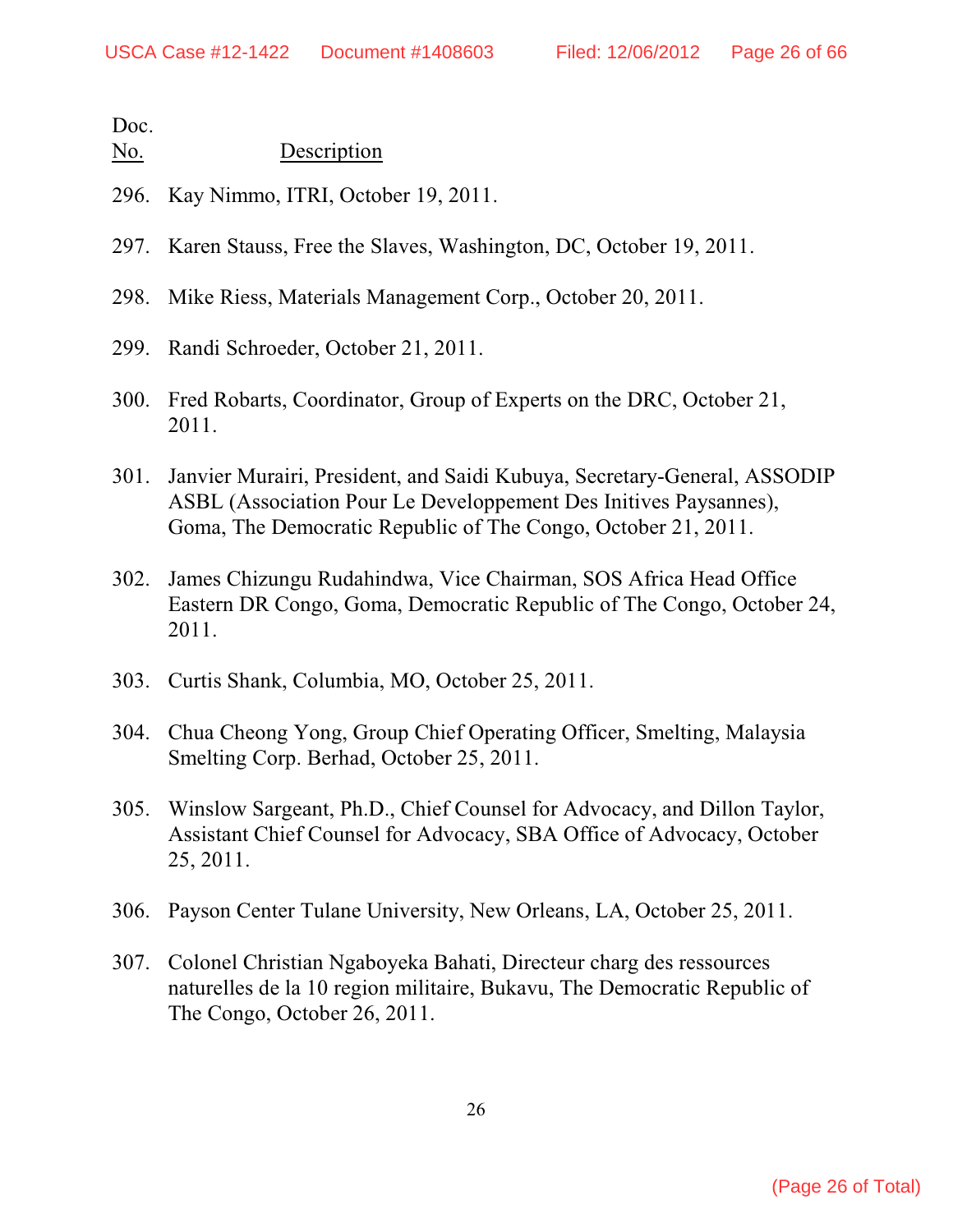- 308. Anna Stout, MPH candidate, Harvard School of Public Health and Advocate at Congo Action Now, Boston, MA, October 26, 2011.
- 309. Andrew Matheson, Boston Silicon Materials LLC, October 26, 2011.
- 310. Student, Clark University, October 27, 2011.
- 311. Gautier Muhindo Misonia, Coordinator, and Isaac Mumbere Wikerevolo, Head of the Right to Peace and Natural Resources Program, CREDDHO, Goma, The Democratic Republic of The Congo, October 28, 2011.
- 312. Jim Patrick, Senior Vice President, Canadian Wireless Telecommunications Association, October 28, 2011.
- 313. Claigan Environmental Inc., Ottawa, Canada, October 28, 2011.
- 314. John Nsana Kanyoni, Vice President of the Mining Chamber, Fédération des Entreprises du Congo (FEC), October 28, 2011.
- 315. Aram Shishmanian, Chief Executive Officer, World Gold Council; Stuart Murray, Chief Executive Officer, London Bullon Markets Association; and Michael Rae, Chief Executive Officer, Responsible Jewellery Council, October 28, 2011.
- 316. David Schatsky, Principal Analyst / Founder, Green Research, New York, NY, October 29, 2011.
- 317. Michael C. Scott-Joynt, Recently (May 31st 2011) retired Anglican Bishop of Winchester, Church of England, Chichester, United Kingdom, October 30, 2011.
- 318. Neal M. Goldberg, Vice President and General Counsel, National Cable & Telecommunications Association, October 31, 2011.
- 319. Stephanie Stenner, Santa Cruz, CA, October 31, 2011.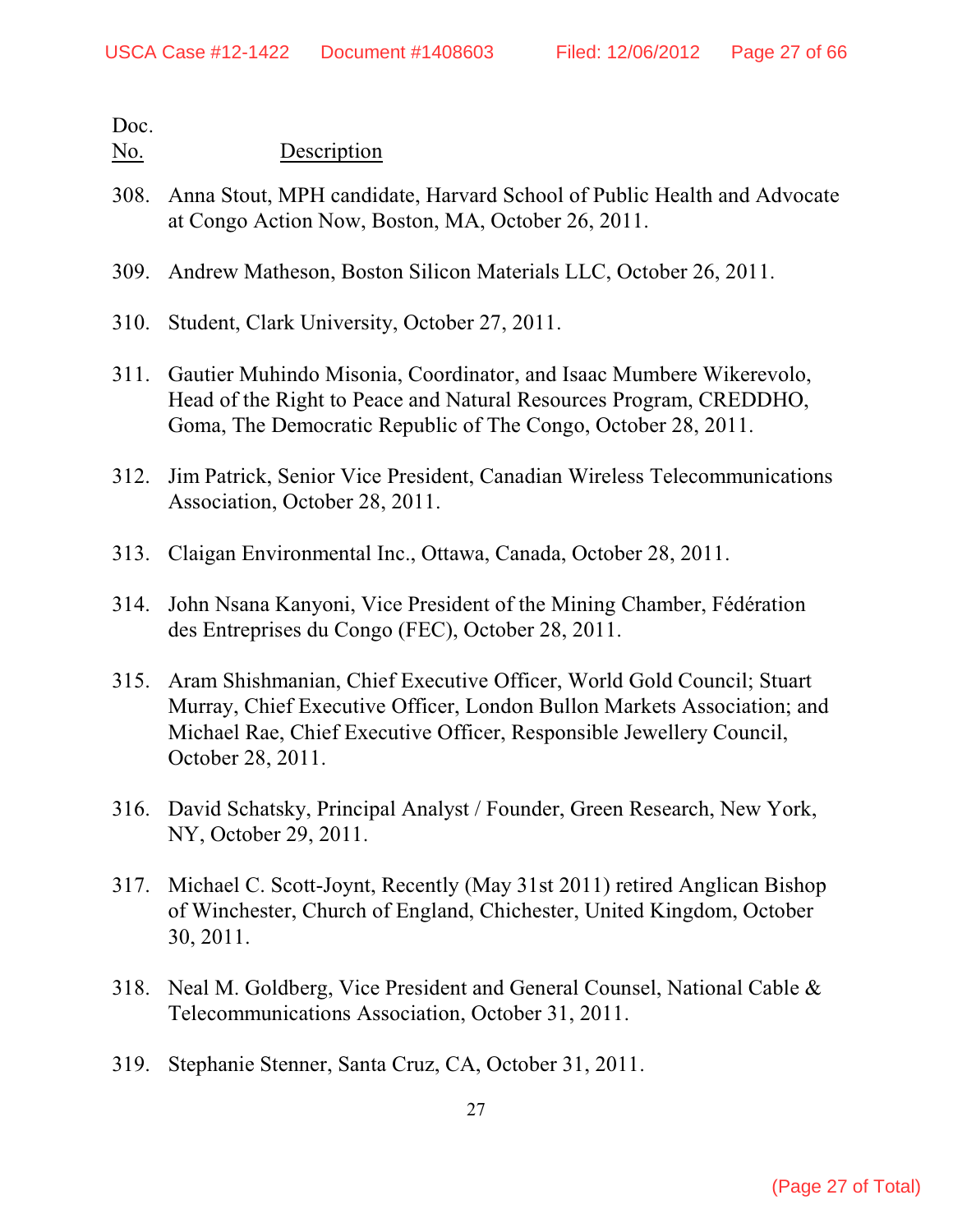- 320. Zoe Stricker, Santa Cruz, CA, October 31, 2011.
- 321. Michel Lalande, Senior Vice-President General Counsel, BCE Inc., Montreal, Canada, October 31, 2011.
- 322. Neil Messick, Vice President, Government Relations, ArcelorMittal, Washington, DC, October 31, 2011.
- 323. Douglas Hileman, CPEA, Douglas Hileman Consulting LLC, Van Nuys, CA, October 31, 2011.
- 324. James W. Sprowl, CPEA, Chairman, Board of Environmental, Health & Safety Auditor Certifications, October 31, 2011.
- 325. Harbir K. Mahal, San Bruno, CA, October 31, 2011.
- 326. Kay Nimmo, Manager of Sustainability and Regulatory Affairs, ITRI Ltd., October 31, 2011.
- 327. Andrew P. Broadbent, President, The Auditing Roundtable, Inc., October 31, 2011.
- 328. Frederic Hensen, November 1, 2011.
- 329. Stephen Jacobs, Senior Director, International Business Policy, National Association of Manufacturers, Washington, DC, November 1, 2011.
- 330. Fern Abrams, Director of Government Relations and Environmental Policy, November 1, 2011.
- 331. Erik O. Autor, Vice President, Int'l Trade Counsel, National Retail Federation, November 1, 2011.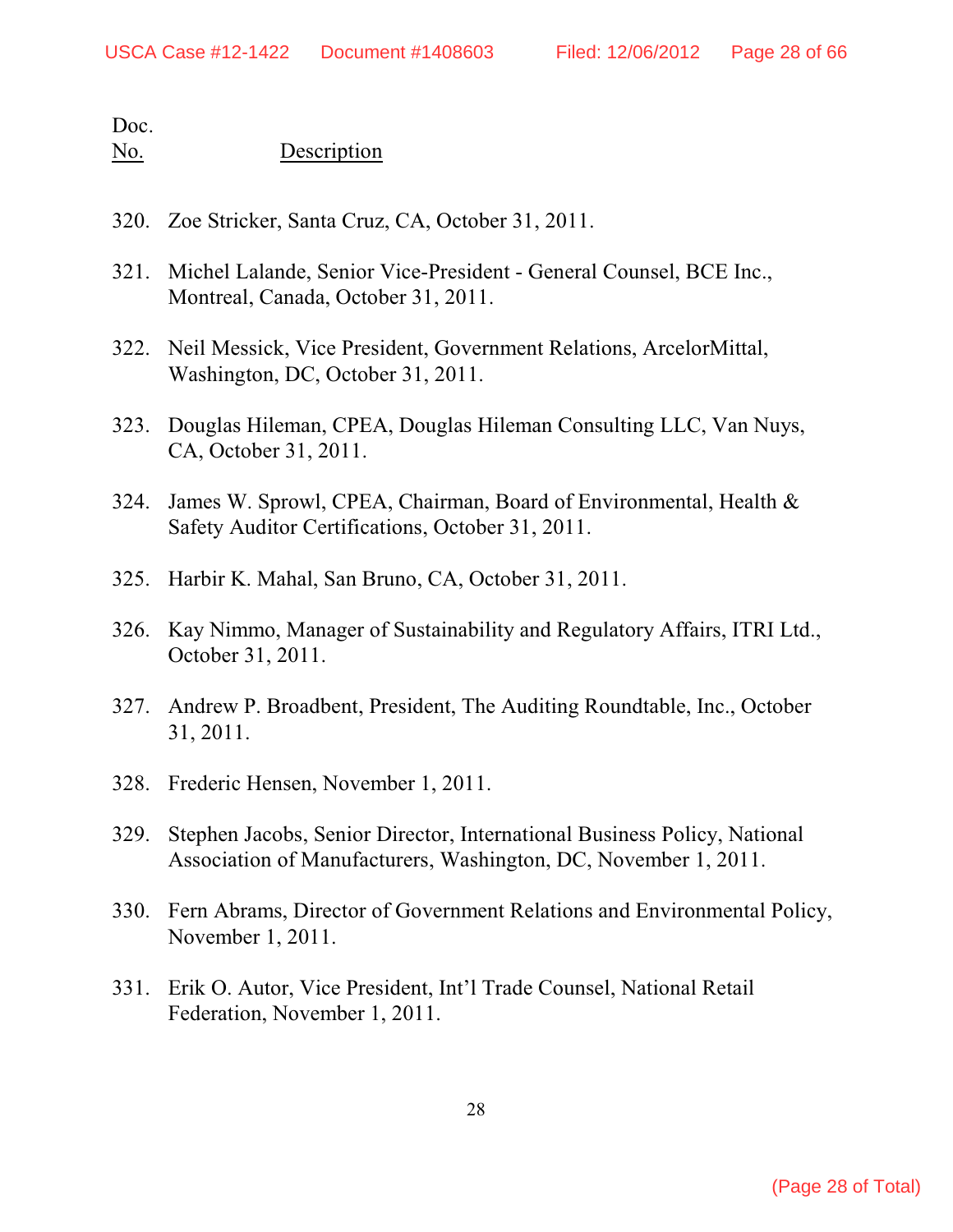- 332. Theodore L. Knudson, CIH, Director, Product Stewardship, Materion Corp., November 1, 2011.
- 333. Robert S. Schwartz, Constantine Cannon LLP, counsel to Consumer Electronics Retailers Coalition, Washington, DC, November 1, 2011.
- 334. Cecilia L. Gardner, Esq., President, CEO and General Counsel, Jewelers Vigilance Committee; Ruth Batson, Exec. Dir & CEO, American Gem Society; David W. Cochran, President & CEO, Manufacturing Jewelers & Suppliers of America; Matthew A. Runci, President, Jewelers of America; and Brent Cleaveland, Executive Director, Fashion Jewelry & Accessories Trade Association, November 1, 2011.
- 335. Andrew Van Haute, Associate General Counsel, AdvaMed, November 1, 2011.
- 336. Amol Mehra, Coordinator, International Corporate Accountability Roundtable and Corinna Gilfillan, Head of U.S. Office, Global Witness, November 1, 2011.
- 337. Dan Varroney, Acting President and CEO, TechAmerica, November 1, 2011.
- 338. The National Mining Association, November 1, 2011.
- 339. Vava Tampa, Executive Director, Save the Congo, November 1, 2011.
- 340. R. James Assaf, Vice President, General Counsel & Secretary, KEMET Corp., November 1, 2011.
- 341. Mike Davis, Conflict Resources Team Leader, Global Witness, Washington, DC, November 1, 2011.
- 342. Katelyn Dadamo, November 1, 2011.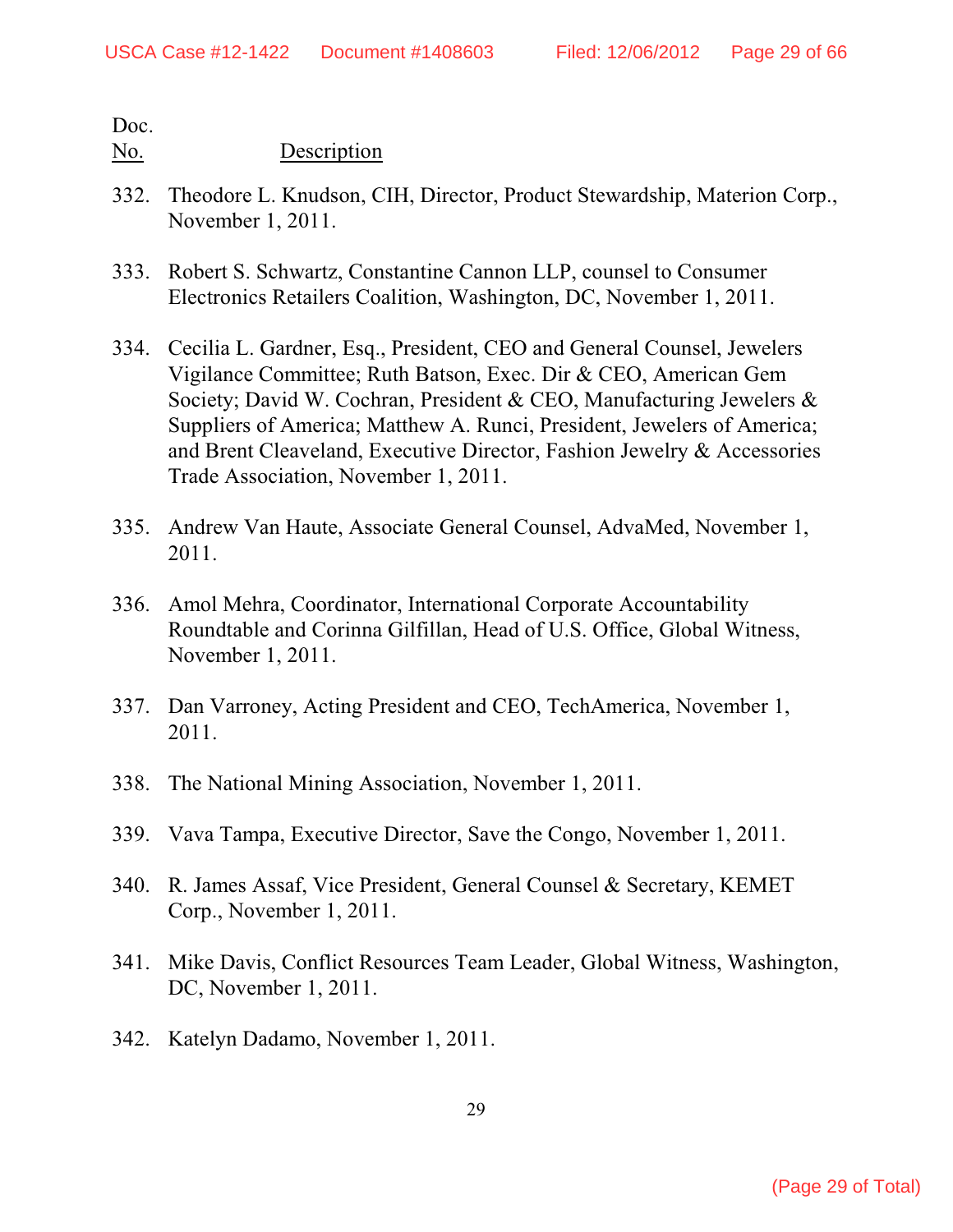- 343. Jim Neill, Vice President, Product Safety, Retail Industry Leaders Association, November 1, 2011.
- 344. Larry Manziek PhD, Executive Director, International Precious Metals Institute, November 1, 2011.
- 345. Michael Barnes, Chief Executive Officer, Signet Jewelers Ltd., November 1, 2011.
- 346. Darren Fenwick, The Enough Project, Washington, DC, November 2, 2011.
- 347. Christina Studt, November 4, 2011.
- 348. Martin Kabwelulu, Ministre des Mines, République Démocratique du Congo, November 8, 2011.
- 349. Nicolas Djomo Lola, Bishop of Tshumbe, President, Episcopal Conference of Catholic Bishops of the Democratic Republic of Congo (CENCO), Kinshasa, The Democratic Republic of The Congo, November 8, 2011.
- 350. Kyra M. Mumbauer, Director, Industry Affairs, Food Drug, and Cosmetic Packaging and Consumer Issues, Society of the Plastics Industry, Inc., Washington, DC, November 9, 2011.
- 351. Radjabu Mutabazi, Export/Sales Manager, REMEX Minerals Ltd., Burundi, November 9, 2011.
- 352. Patricia Jurewicz, Coordinator of the Multi-Stakeholder Group (MSG) comprised of 29 issuers, non-governmental organizations and investors. Director of Responsible Sourcing Network (RSN), a project of As You Sow, San Francisco, CA, November 10, 2011.
- 353. Judith Sargentini, Member of the European Parliament, Brussels, November 17, 2011.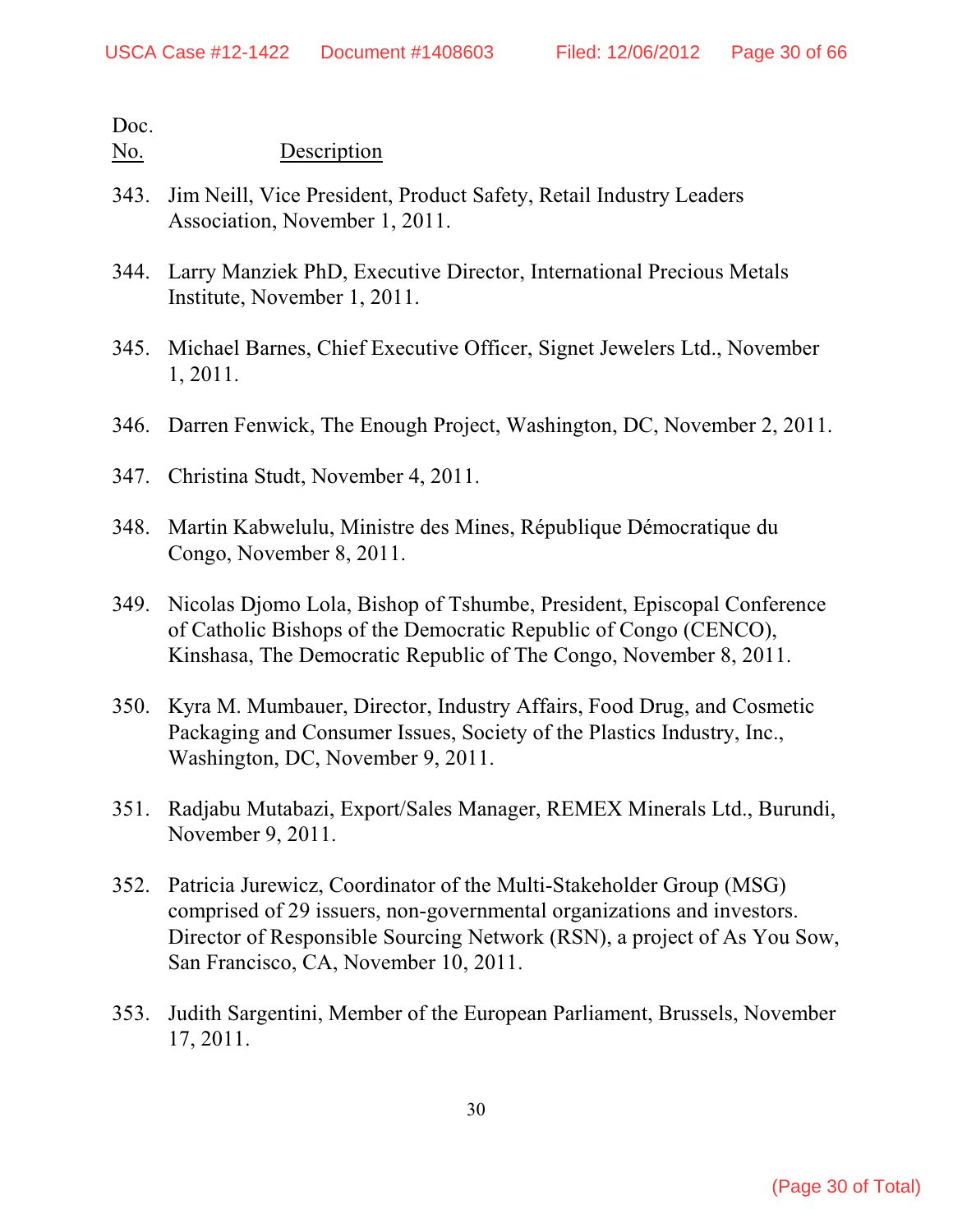- 354. Susan S. Coffey, CPA, Senior Vice President, Member Quality and International Affairs, American Institute of Certified Public Accountants, November 17, 2011.
- 355. Charles Blakeman, Denver, CO, November 18, 2011.
- 356. Olympia J. Snowe, Ranking Member, U.S. Senate Committee on Small Business; Sam Graves, Chair, U.S. House Committee on Small Business; Scott P. Brown, Member, U.S. Senate Committee on Small Business and Entrepreneurship; Roscoe Barlett, Member, U.S. House Committee on Small Business; Scott Tipton, Member, U.S. House Committee on Small Business; and Joe Walsh, Member, U.S. House Committee on Small Business, November 17, 2011.
- 357. Gary Niekerk, Bob Leet, and Andrea Fava, Intel Corp., November 22, 2011.
- 358. Tony M. Edwards, Executive Vice President & General Counsel, National Association of Real Estate Investment Trusts, November 23, 2011.
- 359. David Hirschmann, President and CEO, Center for Capital Markets Competitiveness, and Myron Brilliant, Senior Vice President, International Affairs; U.S. Chamber of Commerce, November 29, 2011.
- 360. A.R. Trey Hodgkins, III, Senior Vice President, National Security and Procurement Policy, TechAmerica; Alan Chvotkin, Executive Vice President & Counsel, Professional Services Council; Peter Steffes, Vice President, Government Policy, National Defense Industrial Association; Richard L. Corrigan, Policy Committee Rep., American Council of Engineering Companies; Susan Tonner, Assistant Vice President, Acquisition Policy, Aerospace Industries Association; R. Bruce Josten, Executive Vice President, Government Affairs, U.S. Chamber of Commerce, November 28, 2011.
- 361. Claigan Environmental Inc., December 1, 2011.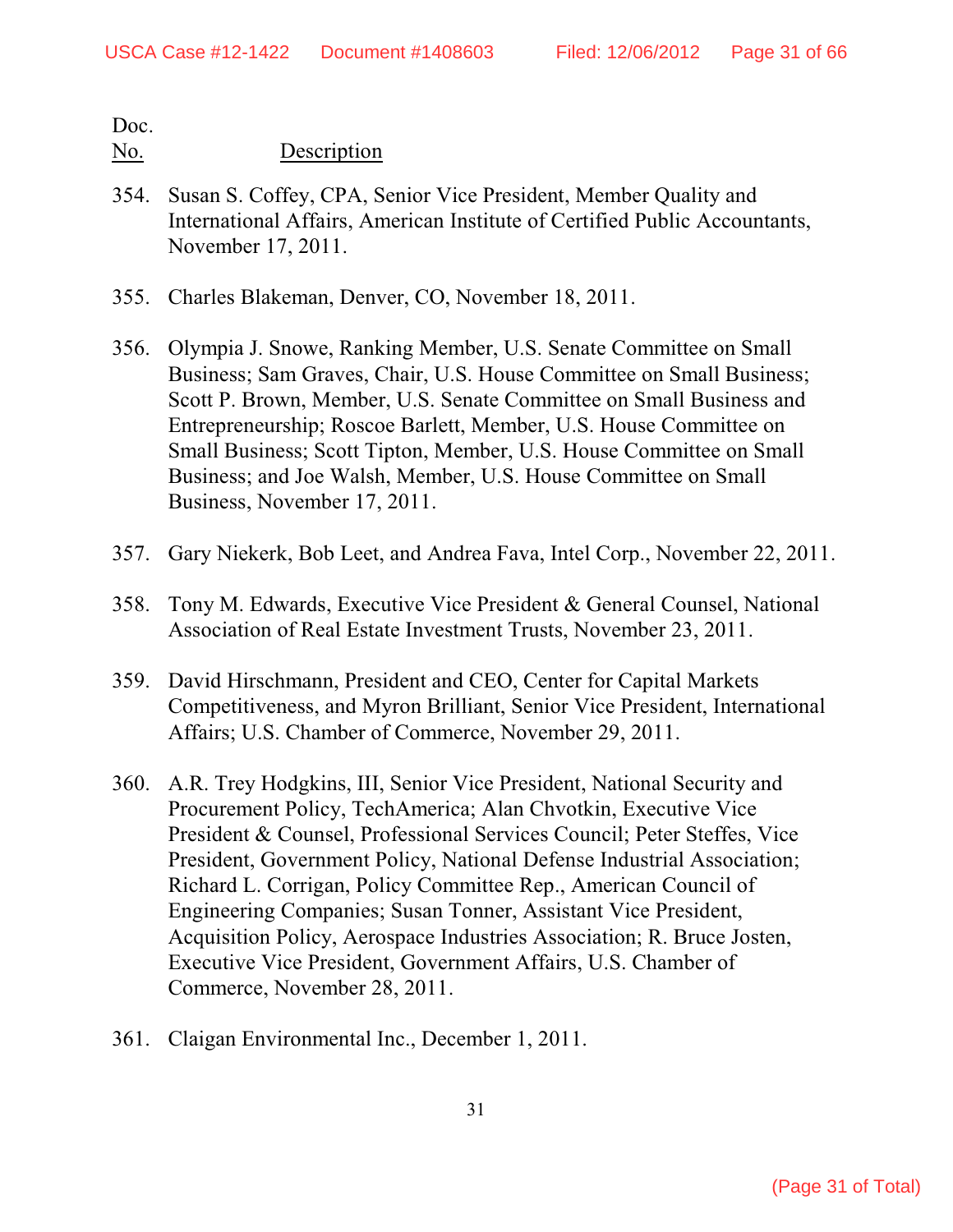- 362. Aram Shishmanian, Chief Executive Officer, World Gold Council; Stewart Murray, Chief Executive, London Bullion Market Association; Michael Rae, Chief Executive Officer, Responsible Jewellery Council, December 9, 2011.
- 363. Renee L. Ellmers, Member of Congress, December 13, 2011.
- 364. Claigan Environmental, December 16, 2011.
- 365. Jonathan M. Hughes, Director, Assent Compliance, Ottawa, Canada, December 19, 2011.
- 366. Delly Mawazo Sesete, Geneva, Switzerland, December 19, 2011.
- 367. Corinna Gilfillan, Head of U.S. Office, Global Witness, Washington, DC, December 20, 2011.
- 368. Mark E. Amodei, Member of Congress, December 20, 2011.
- 369. Amol Mehra, Esq., Coordinator, International Corporate Accountability Roundtable, Washington, DC, December 21, 2011.
- 370. Amol Mehra, Esq., International Corporate Accountability Roundtable; John Bradshaw, Enough Project; Simon Taylor, Global Witness; Arvind Ganesan, Human Rights Watch; Patricia Feeney, Rights and Accountability in Development; Daniel Solomon, STAND: The Student-led Division of United to End Genocide; Susan Farnsworth, Global Rights; Natalie Bridgeman Fields, Accountability Counsel; Fred Kramer, Jewish World Watch; and Jonathan Kaufman, EarthRights International, December 22, 2011.
- 371. Mora P. Johnson, Government of Canada, Foreign Affairs and International Trade, Ottawa, Canada, December 23, 2011.
- 372. Rep. Steve Womack, Member of Congress, December 23, 2011.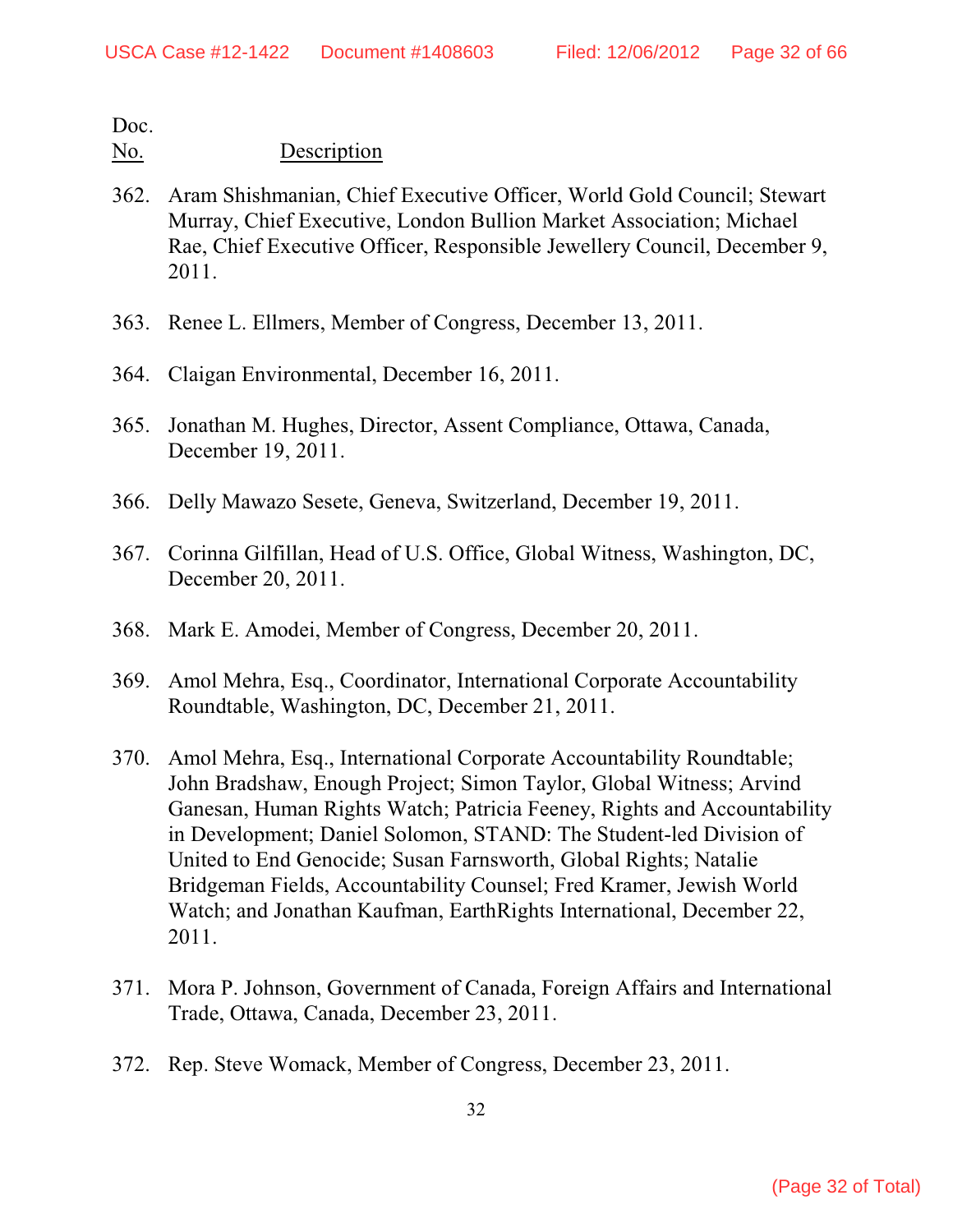- 373. Eric Kajemba, Observatoire Gouvernance et Paix, and Pere Didier de Failly, Bureau d'Etudes Scientifiques et Techniques, December 26, 2011.
- 374. Tim Murphy, Member of Congress, December 29, 2011.
- 375. Michael Beggs, Contingency Area Logistician, San Antonio, TX, January 12, 2012.
- 376. D.J. van Wyk, Director, International Diamond Standard, South Africa, January 12, 2012.
- 377. George & Frances Alderson, Catonsville, MD, January 12, 2012.
- 378. Carolyn Moon, Corpus Christi, TX, January 12, 2012.
- 379. Sego Jackson, Clinton, WA, January 13, 2012.
- 380. Rick Goss, Vice President for Environment and Sustainability, Information Technology Industry Council, Washington, DC, January 13, 2012.
- 381. Jana Morgan, Global Witness, January 13, 2012.
- 382. Carol Lawson, Jackson Heights, NY, January 15, 2012.
- 383. Lorraine Layton, Las Vegas, NV, January 16, 2012.
- 384. Claigan Environmental, Kanata, Ontario, Canada, January 17, 2012.
- 385. Roxann Smith, January 26, 2012.
- 386. David Schatsky, Principal Analyst / Founder, Green Research, New York, NY, January 27, 2012.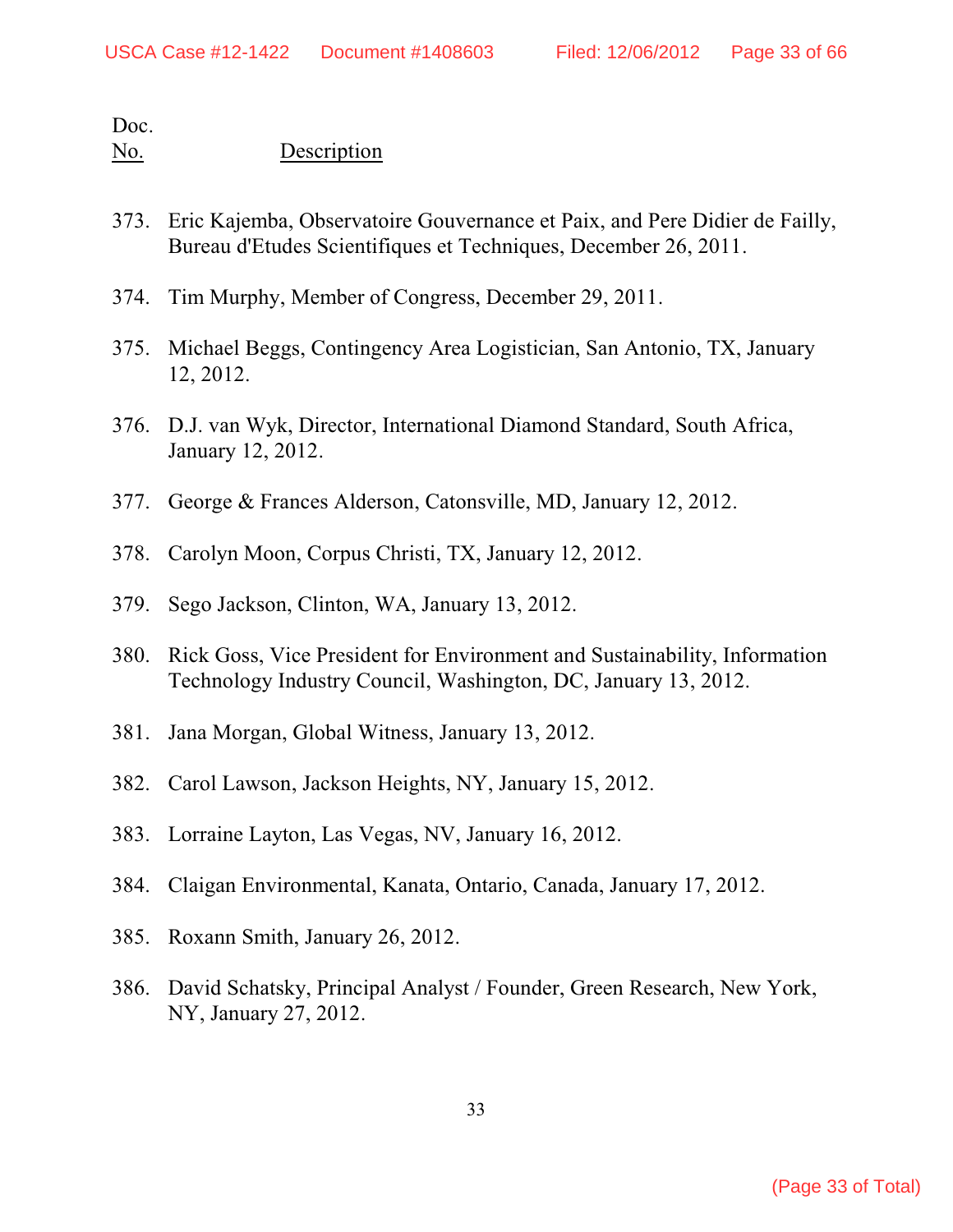- 387. Communication from the European Commission to the European Parliament, the Council and the European Economic and Social Committee, January 27, 2012.
- 388. Teresa Wall, January 31, 2012.
- 389. Jim Wells, January 31, 2012.
- 390. Boston Common Asset Management, LLC; Calvert Asset Management Co., Inc.; Interfaith Center on Corporate Responsibility; Jesuit Conference of the United States; Marianist Province of the US; Mercy Investment Services, Inc.; Missionary Oblates of Mary Immaculate; Responsible Sourcing Network, a project of As You Sow; Sustainalytics; Trillium Asset Management; Tri-State Coalition for Responsible Investment, February 1, 2012.
- 391. Nicole T. Meier, Fort Wayne, IN, February 3, 2012.
- 392. William Leight, Cambridge, MA, February 3, 2012.
- 393. Kelley Ready, Ph.D., Lecturer in Sustainable International Development at the Heller School for Social Policy and Management at Brandeis University, Waltham, MA, February 4, 2012.
- 394. Carolyn T. Israel, M.C.A.T., Nat'l Certification Board for Therapeutic Massage and Body Work, Santa Cruz, CA, February 7, 2012.
- 395. Kathy Mulvey, Director, Conflict Risk Network, February 5, 2012.
- 396. Kathy Mulvey, Director, Conflict Risk Network, Washington, DC, February 7, 2012.
- 397. Kasada Chen, Taipei, Taiwan, February 8, 2012.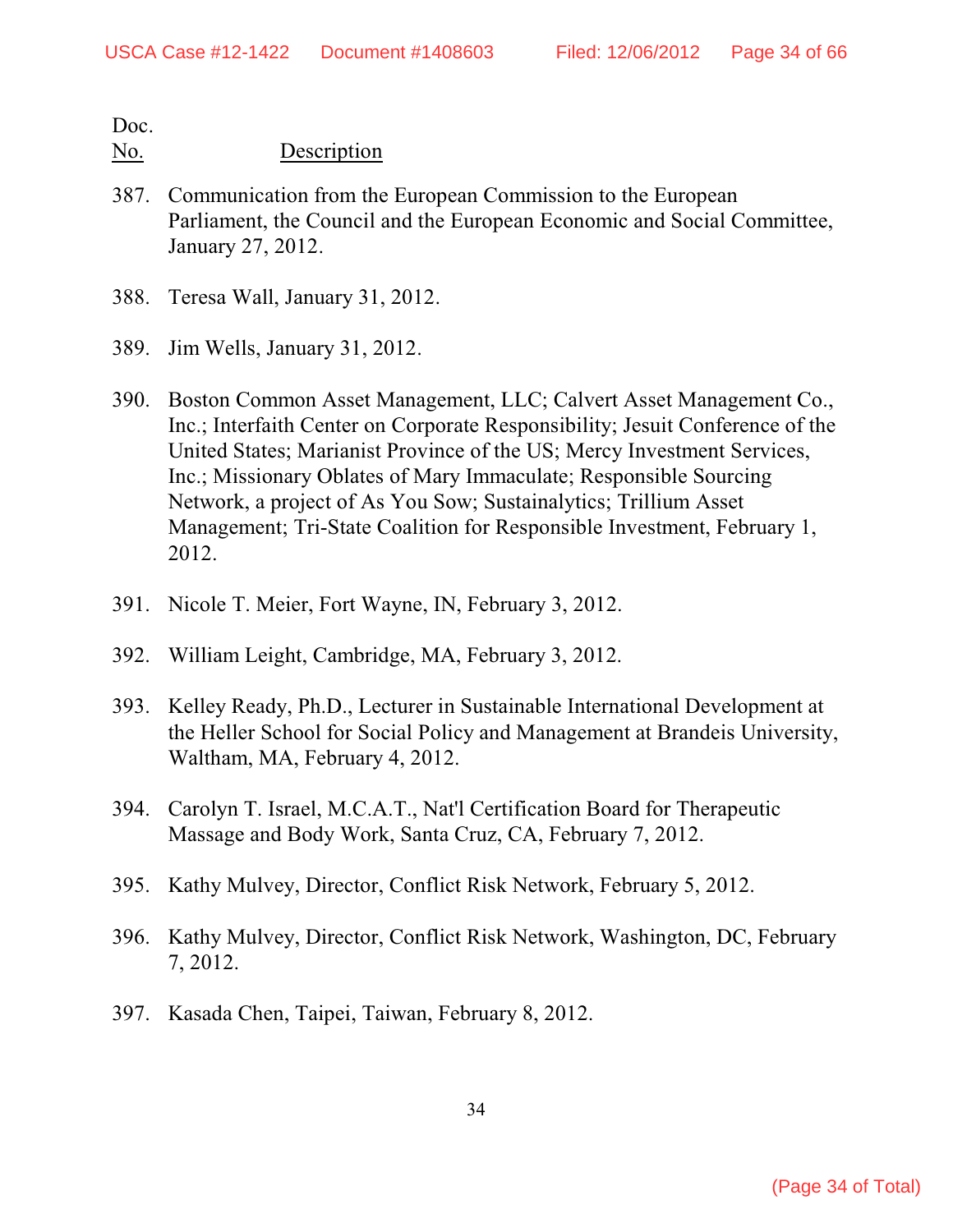- 398. Stephen L. Kass, Chair, International Human Rights Committee, The Association of the Bar of the City of New York, February 7, 2012.
- 399. Antonia Matthew, February 8, 2012.
- 400. Stephen Jacobs, Senior Director, International Economic Affairs, National Association of Manufacturers, Washington, DC, February 10, 2012.
- 401. Fern Abrams, Director, Government Relations and Environmental Policy, IPC – Association Connecting Electronics Industries, February 14, 2012.
- 402. Gradye Parsons, Stated Clerk of the General Assembly, Presbyterian Church (U.S.A.), February 15, 2012.
- 403. Sen. Patrick Leahy, Sen. Christopher Coons, Congressman Howard Berman, Congressman Jim McDermott, Congressman Donald Payne, Congressman Gregory Meeks, Congressmember Karen Bass, Members of Congress, Washington, DC, February 16, 2012.
- 404. Sens. Barbara Boxer, Frank R. Lautenberg, Barbara A. Mikulski, Sheldon Whitehouse and Ron Wyden, U.S. Senate, February 16, 2012.
- 405. Leith Anderson, President, National Association of Evangelicals, February 17, 2012.
- 406. Deborah Fikes, World Evangelical Alliance, February 17, 2012.
- 407. Adam R. Taylor, Vice President for Advocacy, World Vision US, and Robert Kisyula, National Director, World Vision DRC, February 21, 2012.
- 408. Janet Sullivan, Chair, Congo Education Team, Presbyterian Church USA, February 23, 2012.
- 409. Corinna Gilfillan, Head of U.S. Office, Global Witness, February 27, 2012.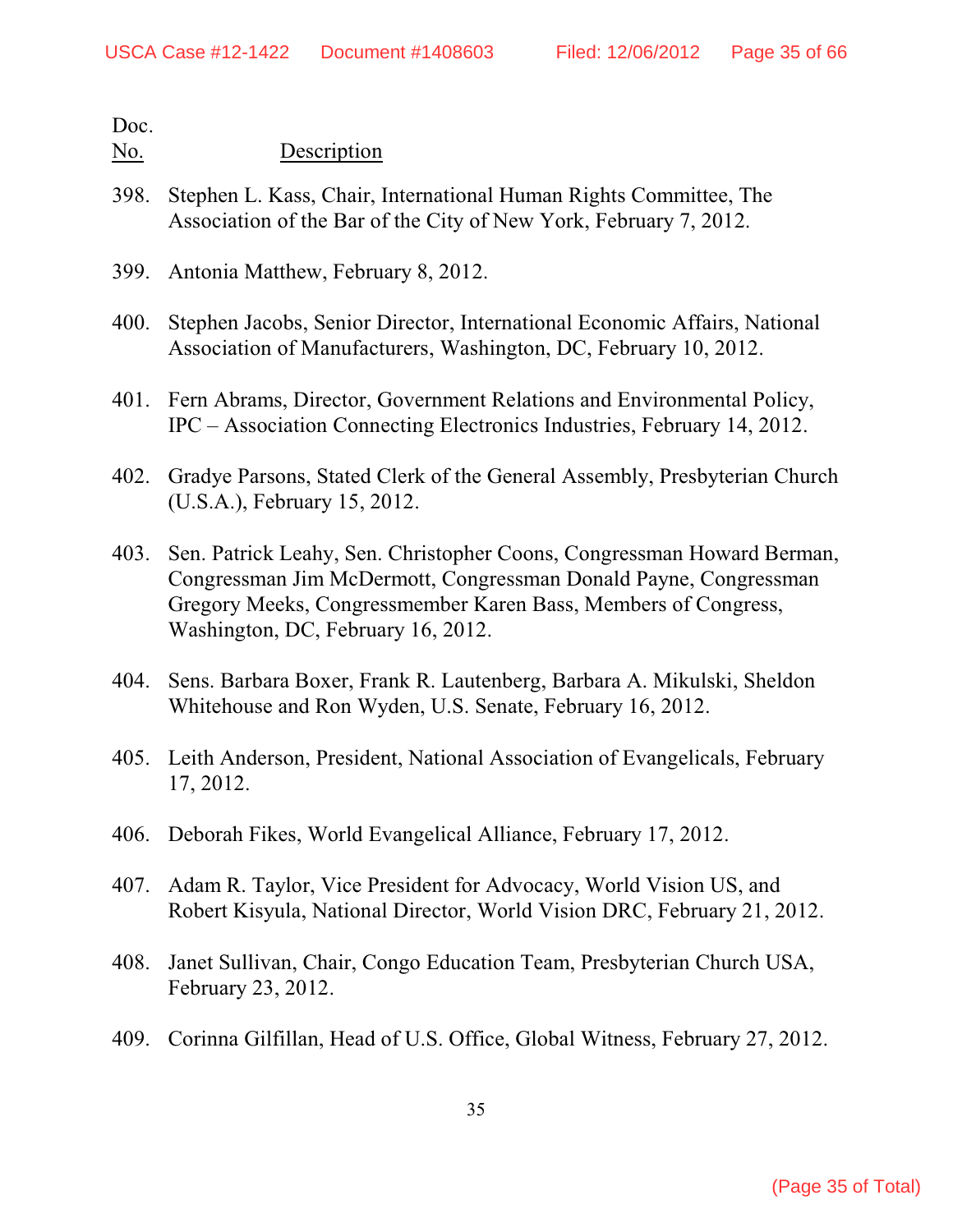| No. | Description |
|-----|-------------|
|     |             |

- 410. Julia Westwater, February 28, 2012.
- 411. Sen. Mark S. Critz, U.S. House of Representatives, February 29, 2012.
- 412. Catholic Relief Services and Commission, March 5, 2012.
- 413. Rep. James B. Renacci, U.S. House of Representatives, March 6, 2012.
- 414. Rep. Bill Shuster, United States House of Representatives, March 12, 2012.
- 415. Charles F. Blakeman, Groupe Weyi International, Denver, CO, March 15, 2012.
- 416. Chuck Blakeman, March 15, 2012.
- 417. Ryan E. Brenner, GW STAND (Student Division of United to End Genocide), Washington, DC, March 15, 2012.
- 418. William Quam, Managing Director, Nordic Sun Worldwide Ltd., Kigali, Rwanda, March 17, 2012.
- 419. Sen. Mark Pryor, United States Senate, March 19, 2012.
- 420. Steve Cairns, Director of Youth Ministries, Preston Hollow Presbyterian Church, March 20, 2012.
- 421. Princesse Odette Maniema Krempin, Executive Chairwoman, Societe Miniere du Maniema SPRL, March 21, 2012.
- 422. Rep. Jason Altmire, U.S. House of Representatives, March 23, 2012.
- 423. Chuck Blakeman, Groupe Weyi International, March 29, 2012.
- 424. Aram Shishmanian, CEO, World Gold Council, London, United Kingdom, March 29, 2012.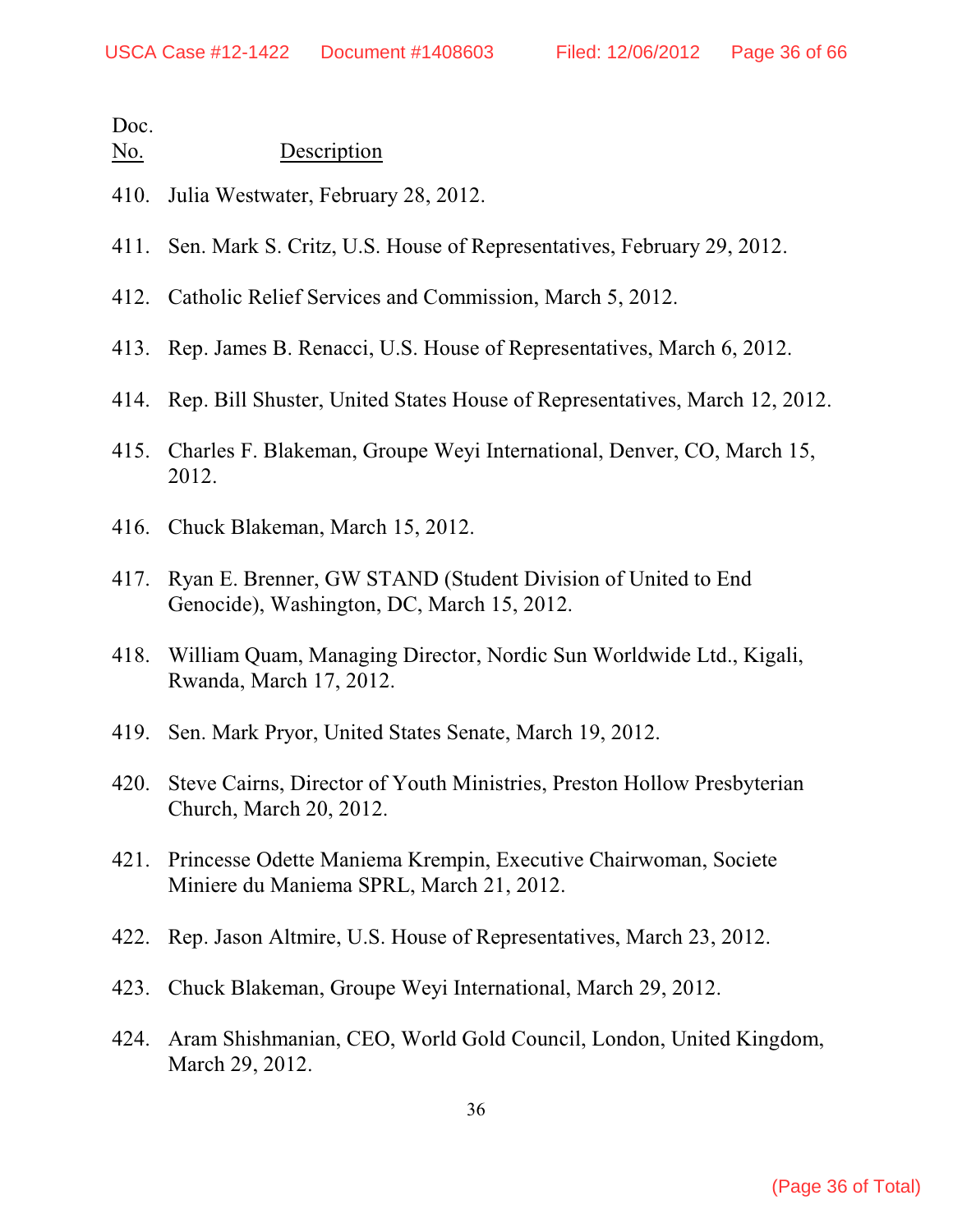- 425. Claude Kabemba, PhD, Director, Southern Africa Resource Watch, April 4, 2012.
- 426. Sadiki Byombuka, Member of National Parliament, Kinshasa, Congo, The Democratic Republic of The, April 11, 2012.
- 427. Sen. Patrick J. Toomey, U.S. Senate, April 12, 2012.
- 428. Richard Burt and Kay Nimmo, on behalf of the iTSCi Programme Governance Committee, April 14, 2012.
- 429. Jim Winkler, General Secretary, General Board of Church and Society of The United Methodist Church, April 19, 2012.
- 430. Jan P. Stubblefield, Charlotte, NC, May 8, 2012.
- 431. Rep. Robert E. Latta, U.S. House of Representatives, May 16, 2012.
- 432. Sen. Jeff Merkley, U.S. Senate, and Reps. Peter DeFazio, Earl Blumenauer, Kurt Schrader, and Suzanne Bonamici, Members of Congress, May 17, 2012.
- 433. Chuck Blakeman, May 23, 2012.
- 434. 6th, 7th, and 8th Graders and Teachers, Foothills School of Arts and Sciences, Boise, ID, May 31, 2012.
- 435. Nelson A. Morgan, June 4, 2012.
- 436. Rep. Steven LaTourette, U.S. House of Representatives, June 13, 2012.
- 437. David Hirschmann, President and CEO, Center for Capital Markets Competitiveness, and Myron Brilliant, Senior Vice President, International Division; U.S. Chamber of Commerce, July 11, 2012.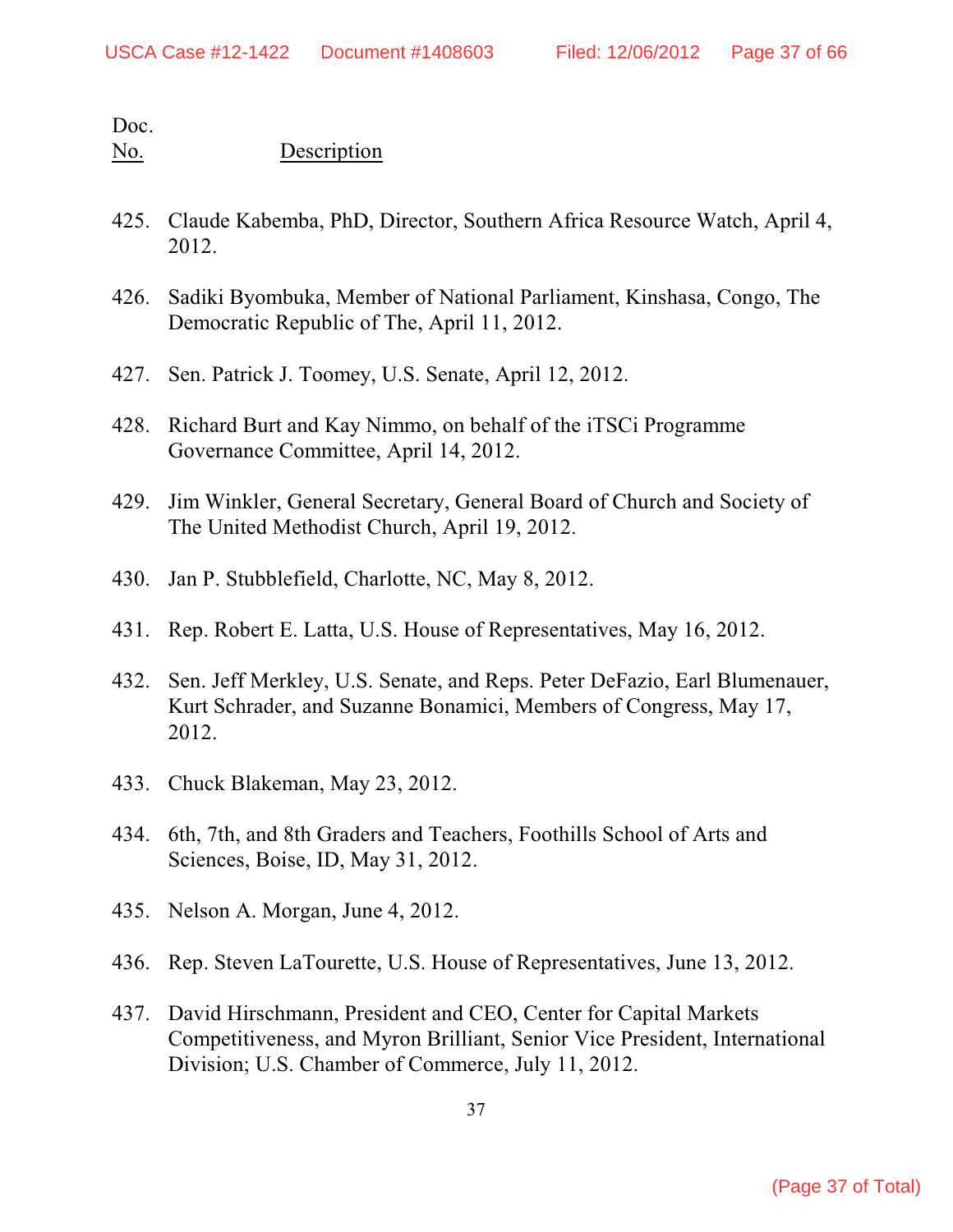- 438. David P. Strauss, Managing Director, Electronic Materials, Praxair, Inc., July 18, 2012.
- 439. Rights & Accountability in Development, July 18, 2012.
- 440. Sydney Thiessen, Happy Valley, OR, July 18, 2012.
- 441. Dr. Eric Engle, Law Faculty, Humboldt Universität Berlin, July 20, 2012.
- 442. Jessica Lemos, Director, International Trade Policy, International Economic Affairs, National Association of Manufacturers, August 1, 2012.
- 443. Rep. Tim Murphy, Chairman, and Rep. Peter J. Visclosky, Vice Chairman, Congressional Steel Caucus, U.S. House of Reprentatives, August 2, 2012.
- 444. Mauricio Lazala, Deputy Director, Business & Human Rights Resource Centre, London, United Kingdom, August 6, 2012.
- 445. Fidel Bafilemba, Sasha Lezhnev, and Sarah Zingg Wimmer, The Enough Project, August 9, 2012.
- 446. David M. Sindelar, Chief Executive Officer, Viasystems Group, Inc., August 9, 2012.
- 447. Rep. Gary G. Miller, et al., U.S. House of Representatives, August 10, 2012.
- 448. Aerospace Industries Association, Information Technology Industry Council, IPC - Association Connecting Electronics Industries, and U.S. Chamber of Commerce, August 15, 2012.
- 449. Janice Disasi, WV, August 16, 2012.
- 450. Bryan A. Ellis, CEO, Global Advanced Metals Pty Ltd, Waltham, MA, August 16, 2012.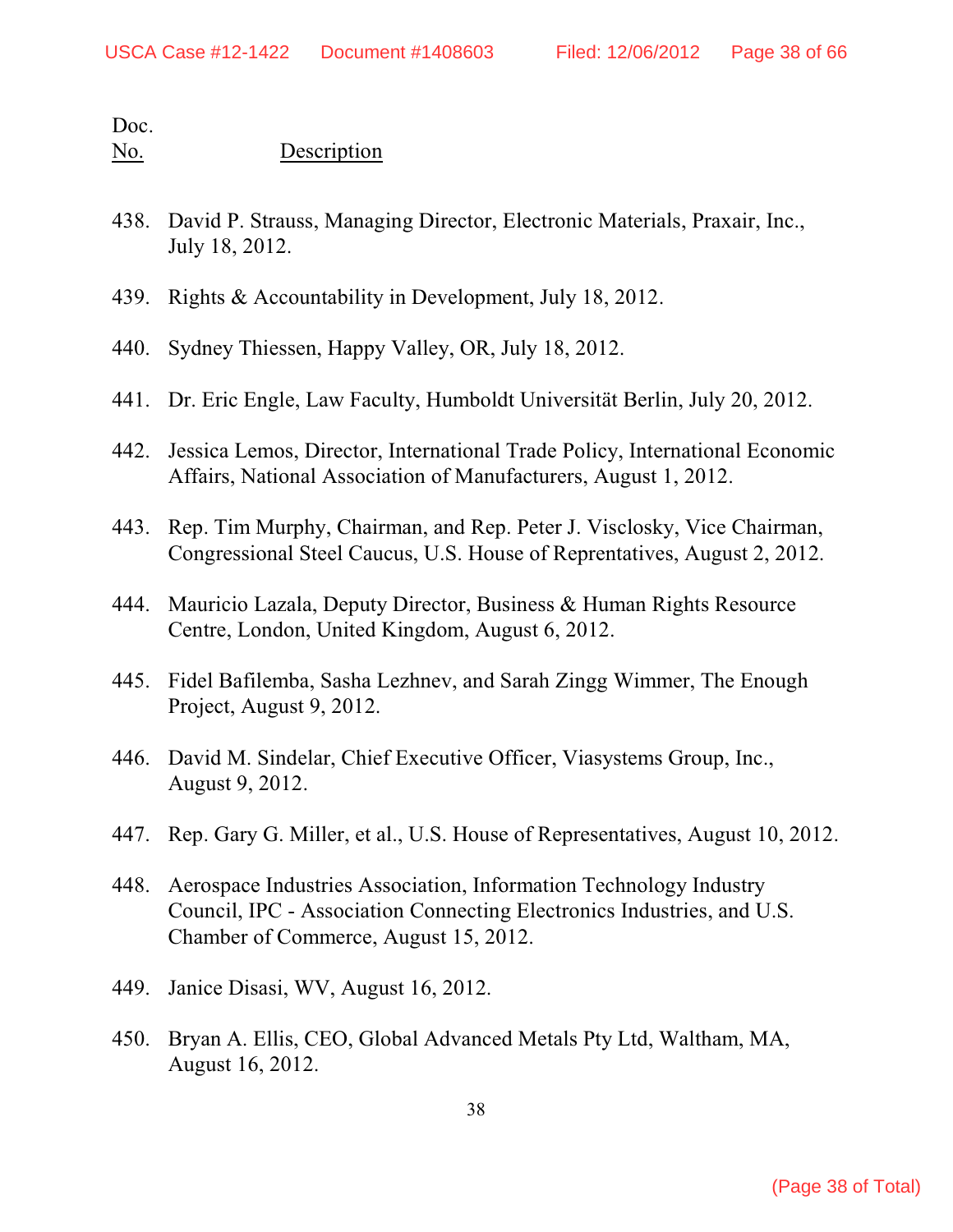### No. Description

- 451. Robert Lamm, Society of Corporate Secretaries and Governance Professionals, New York, NY, August 16, 2012.
- 452. Candice Harris, Philadelphia, PA, August 20, 2012.
- 453. Stewart Murray, Chief Executive, London Bullion Market Association, August 21, 2012.
- 454. Erika R George, Esq, Professor of Law, Chair Center for Global Justice, and John Byram Plimpton, Student, University of Utah, S.J. Quinney College of Law, Salt Lake City, UT, August 22, 2012.
- 455. Responsible Sourcing Network on behalf of 50 Multi-stakeholders, August 22, 2012.

### Meetings with Commission Officials

- 456. Memorandum from the Division of Corporation Finance regarding a January 19, 2011, meeting with Representatives of the World Gold Council, Newmont Mining Corporation, Sutherland Asbill & Brennan, and The Klein & Saks Group.
- 457. Memorandum from the Division of Corporation Finance regarding a January 31, 2011, meeting with Representatives of Global Witness.
- 458. Memorandum from the Office of Commissioner Aguilar regarding a January 31, 2011, meeting with Representatives of Global Witness.
- 459. Memorandum from the Office of Commissioner Paredes regarding a February 2, 2011, meeting with Representatives of Global Witness.
- 460. Memorandum from the Division of Corporation Finance regarding a February 7, 2011, meeting with Representatives of The Enough Project and DLA Piper.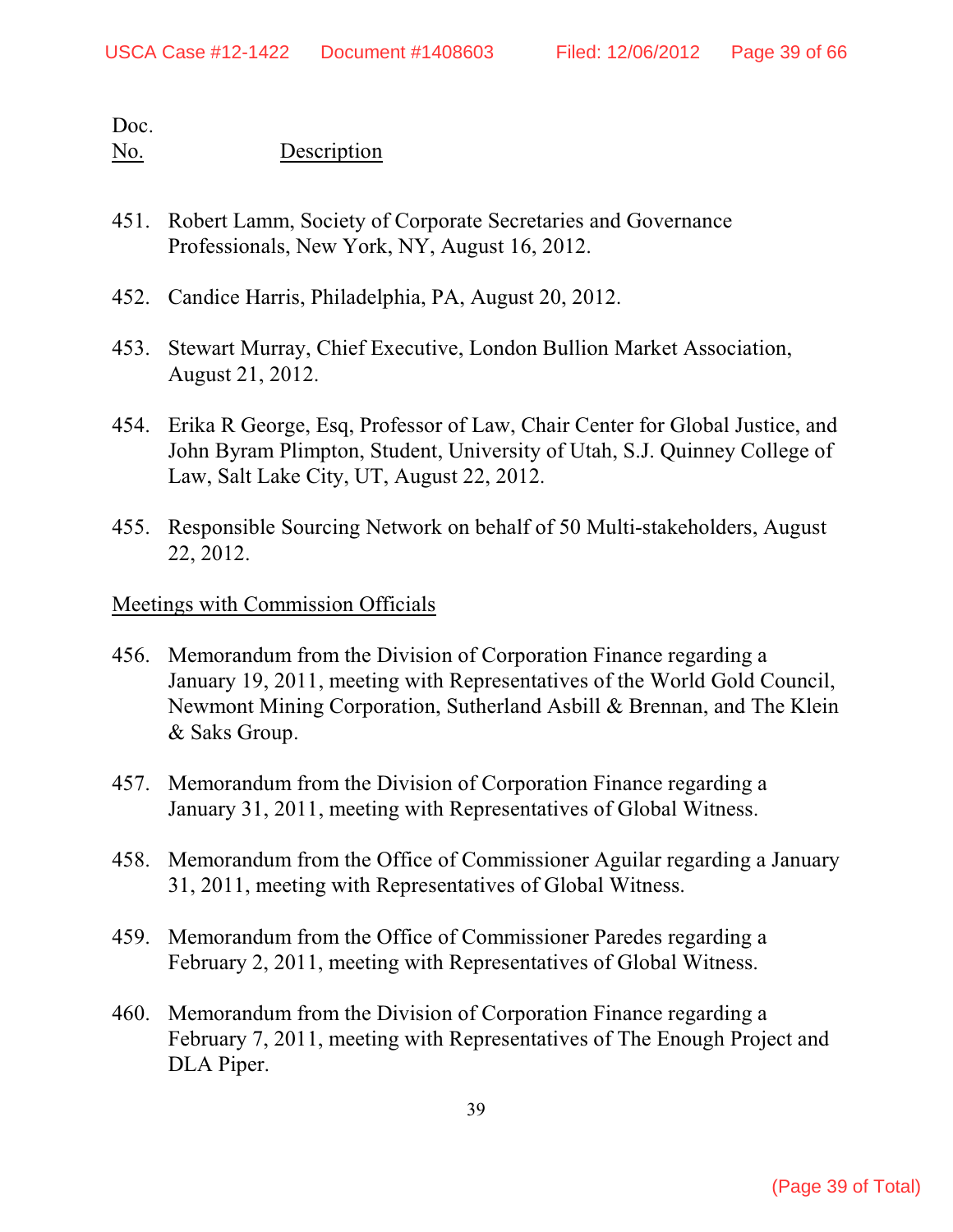- 461. Memorandum from the Division of Corporation Finance regarding a February 9, 2011, meeting with Representatives of Ford Motor Company.
- 462. Memorandum from the Division of Corporation Finance regarding a February 10, 2011, meeting with Representatives of the National Association of Manufacturers, Honda, The Boeing Co., Lockheed Martin Corp., Rockwell Automation, the Motor & Equipment Manufacturers Association, Schweitzer Engineering Laboratories, Inc., Caterpillar Inc., Honeywell International Inc., Siemens, IPC, Tata Steel, Abbott Laboratories, Tyco Electronics Corp., Emerson, and United Technologies Corp.
- 463. Memorandum from the Office of the Chairman regarding a February 10, 2011, meeting with Representatives of the New York Chapter of the Society for Corporate Secretaries and Governance Professionals.
- 464. Memorandum from the Office of the Chairman regarding a February 17, 2011, meeting with Representatives of the United Nations.
- 465. Memorandum from the Office of Commissioner Luis A. Aguilar regarding a February 17, 2011, meeting with Representatives of The Enough Project.
- 466. Memorandum from the Division of Corporation Finance regarding a February 25, 2011, meeting with Representatives of Tyco Electronics Corp.
- 467. Memorandum from the Division of Corporation Finance regarding a February 25, 2011, meeting with Andrew Matheson and Representatives of The Enough Project and DLA Piper.
- 468. Memorandum from the Office of the Chairman regarding a February 25, 2011, meeting with Representatives of Covington and Burling, Information Technology Industry Council, Apple, Hewlett-Packard Company, and Motorola.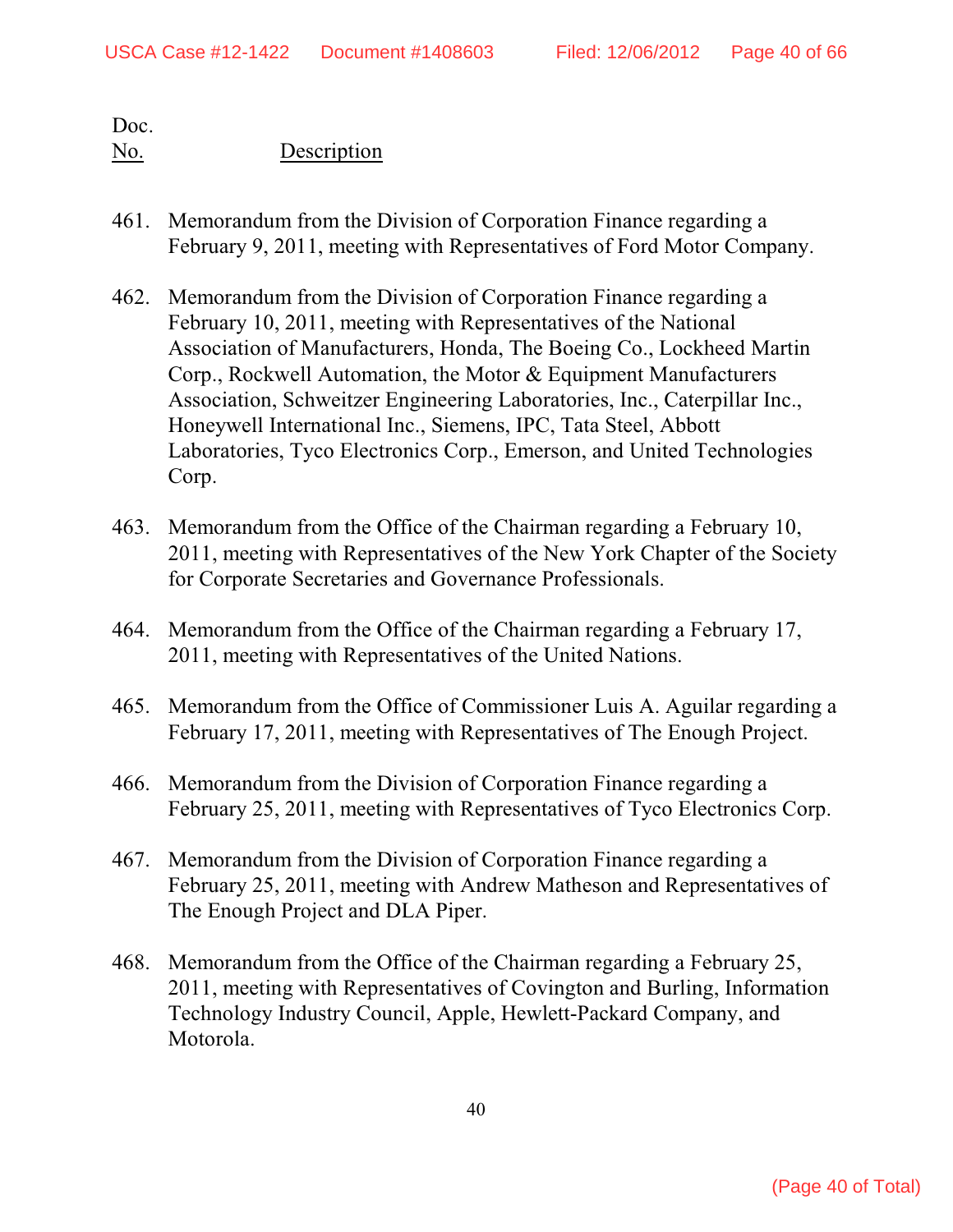- 469. Memorandum from the Office of Commissioner Elisse B. Walter regarding a February 8, 2011, email from Amy Goodman, Gibson, Dunn & Crutcher LLP.
- 470. Memorandum from the Office of Commissioner Elisse B. Walter regarding a February 3, 2011, meeting with Representatives of Global Witness.
- 471. Memorandum from the Division of Corporation Finance regarding a March 3, 2011, meeting with Representatives of AT&T.
- 472. Memorandum from the Division of Corporation Finance regarding a March 7, 2011, meeting with Representatives of General Electric Company.
- 473. Memorandum from the Office of Commissioner Troy A. Paredes regarding a March 8, 2011, meeting with Representatives of Catholic Relief Services and United States Conference of Catholic Bishops.
- 474. Memorandum from the Division of Corporation Finance regarding a March 10, 2011, meeting with Representatives of Niotan, Inc., Denham Capital Management LP, and Foley Hoag LLP.
- 475. Memorandum from the Division of Corporation Finance regarding a March 10, 2011, conference call with Representatives of Responsible Sourcing Network, Advance Micro Devices Inc., The Enough Project, General Electric Co., Boston Common Asset Management, LLC, Trillium Asset Management, LLC, Falling Whistles, Ford Motor Company, Free the Slaves, Friends of the Congo, Interfaith Center on Corporate Responsibility, Jantzi-Sustainalytics Inc., the Social Investment Forum and the Jesuit Conference.
- 476. Memorandum from the Division of Corporation Finance regarding a March 24, 2011, conference call with Representatives of Social Investment Forum, Trillium Asset Management Corp., Boston Common Asset Management, LLC, Responsible Sourcing Network, and Calvert Asset Management Company, Inc.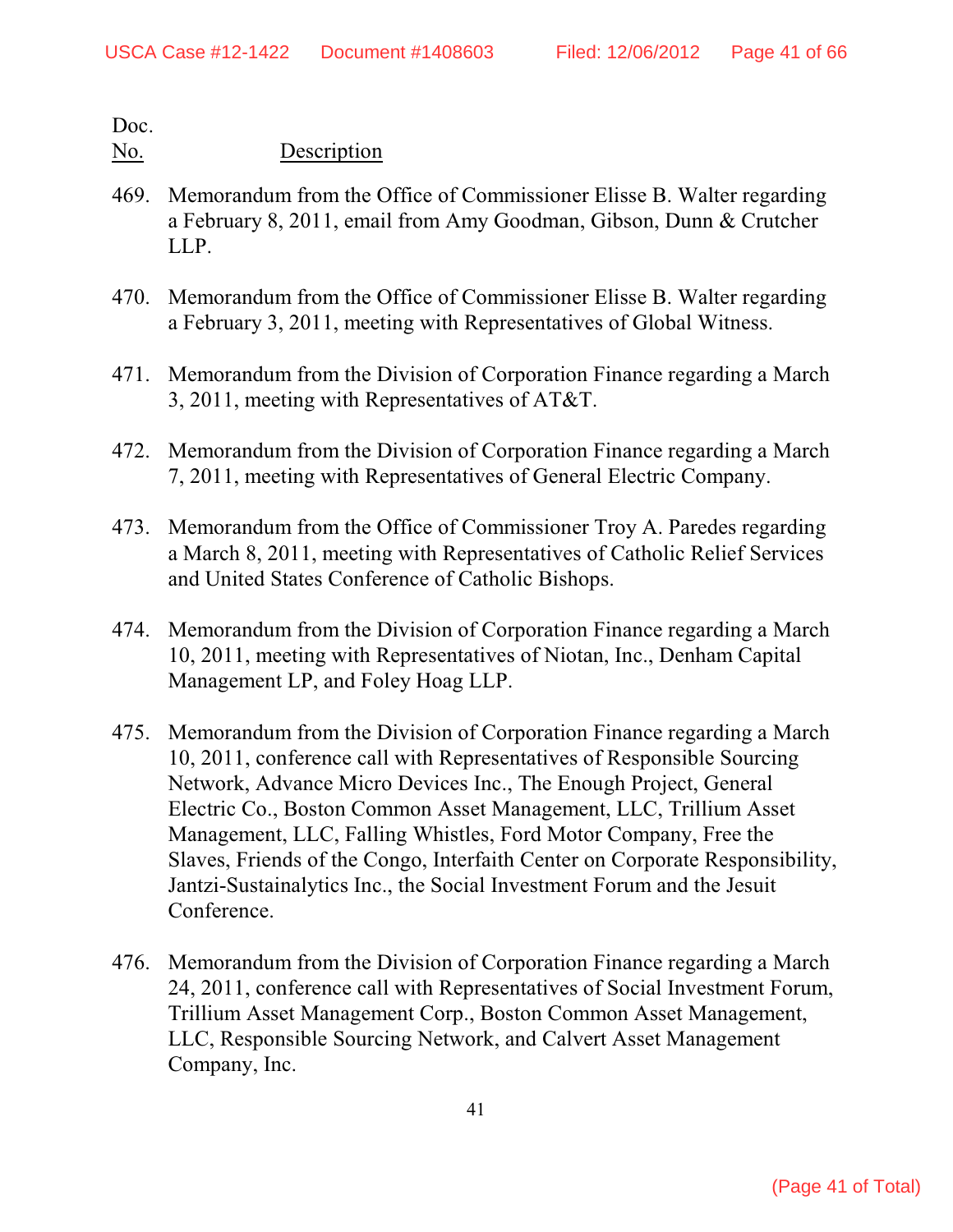- 477. Memorandum from the Office of Commissioner Aguilar regarding a March 15, 2011, meeting with Representatives of Catholic Relief Services and United States Conference of Catholic Bishops.
- 478. Memorandum from the Office of Commissioner Aguilar regarding a March 17, 2011, meeting with Representatives of Social Investment Forum.
- 479. Memorandum from the Office of Commissioner Paredes regarding a March 30, 2011, meeting with Representatives of Verizon and Best Buy.
- 480. Memorandum from the Division of Corporation Finance regarding a March 30, 2011, meeting with Representatives of Advanced Micro Devices Inc. and The Glover Park Group.
- 481. Memorandum from the Division of Corporation Finance regarding a March 30, 2011, meeting with Representatives of Best Buy Co., Inc. and Verizon Communications Inc.
- 482. Memorandum from the Office of Commissioner Paredes regarding an April 1, 2011, meeting with Representatives of the Boeing Company, IPC - Association Connecting Electronics Industries, Honeywell, and National Association of Manufacturers.
- 483. Memorandum from the Division of Corporation Finance regarding an April 4, 2011, telephone call with a Representative from the office of U.S. Rep. Jim McDermott.
- 484. Memorandum from the Office of Commissioner Aguilar regarding an March 30, 2011, meeting with Representatives of Verizon and Best Buy.
- 485. Memorandum from the Office of Commissioner Paredes regarding an April 1, 2011, meeting with Representatives of Calvert Investments, Boston Silicon Materials LLC, DLA Piper, Grassroots Consulting Group, and the Enough Project.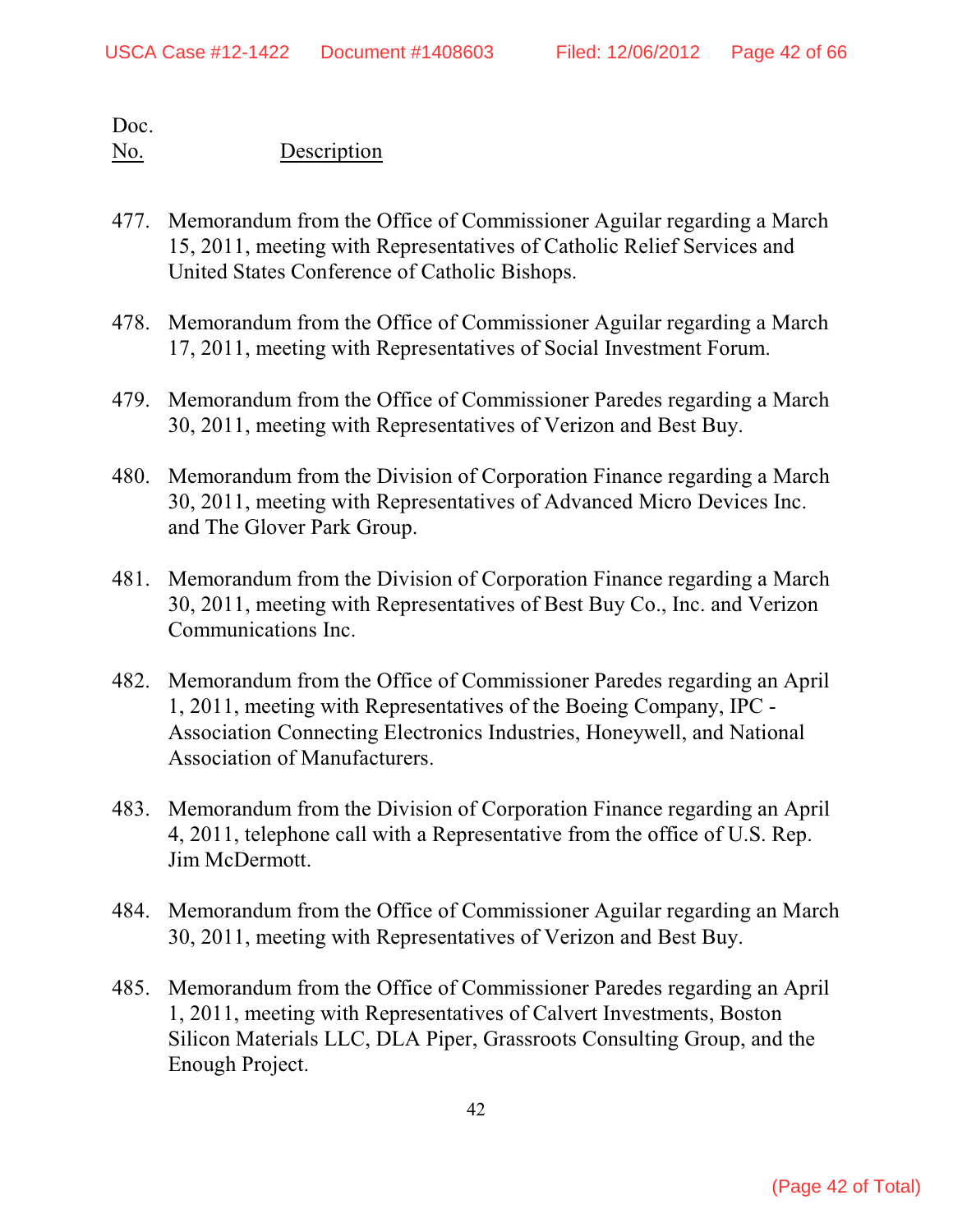- 486. Memorandum from the Division of Corporation Finance regarding an April 5, 2011, meeting with Representatives of Catholic Relief Services, United States Conference of Catholic Bishops Office of International Justice and Peace, and Latin America and Global Trade.
- 487. Memorandum from the Division of Corporation Finance regarding an April 5, 2011, meeting with Representatives of Calvert Investments, Boston Silicon Materials LLC, DLA Piper, Grassroots Consulting Group, and the Enough Project.
- 488. Memorandum from the Division of Corporation Finance regarding an April 6, 2011, meeting with a Representative of the Embassy of the Republic of Korea.
- 489. Memorandum from the Office of Commissioner Paredes regarding an April 14, 2011, meeting with Representatives of the World Gold Council and Klein and Saks Group.
- 490. Memorandum from the Division of Corporation Finance regarding an April 28, 2011, meeting with Representatives of Arkema Inc.
- 491. Memorandum from the Division of Corporation Finance regarding an April 28, 2011, meeting with a Representative of The Elm Consulting Group International LLC.
- 492. Memorandum from the Division of Corporation Finance regarding a May 6, 2011, telephone call with a Representative from the office of U.S. Rep. Jim McDermott.
- 493. Memorandum from the Division of Corporation Finance regarding a May 12, 2011, meeting with Representatives of NEI Investments.
- 494. Memorandum from the Office of the Chairman regarding a May 17, 2011, meeting with Representatives of Global Witness.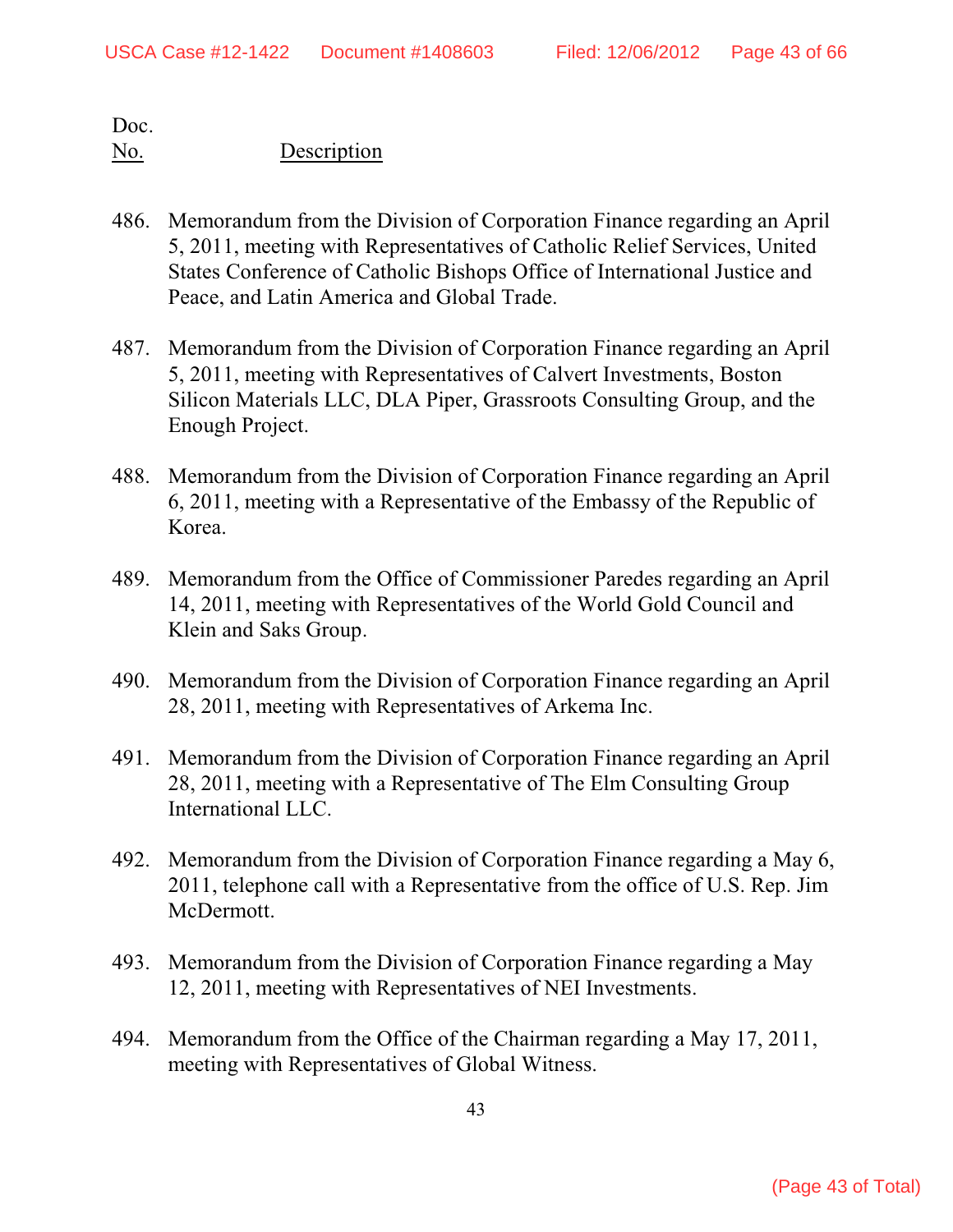- 495. Memorandum from the Division of Corporation Finance regarding a June 1, 2011, meeting with Representatives of the World Gold Council and The Klein & Saks Group.
- 496. Memorandum from the Division of Corporation Finance regarding a June 1, 2011, meeting with representatives of AngloGold Ashanti and The Klein & Saks Group.
- 497. Memorandum from the Division of Corporation Finance regarding a June 9, 2011, meeting with Representatives of The Densus Group.
- 498. Memorandum from the Division of Corporation Finance regarding a June 20, 2011, meeting with Representatives of ITRI, Ltd.
- 499. Memorandum from the Office of Commissioner Paredes regarding a June 22, 2011, meeting with members of a multi-stakeholder group.
- 500. Memorandum from the Division of Corporation Finance regarding a June 22, 2011, meeting with Representatives of the Democratic Republic of the Congo.
- 501. Memorandum from the Division of Corporation Finance regarding a June 22, 2011, meeting with Representatives of H.C. Starck, The Carlyle Group, and Foley Hoag LLP.
- 502. Memorandum from the Division of Corporation Finance regarding a June 22, 2011, meeting with Representatives of Motorola Solutions and Pact.
- 503. Memorandum from the Office of Commissioner Troy A. Paredes regarding a July 5, 2011, meeting with Representatives of the International Corporate Accountability Roundtable, Global Witness, Enough Project and Amnesty International USA.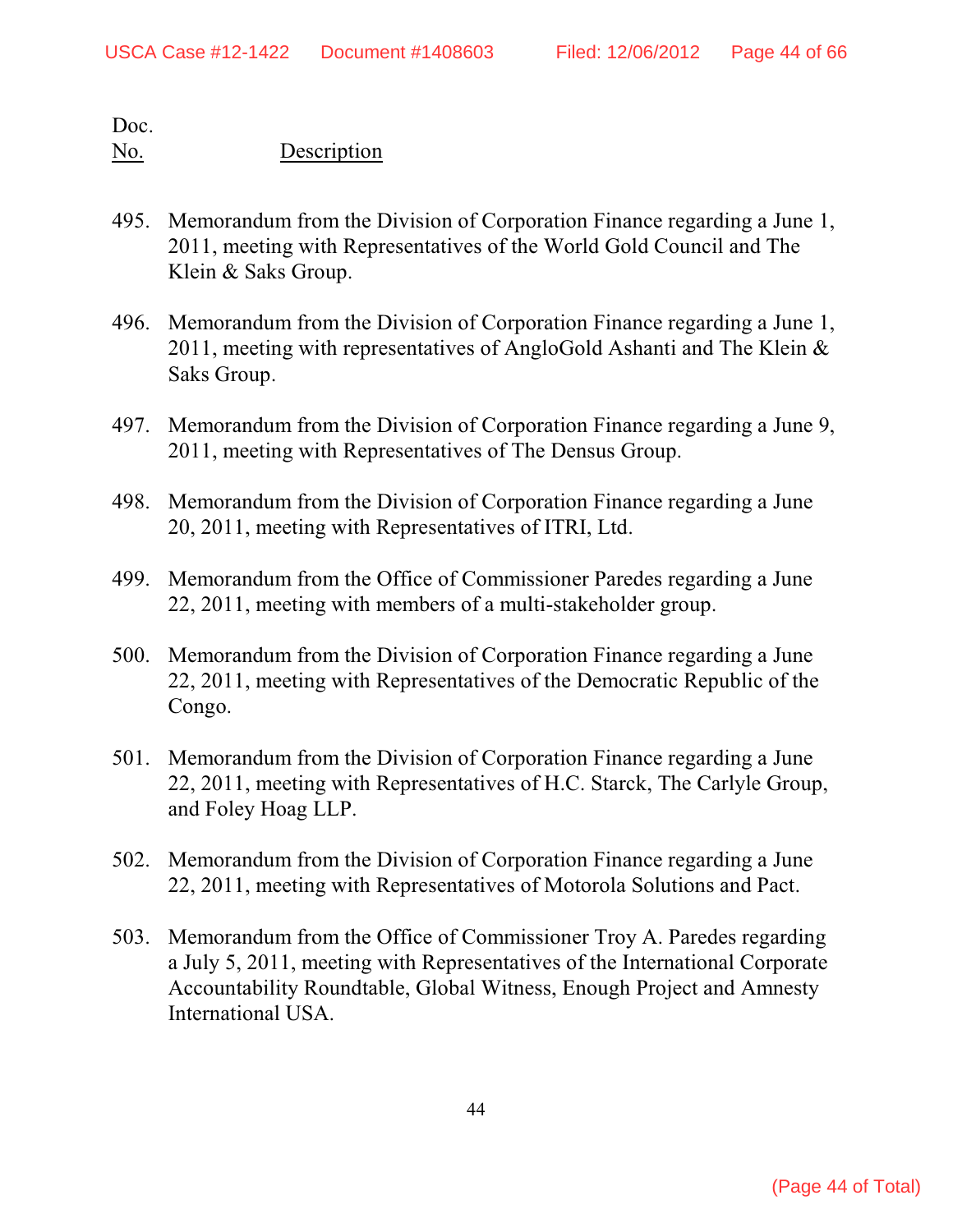- 504. Memorandum from the Office of Commissioner Aguilar regarding a July 13, 2011, meeting with Representatives of the International Corporate Accountability Roundtable, a Coalition of Human Rights Groups.
- 505. Memorandum from the Office of Commissioner Troy A. Paredes regarding a July 19, 2011, meeting with Representatives of the Aerospace Industries Association, the National Association of Manufacturers, Boeing, Honda, Applied Materials, Honeywell, Lockheed, Caterpillar, United Technologies, Motor Equipment Manufacturers Association, Siemens and Northrop Grumman.
- 506. Memorandum from the Division of Corporation Finance regarding a July 20, 2011, meeting with Representatives of Honda, Siemens Corp., Lockheed Martin, Honeywell, Northrop Grumman Corp., the Aerospace Industries Association, the Motor & Equipment Manufacturers Association, Applied Materials, Inc., Caterpillar, United Technologies Corp., The Boeing Company, the National Association of Manufacturers, and IPC.
- 507. Memorandum from the Office of Commissioner Luis A. Aguilar regarding a July 20, 2011, meeting with Representatives of The Boeing Company, IPC, Lockheed Martin, Northrop Grumman Corp., and Siemens Corp.
- 508. Memorandum from the Office of Commissioner Aguilar regarding a July 29, 2011, meeting with Representatives of the National Retail Federation.
- 509. Memorandum from the Office of Commissioner Aguilar regarding an August 1, 2011, meeting with Representatives of AngloGold Ashanti Limited, AngloGold Ashanti North America Inc., and The Klein & Saks Group.
- 510. Memorandum from the Office of Commissioner Paredes regarding an August 1, 2011, meeting with Representatives of AngloGold Ashanti Limited and The Klein & Saks Group.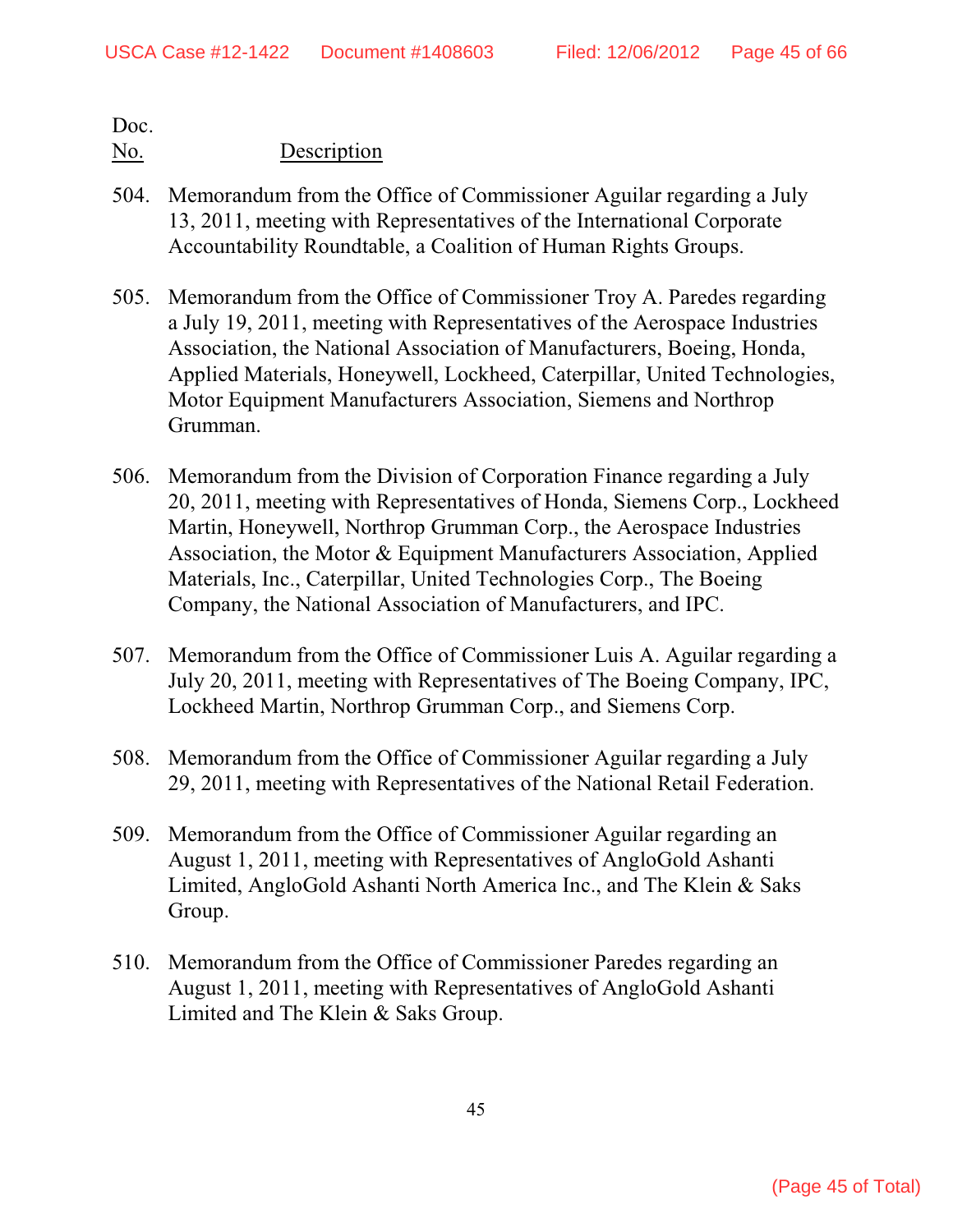- 511. Memorandum from the Office of Legislative and Intergovernmental Affairs regarding a July 22, 2011, phone call with Jessica Simon of Sen. Richard Durbin's office.
- 512. Memorandum from the Office of Commissioner Paredes regarding an August 3, 2011, meeting with a Representative of National Retail Federation.
- 513. Memorandum from the Office of Commissioner Aguilar regarding an August 16, 2011, meeting with Representatives of the World Gold Council.
- 514. Memorandum from the Office of Commissioner Paredes regarding an August 17, 2011, meeting with Representatives of the World Gold Council and The Klein & Saks Group.
- 515. Memorandum from the Office of Commissioner Walter regarding an August 17, 2011, meeting with Representatives of the World Gold Council and The Klein & Saks Group.
- 516. Memorandum from the Office of Commissioner Aguilar regarding a September 12, 2011, meeting with Representatives of Free the Slaves.
- 517. Memorandum from the Division of Corporation Finance regarding a September 19, 2011, meeting with Representatives of Global Witness, The Enough Project and the International Corporate Accountability Roundtable.
- 518. Memorandum from the Office of Commissioner Aguilar regarding a September 20, 2011, meeting with Sen. Richard Durbin and Rep. Jim McDermott and their respective staff.
- 519. Memorandum from the Division of Corporation Finance regarding a September 26, 2011, meeting with Representatives of the American Institute of Certified Public Accountants and others.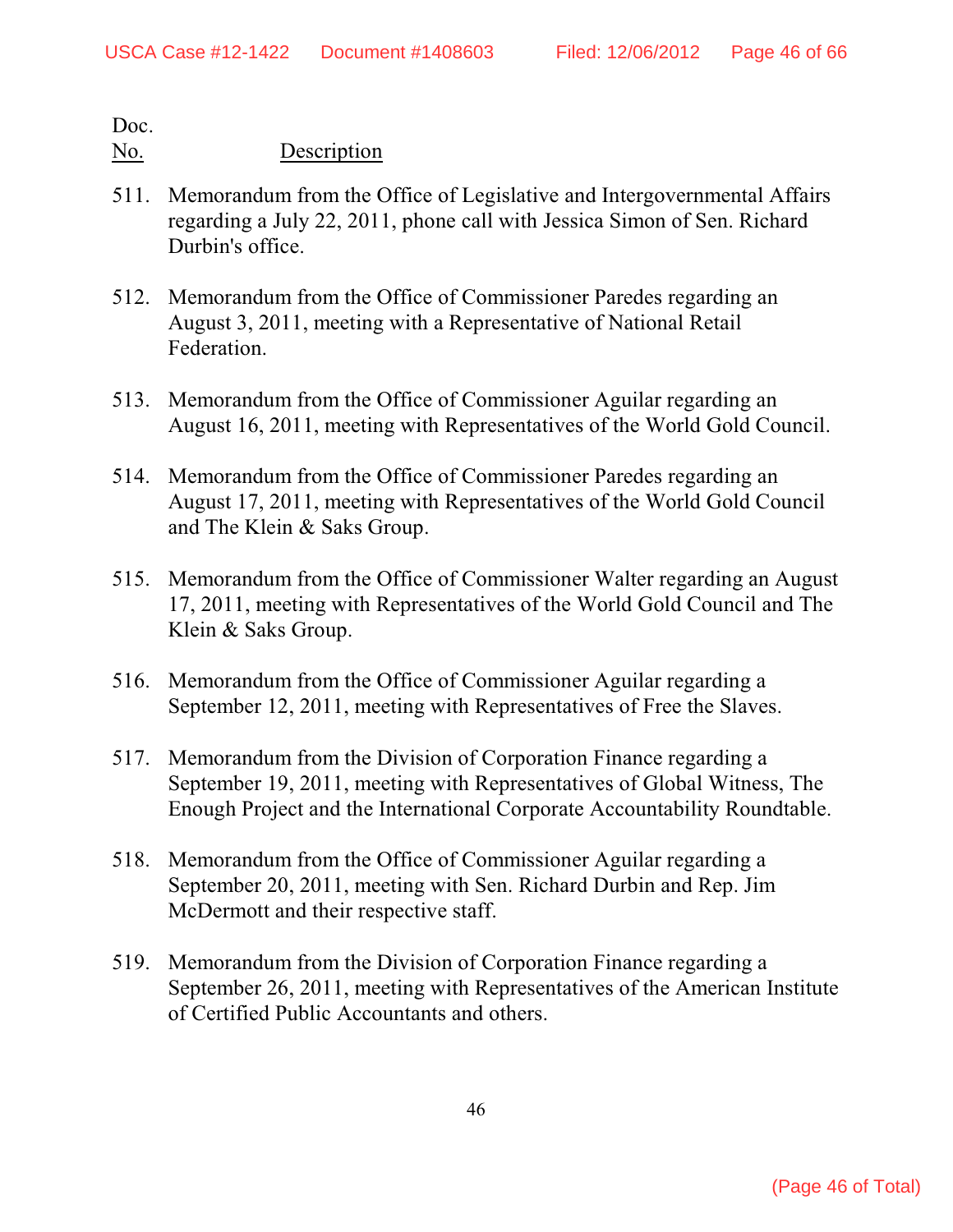- 520. Memorandum from the Division of Corporation Finance regarding an October 4, 2011, meeting with Representatives of the offices of Sen. Richard Durbin and Rep. Jim McDermott and Pact.
- 521. Memorandum from the Division of Corporation Finance regarding an October 5, 2011, meeting with Representatives of the Observatoire Gouvemance et Paix, CongoResources.org, Bureau d'Etudes Scientifiques et Technques, and Patton Boggs LLP.
- 522. Memorandum from the Office of Legislative and Intergovernmental Affairs regarding an October 5, 2011, meeting with Representatives of the offices of Sen. Richard Durbin and Rep. Jim McDermott.
- 523. Memorandum from the Office of Commissioner Paredes regarding an October 20, 2011, meeting with Representatives of the U.S. Chamber of Commerce.
- 524. Memorandum from the Office of Commissioner Walter regarding an October 21, 2011, meeting with Representatives of the U.S. Chamber of Commerce and Zimmer, Inc.
- 525. Memorandum from the Office of Commissioner Aguilar regarding an October 20, 2011, meeting with Representatives of the U.S. Chamber of Commerce and Zimmer, Inc.
- 526. Memorandum from the Division of Corporation Finance regarding an October 24, 2011, meeting with Representatives of the Global Witness, International Corporate Accountability Roundtable, and the North Kivu province of the Democratic Republic of the Congo.
- 527. Memorandum from the Office of Legislative and Intergovernmental Affairs regarding an October 13, 2011, meeting with Representatives of the offices of Sen. Richard Durbin and Rep. Jim McDermott.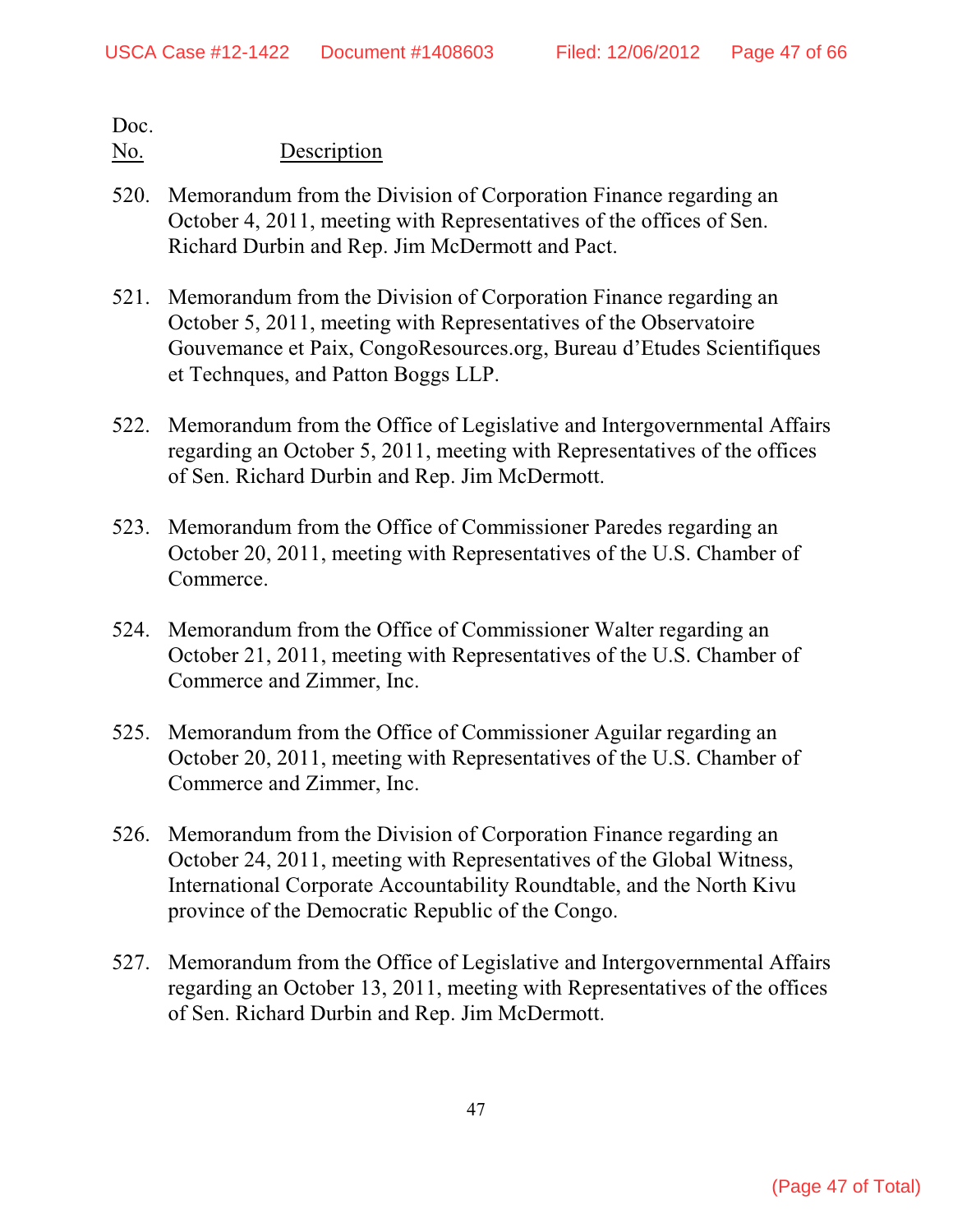- 528. Memorandum from the Division of Corporation Finance regarding an October 27, 2011, meeting with Representatives of the Retail Industry Leaders Association, Costco Wholesale Corp., Wal-Mart Stores, Inc., Consumer Electronic Retail Coalition, Best Buy Co., Inc., Target Corporation, Sears Holdings, Inc., Dick's Sporting Goods Inc., Staples, Inc. and The Home Depot, Inc.
- 529. Memorandum from the Office of Commissioner Troy A. Paredes regarding an October 31, 2011, meeting with a Resprsentative of the United Nations Group of Experts on the Congo.
- 530. Memorandum from the Division of Corporation Finance regarding an October 31, 2011, meeting with a Representative of the United Nations Group of Experts on the Congo.
- 531. Memorandum from the Division of Corporation Finance regarding a November 2, 2011, telephone call with Representatives of the London Bullion Market Association.
- 532. Memorandum from the Division of Corporation Finance regarding a November 4, 2011, telephonic meeting with Representatives of the American Institute of Certified Public Accountants, KPMG LLP, Ernst & Young LLP, and the Center for Audit Quality.
- 533. Memorandum from the Division of Corporation Finance regarding a November 15, 2011, meeting with a Representative of ITRI Ltd.
- 534. Memorandum from the Division of Corporation Finance regarding a November 17, 2011, meeting with Representatives of the Japan Electronics and Information Technology Industries Association.
- 535. Memorandum from the Division of Corporation Finance regarding a December 9, 2011, meeting with Representatives of KEMET Corp. and Holland & Knight.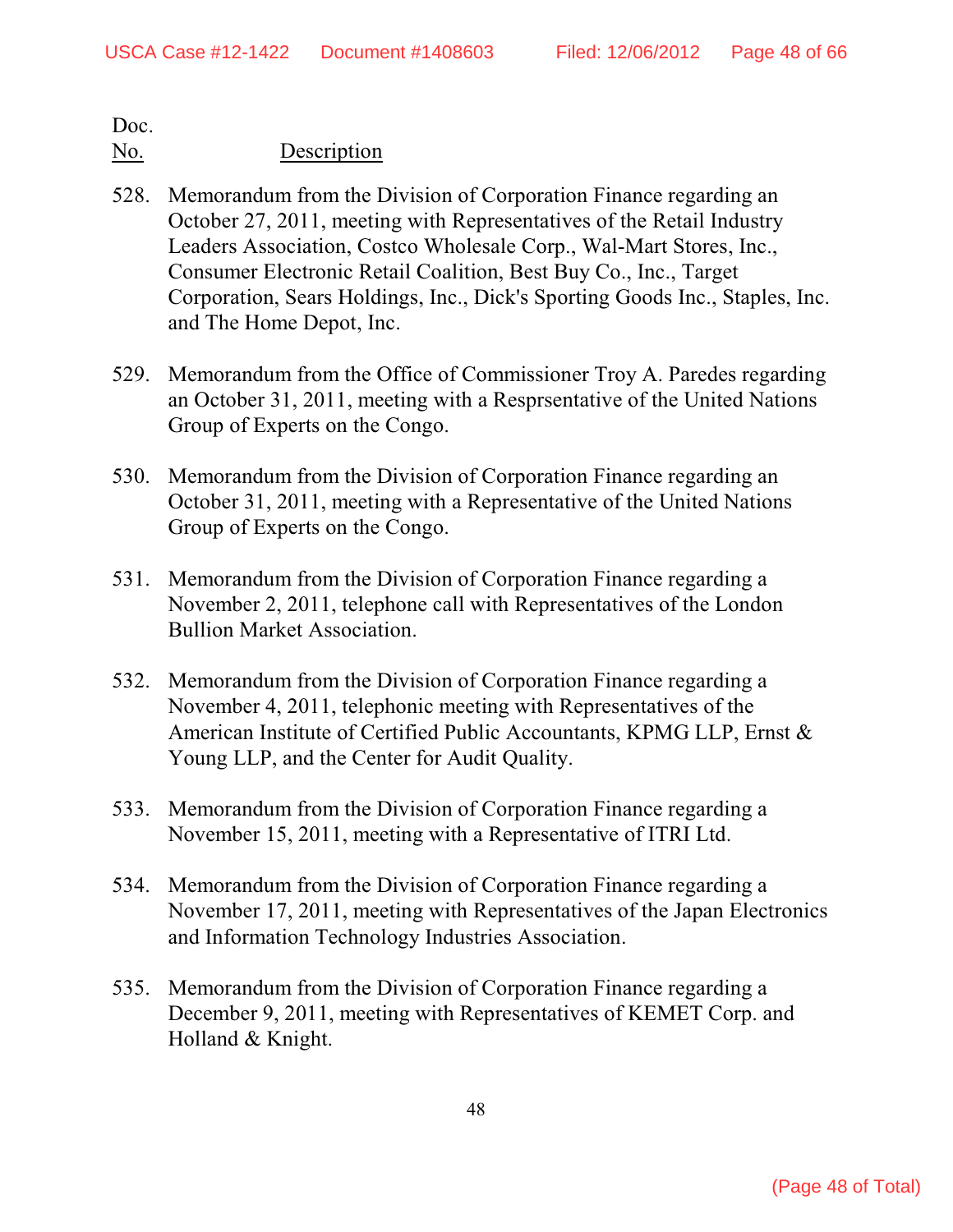- 536. Memorandum from the Office of Commissioner Paredes regarding a December 12, 2011, meeting with Representatives of Claigan Environmental and Assent Compliance.
- 537. Memorandum from the Division of Corporation Finance regarding a December 13, 2011, meeting with Representatives of Claigan Environmental and Assent Compliance.
- 538. Memorandum from the Division of Corporation Finance regarding a December 16, 2011, meeting with Representatives of Global Witness, the Enough Project, the International Corporate Accountability Roundtable, and an expert from North Kivu.
- 539. Memorandum from the Office of Commissioner Gallagher regarding a December 12, 2011, meeting with Representatives of Global Witness, Claigan Environmental, and CREEDHO.
- 540. Memorandum from the Office of Commissioner Gallagher regarding a December 9, 2011, meeting with Representatives of the National Association of Manufacturers.
- 541. Memorandum from the Office of Commissioner Paredes regarding a January 6, 2012, meeting with Representatives of DLA Piper and Enough Project.
- 542. Memorandum from the Division of Corporation Finance regarding a January 13, 2012, telephonic meeting with a Representative of the United States Council for International Business.
- 543. Memorandum from the Office of Commissioner Paredes regarding a January 17, 2012, telephonic meeting with a Representative of IPC.
- 544. Memorandum from the Office of Commissioner Paredes regarding a January 17, 2012, telephonic meeting with a Representative of the Enough Project.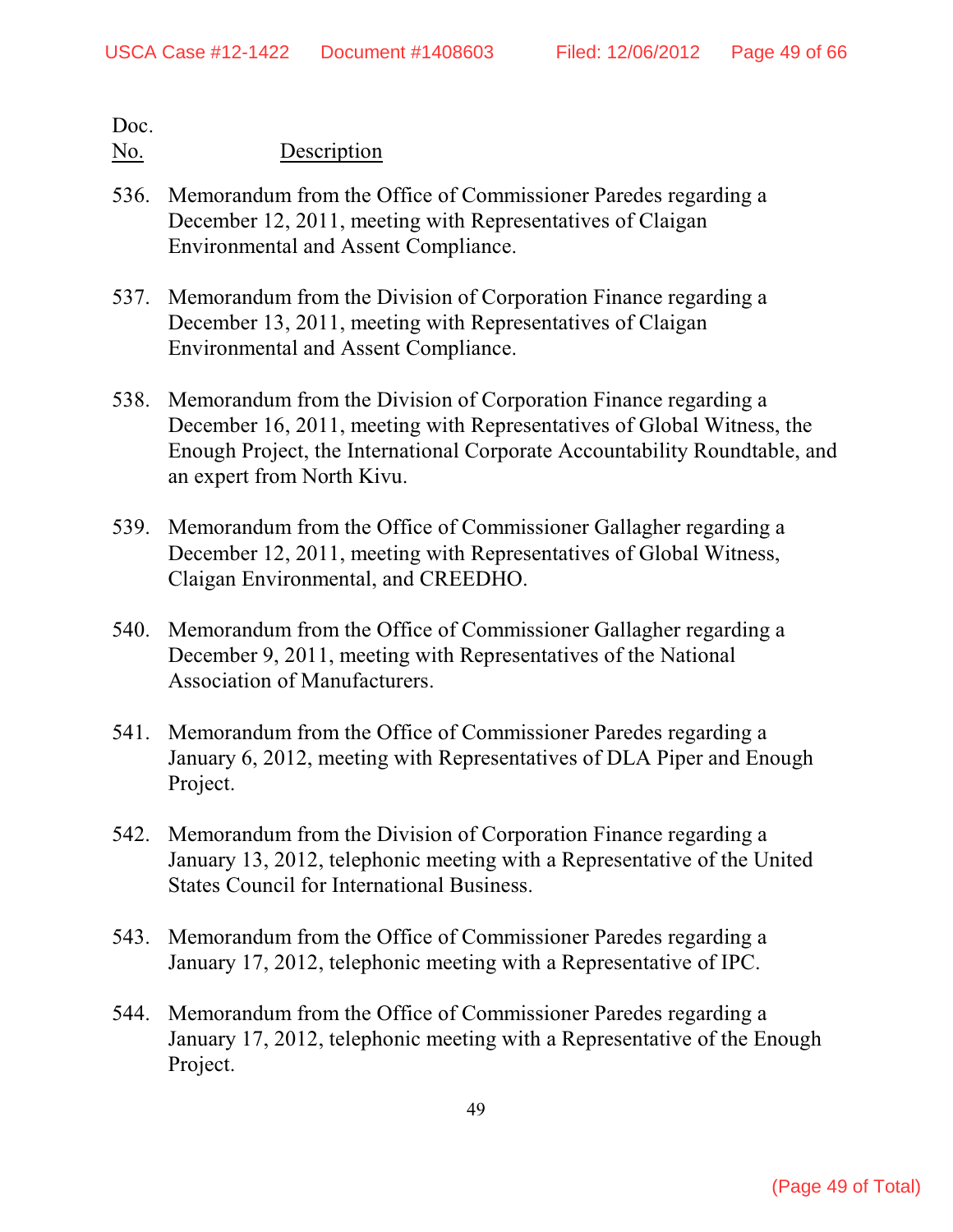- 545. Memorandum from the Office of Commissioner Paredes regarding a January 18, 2012 telephonic meeting with a Representative of the National Association of Manufacturers.
- 546. Memorandum from the Office of Commissioner Paredes regarding a January 19, 2012, telephonic meeting with a Representative of Responsible Sourcing Network/As You Sow.
- 547. Memorandum from the Division of Risk, Strategy, and Financial Innovation regarding a January 9, 2012 meeting with Representatives of International Corporate Accountability Roundtable, Global Witness and Enough Project.
- 548. Memorandum from the Office of Commissioner Paredes regarding a January 31, 2012 telephonic meeting with a Representative of Boeing.
- 549. Memorandum from the Office of Commissioner Paredes regarding a January 31, 2012 meeting with representatives of DLA Piper and Enough Project.
- 550. Memorandum from the Office of Commissioner Gallagher regarding a January 31, 2012, meeting with representatives of Enough Project, International Corporate Accountability Roundtable, and DLA Piper US LLP.
- 551. Memorandum from the Division of Corporation Finance regarding a February 1, 2012 meeting with Representatives of the Embassy of Israel.
- 552. Memorandum from the Division of Corporation Finance regarding a February 2, 2012 meeting with Representatives of the International Corporate Accountability Roundtable, Global Witness, and The Enough Project.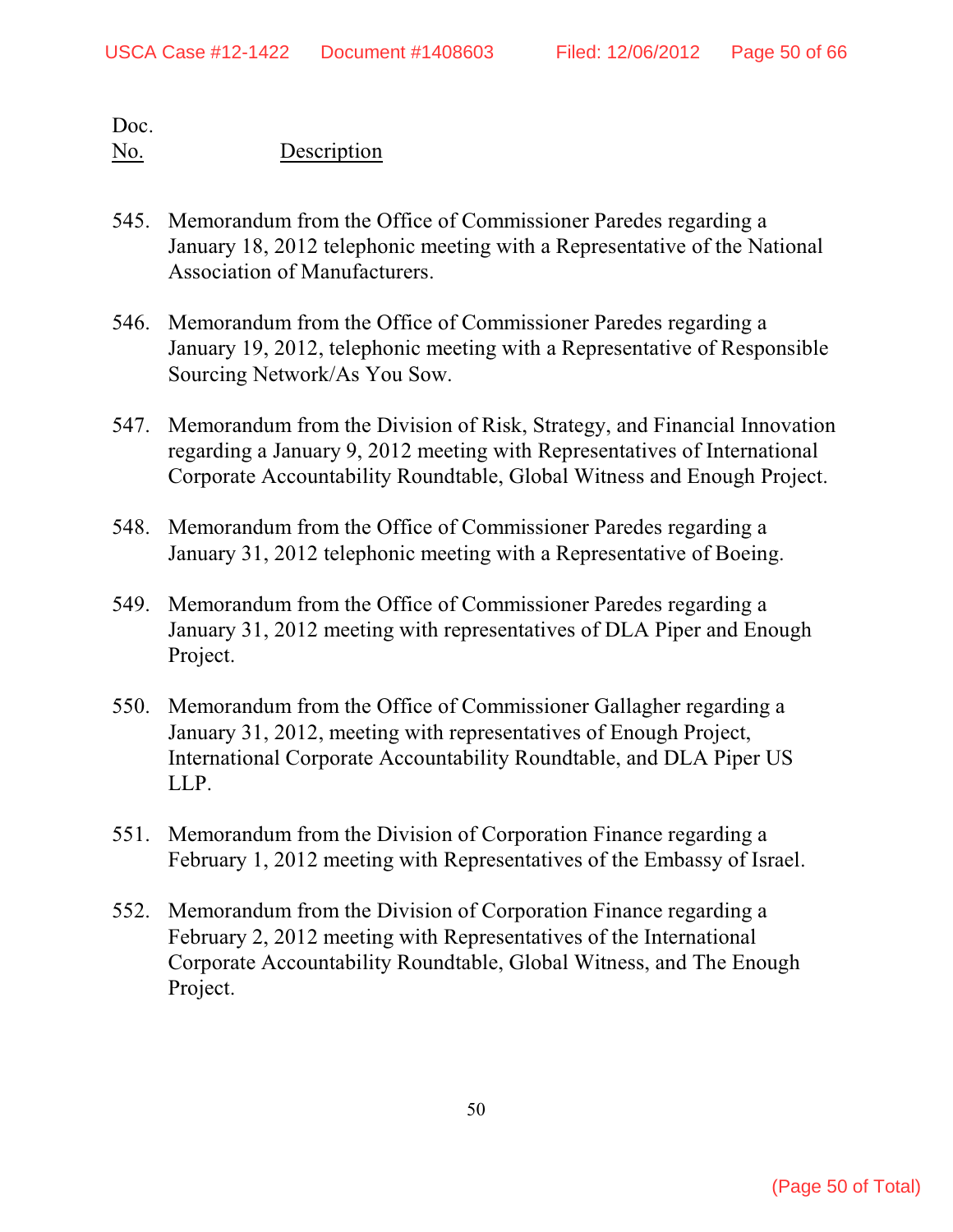- 553. Memorandum from the Office of Commissioner Paredes regarding a February 3, 2012 meeting with representatives of ICAR and Global Witness.
- 554. Memorandum from the Office of Commissioner Paredes regarding a February 3, 2012 telephonic meeting with a representative of Friends of the Congo.
- 555. Memorandum from the Office of Commissioner Walter regarding a February 3, 2012 meeting with Representatives of Global Witness, ICAR, and Green Research.
- 556. Memorandum from the Office of Commissioner Paredes regarding a February 14, 2012 meeting with Representatives of Global Witness.
- 557. Memorandum from the Office of Commissioner Paredes regarding a February 15, 2012, meeting with Representatives of Responsible Sourcing Network, a project of As You Sow, Calvert Asset Management Co., General Electric Company, Africa Faith and Justice Network, US SIF, Free the Slaves, Hewlett Packard, Mercy Investment Services, and Trillium Asset Management.
- 558. Memorandum from the Office of Commissioner Paredes regarding a February 16, 2012, meeting with Representatives of Global Witness.
- 559. Memorandum from the Division of Corporation Finance regarding a February 16, 2012, meeting with Jason Stearns, former Coordinator, UN Group of Experts on DR Congo.
- 560. Memorandum from the Office of Commissioner Walter regarding a February 16, 2012, meeting with Representatives of ICAR and UN group of experts.
- 561. Memorandum from the Division of Corporation Finance regarding a February 17, 2012, meeting with Representatives of The Enough Project,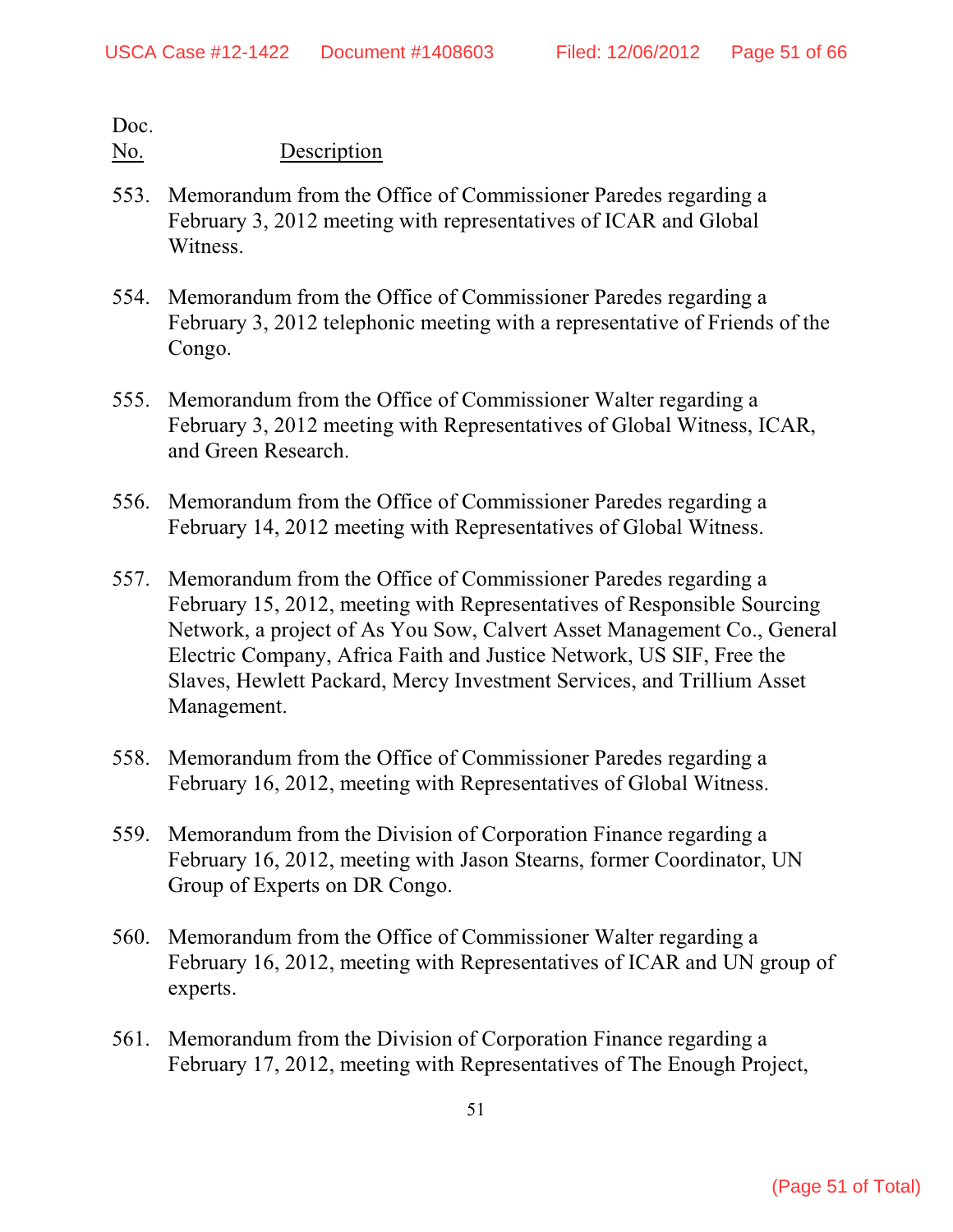### No. Description

General Electric Co., Jesuit Conference, Calvert Asset Management Co., Africa Faith and Justice Network, and US SIFs.

- 562. Memorandum from the Office of Commissioner Luis A. Aguilar regarding a February 13, 2012, meeting with Representatives of Responsible Sourcing Network, a project of As You Sow, Calvert Asset Management Co., General Electric, Hewlett Packard, Africa Faith and Justice Network, US SIF, and Jesuit Conference.
- 563. Memorandum from the Office of Commissioner Paredes regarding a March 1, 2012, meeting with Representatives of National Association of Manufacturers, Siemens, Honeywell, Retail Industry Leaders Association, Honda, Boeing, Abbott Labs, American Apparel and Footwear Association, and Emerson Electric.
- 564. Memorandum from the Office of Legislative and Intergovernmental Affairs regarding a February 14, 2012, meeting with a Representative of Congressman Jim McDermott's office.
- 565. Memorandum from the Division of Corporation Finance regarding a March 13, 2012, meeting with Representatives of Human Rights Watch, RAID UK, the International Corporate Accountability Roundtable, and Global Witness.
- 566. Memorandum from the Office of Commissioner Troy A. Paredes regarding a March 14, 2012, meeting with Representatives of Global Witness, International Corporate Accountability Roundtable (ICAR), Rights & Accountability in Development (RAID), and Human Rights Watch.
- 567. Memorandum from the Office of Commissioner Troy A. Paredes regarding an April 17, 2012, meeting with a Representative of the World Gold Council and The Klein & Saks Group.
- 568. Memorandum from the Division of Corporation Finance regarding an April 17, 2012, meeting with a Representative of the World Gold Council and The Klein & Saks Group.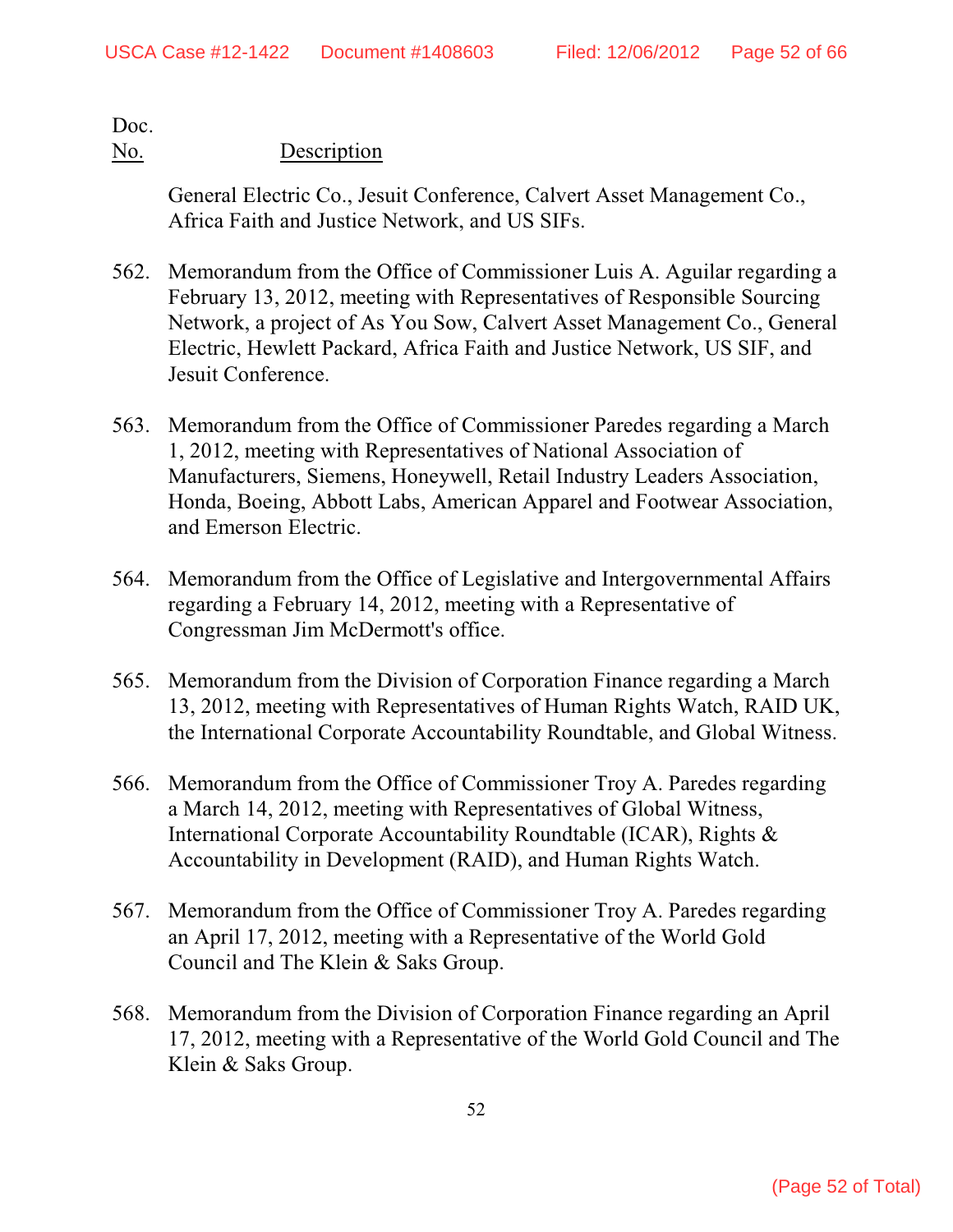- 569. Memorandum from the Office of Commissioner Paredes regarding an April 18, 2012, meeting with Representatives of the London Bullion Market Association.
- 570. Memorandum from the Division of Corporation Finance regarding an April 19, 2012, meeting with Representatives of Warnaco Inc., Michar LLC, Ralph Lauren Corporation, American Eagle Outfitters, Macy's, Inc., United States Association of Importers of Textiles and Apparel, and Squire Sanders (US) LLP.
- 571. Memorandum from the Division of Corporation Finance regarding an April 20, 2012, meeting with Representatives of the London Bullion Market Association and HSBC Bank plc.
- 572. Memorandum from the Division of Corporation Finance regarding a May 11, 2012, meeting with Representatives of Claigon Environmental and Global Witness.
- 573. Memorandum from the Division of Corporation Finance regarding a June 6, 2012, meeting with Representatives of Global Witness and the International Corporate Accountability Roundtable.
- 574. Memorandum from the Office of Commissioner Troy A. Paredes regarding a June 14, 2012, meeting with Representatives of Enough Project, the International Corporate Accountability, and Global Witness.
- 575. Memorandum from the Division of Corporation Finance regarding a July 10, 2012, meeting with Representatives of Enough Project, the International Corporate Accountability, and United to End Genocide.
- 576. Memorandum from the Division of Corporation Finance regarding a July 18, 2012, meeting with Representatives of National Association of Manufacturers, the US Chamber of Commerce, and other business associations and companies.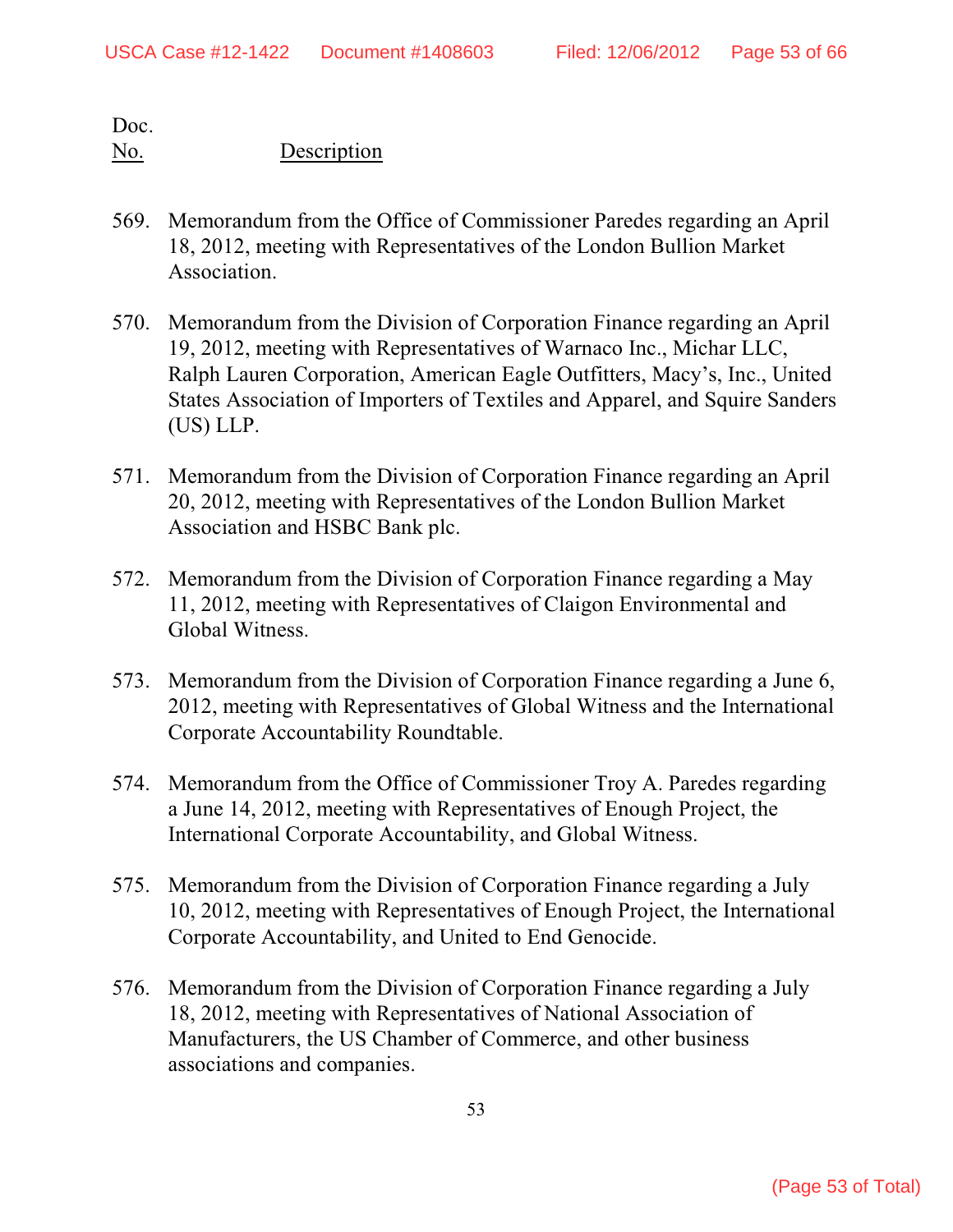### No. Description

- 577. Memorandum from the Office of Commissioner Luis A. Aguilar regarding a May 3, 2012, meeting with Representatives of US SIF, the Forum for Sustainable and Responsible Investment.
- 578. Memorandum from the Office of Commissioner Luis A. Aguilar regarding a June 15, 2012, meeting with Representatives of International Corporate Accountability Roundtable, Global Witness, and Enough Project.
- 579. Memorandum from the Office of Commissioner Luis A. Aguilar regarding an April 20, 2012, meeting with Representatives of the London Bullion Market Association.
- 580. Memorandum from the Division of Corporation Finance regarding a July 24, 2012, meeting with Representatives of The Boeing Co.
- 581. Memorandum from the Division of Corporation Finance regarding a July 26, 2012, meeting with Representatives of the Prime Policy Group.
- 582. Memorandum from the Office of the Chairman regarding a July 23, 2012, telephone call with Representatives of the U.S. Chamber of Commerce.
- 583. Memorandum from the Division of Corporation Finance regarding an August 1, 2012, telephone call with Representatives of the Royal Netherlands Embassy.

Submitted Comments on Specialized Disclosures: Title XV Provisions of the Dodd-Frank Wall Street Reform and Consumer Protection Act (from [http://www.sec.gov/comments/df-title-xv/specialized-disclosures/specialized](#page-53-0)[disclosures.shtml](#page-53-0))

<span id="page-53-0"></span>584. Comments have been received from individuals and entities using the following Letter Type A: 342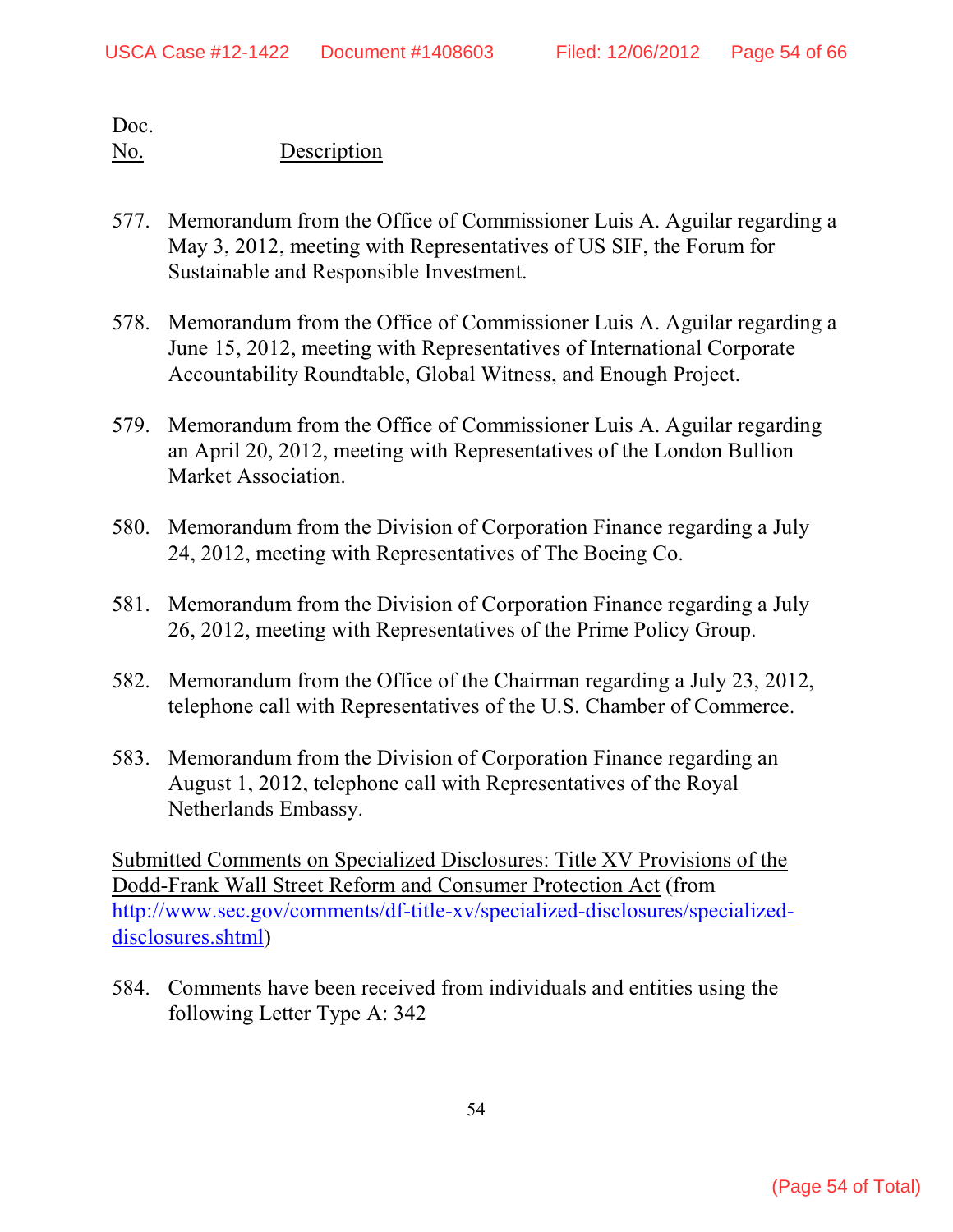- 585. Comments have been received from individuals and entities using the following Letter Type B: 28
- 586. Comments have been received from individuals and entities using the following Letter Type C: 49
- 587. Chris Locovare, President, KewlStuff Inc., Bay Shore, New York, July 28, 2010.
- 588. Stuart P Seidel, Esq., Washington, DC, August 5, 2010.
- 589. Larry Manziek Ph.D., Executive Director, International Precious Metals Institute, August 17, 2010.
- 590. Stephen Greene, Principal, Howland Greene Consultants LLC, Lowell, MA, August 24, 2010.
- 591. Mike Koehler, Professor, Assistant Professor of Business Law, Butler University, Indianapolis, IN, September 3, 2010.
- 592. Cecilia L. Gardner, Esq., *et al.*, Jewelers Vigiliance Committee, New York, NY, September 13, 2010.
- 593. Timothy M. Toy, and Ronald D. Brown, Toy & Brown,, New York, NY, September 24, 2010.
- 594. Deborah R. Meshulam, DLA Piper LLP (US), Washington, DC, September 24, 2010.
- 595. Patrick Dorsey, Senior Vice President, Secretary and General Counsel, Tiffany & Co., September 29, 2010.
- 596. R. Craig Johnson, General Counsel, Rio Tinto US & South America, Salt Lake City, Utah, October 1, 2010.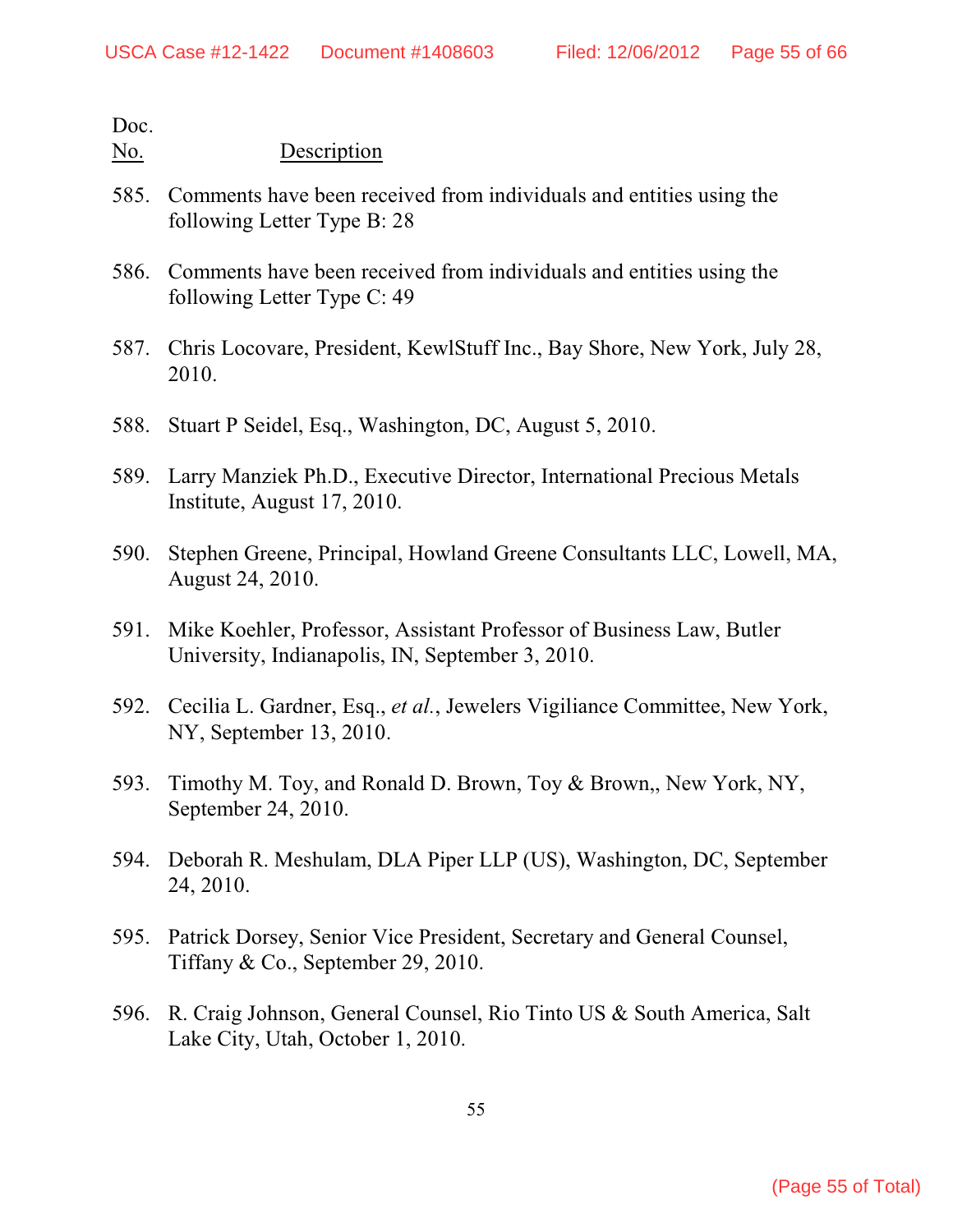- 597. Sen. Richard Durbin and Congressman Jim McDermott, October 4, 2010.
- 598. Corinna Gifillan, Head of U.S. Office, Global Witness, October 12, 2010.
- 599. Kyle Isakower and Patrick T. Mulva, American Petroleum Institute, October 12, 2010.
- 600. Douglas J Kealey, Environmental and Regulatory Affairs Manager, Garmin Int'l, Inc., Olathe, KA, October 12, 2010.
- 601. Michael L Rae, Chief Executive Officer, Responsible Jewellery Council, Vermont, VIC 3133 AUSTRALIA, October 13, 2010.
- 602. Robert B. Lawrence, Senior Policy Advisor, Global Witness, October 12, 2010.
- 603. Jeffrey W Rubin, Chair, Committee on Federal Regulation of Securities, Business Law Section, American Bar Association, New York, NY, October 19, 2010.
- 604. Martin J. ten Brink, Executive Vice President Controller, Royal Dutch Shell plc, October 25, 2010.
- 605. Stephanie Lester, Vice President, International Trade, Retail Industry Leaders Association, October 27, 2010.
- 606. Catherina Hurlburt, Gainesville, VA, October 27, 2010.
- 607. Coalition of Immokalee Workers, Coalition to Abolish Slavery and Trafficking, Free the Slaves, International Justice Mission, Not for Sale Campaign, Polaris Project, and Vital Voices Global Partnership, October 27, 2010.
- 608. Tina Davis, Filmmaker, Oslo, Norway, October 28, 2010.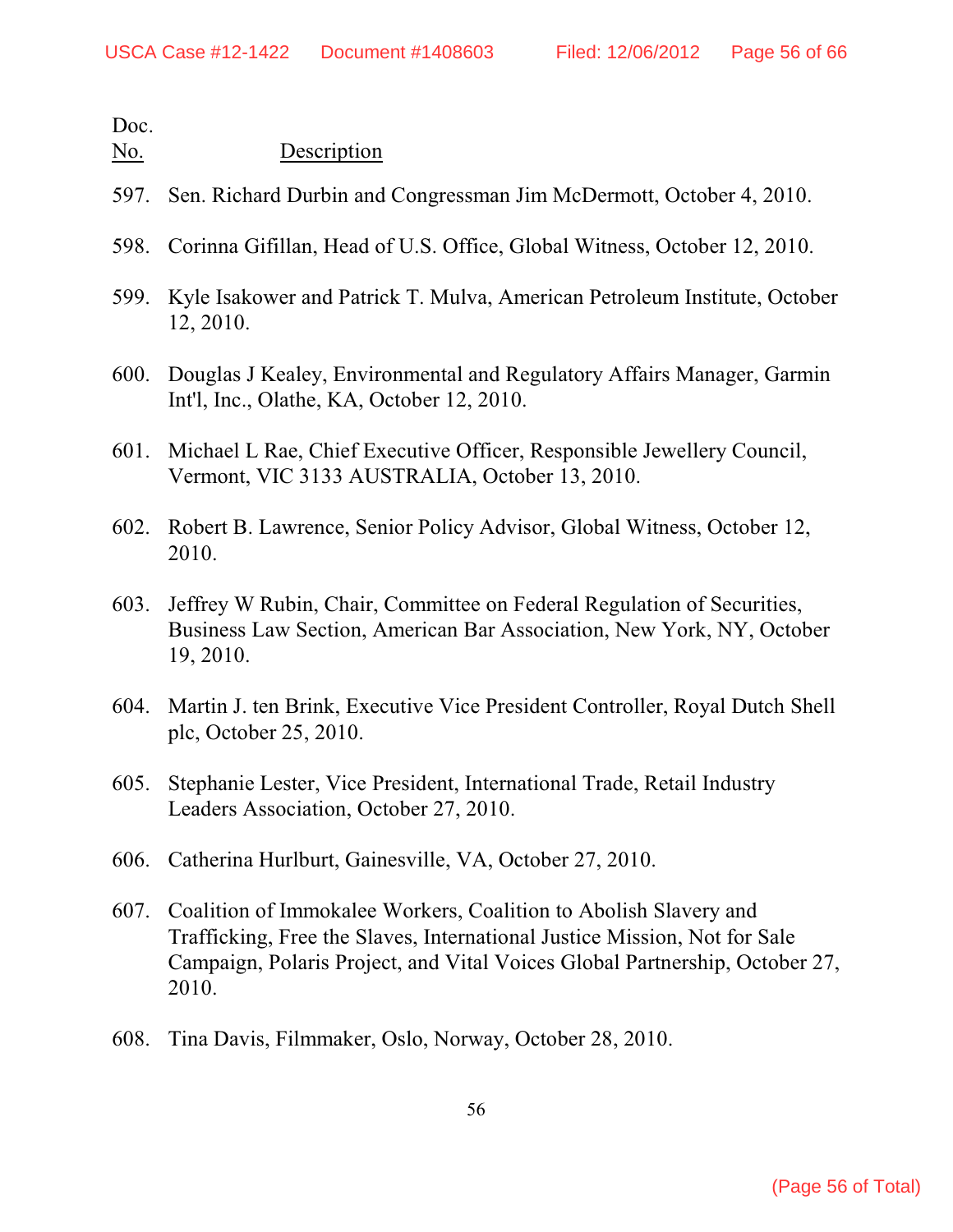- 609. Nina B. Lanctot, pastor, October 29, 2010.
- 610. Robert W Row, Palo Alto, CA, October 29, 2010.
- 611. Suzanne E Lind, faith based NGO administrator, Kinshasa, The Democratic Republic of The Congo, October 29, 2010.
- 612. Sam Rosenfeld, CEO, Densus Group, Plano, TX, October 29, 2010.
- 613. Maneesh Pangasa, Yuma, AZ, November 3, 2010.
- 614. Cravath, Swaine & Moore LLP; Cleary Gottlieb Steen & Hamilton LLP; Davis Polk & Wardwell LLP; Shearman & Sterling LLP; Simpson Thacher & Bartlett LLP; Skadden, Arps, Slate, Meagher & Flom LLP; Sullivan & Cromwell LLP; Wilmer Cutler Pickering Hale and Dorr LLP, November 5, 2010.
- 615. Karen Savala, President, Americas, Semiconductor Equipment and Materials International, November 8, 2010.
- 616. Reps. Howard L. Berman, Donald M. Payne, and Christopher H. Smith, U.S. House of Representatives, November 8, 2010.
- 617. Martha S. Knight, Global Board of Global Ministries of the United Methodist Church, November 10, 2010.
- 618. Richard Burt, President, Tantalum-Niobium International Study Center, November 10, 2010.
- 619. Steve Mason, Coordinator of SRI Activities, Church of the Brethren Benefit Trust, Elgin, IL, November 12, 2010.
- 620. Bennett Freeman, Calvert Asset Management Company, Inc.; Paul Bugala, Calvert Asset Management Company, Inc.; Lisa N. Woll, Social Investment Forum, November 15, 2010.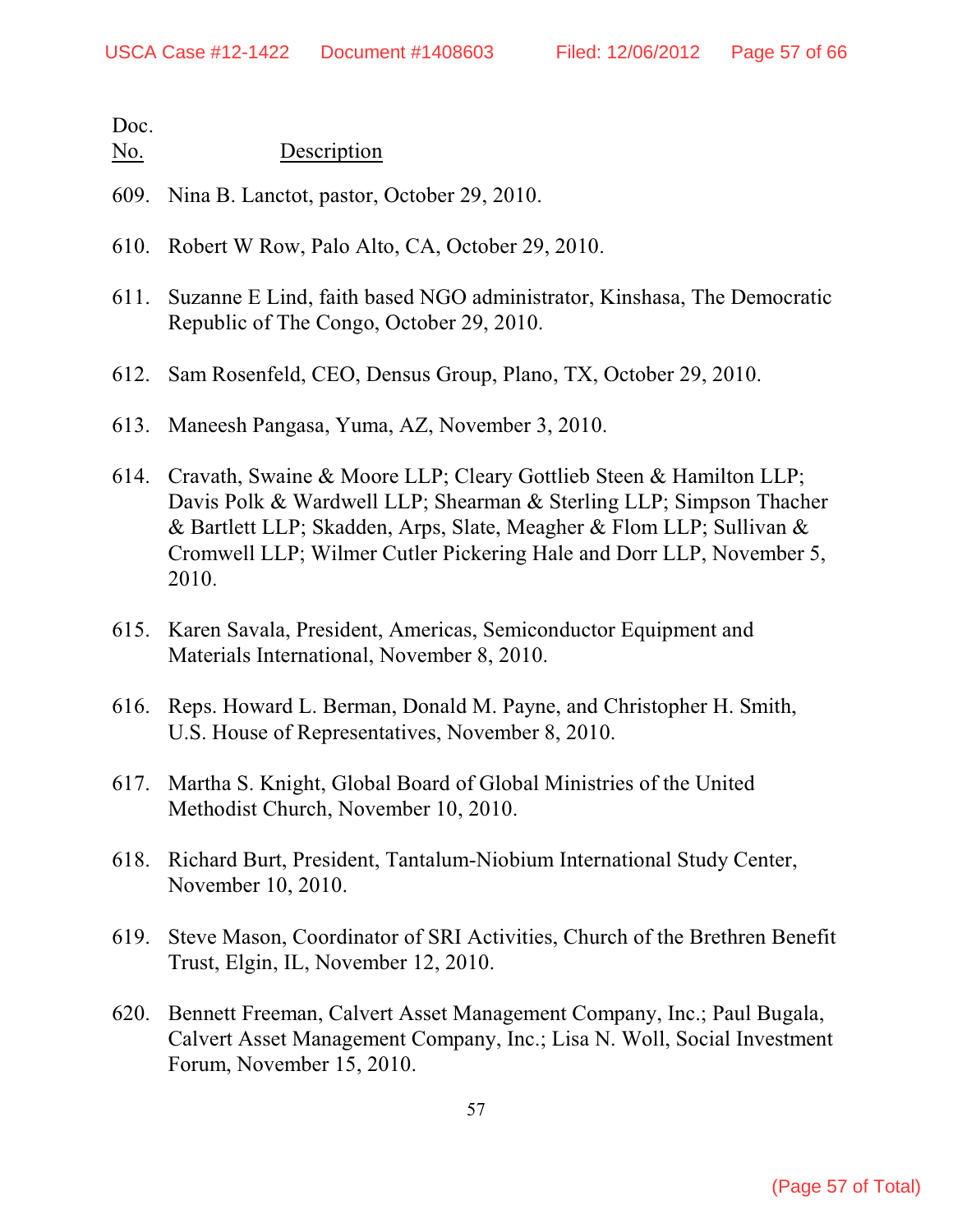- 621. Ingrid Dyott, Neuberger Berman Socially Responsive Fund (NB SRI), New York, NY, November 15, 2010.
- 622. National Mining Association, November 16, 2010.
- 623. Lauren M Compere, *et al*., Managing Director, Boston Common Asset Management, Boston, MA, November 16, 2010.
- 624. Josie Dixon, November 17, 2010.
- 625. John Gilles, November 17, 2010.
- 626. Advanced Medical Technology Association (AdvaMed), Aerospace Industries Association (AIA), American Association of Exporters and Importers (AAEI), Association of Home Appliance Manufacturers (AHAM), Consumer Electronics Association (CEA), The Association of Equipment Manufacturers (AEM), IPC-Association Connecting Electronics Industries, National Association of Manufacturers (NAM) National Foreign Trade Council (NFTC), National Retail Federation (NRF), Retail Industry Leaders Association (RILA), Semiconductor Equipment and Materials International (SEMI), TechAmerica, USA\* ENGAGE, November 17, 2010.
- 627. Lauren Hauptman, November 17, 2010.
- 628. Lisa N Woll, Social Investment Forum (SIF), Washington, DC, November 18, 2010.
- 629. Christie Campello, November 17, 2010.
- 630. Darren Fenwick, Senior Government Affairs Manager, Enough Project, and Tim Mohin, Director, Corporate Responsibility, Advanced Micro Devices, November 17, 2010.
- 631. Jemma Underwood, November 18, 2010.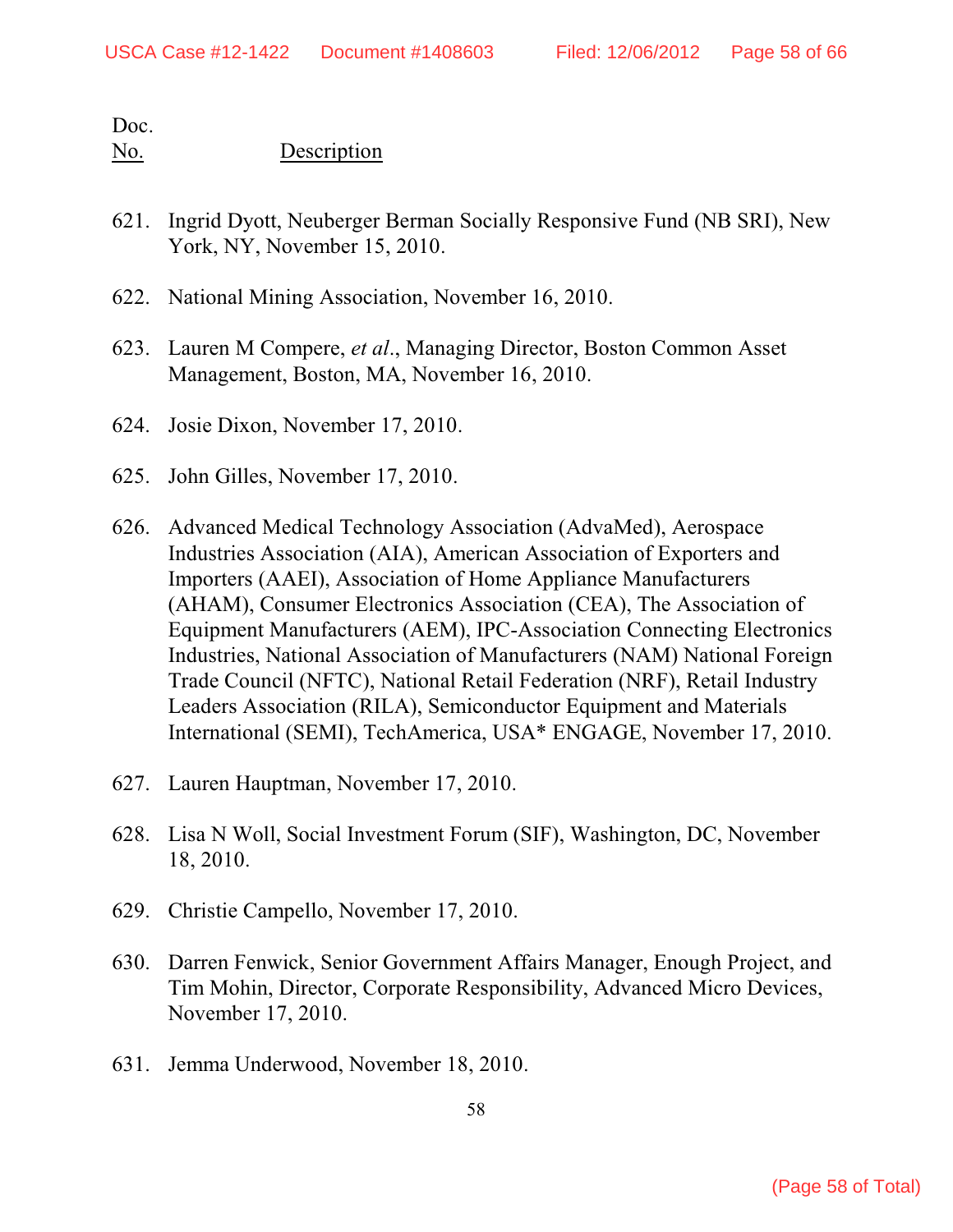| No. | Description |
|-----|-------------|
|     |             |

- 632. Chris Saxon Koelker, November 18, 2010.
- 633. Mark Meeks, November 18, 2010.
- 634. David Parrent, November 18, 2010.
- 635. Richard Goss, Information Technology Industry Council, November 18, 2010.
- 636. National Association of Manufacturers, November 19, 2010.
- 637. Robert Walker, Vice President, ESG Services, November 19, 2010.
- 638. Brian Dutoi, Charlottesville, VA, November 19, 2010.
- 639. Adam M Kanzer, Esq, Managing Director General Counsel Domini Social Investments LLC, November 20, 2010.
- 640. Dominic Larkin, Sherbrooke, Qué., November 21, 2010.
- 641. Judith Kingsley, Professor Emerita of English, Bluffton University, Bluffton, Ohio, November 22, 2010.
- 642. IPC Association Connecting Electronics Industries, November 22, 2010.
- 643. Susan Baker, Portfolio Manager and ESG Research Analyst, Trillium Asset Management, Boston, MA, November 22, 2010.
- 644. Isabel Munilla, Director, Publish What You Pay U.S., November 22, 2010.
- 645. Kay Nimmo, Manager of Sustainability and Regulatory Affairs, ITRI Ltd., November 22, 2010.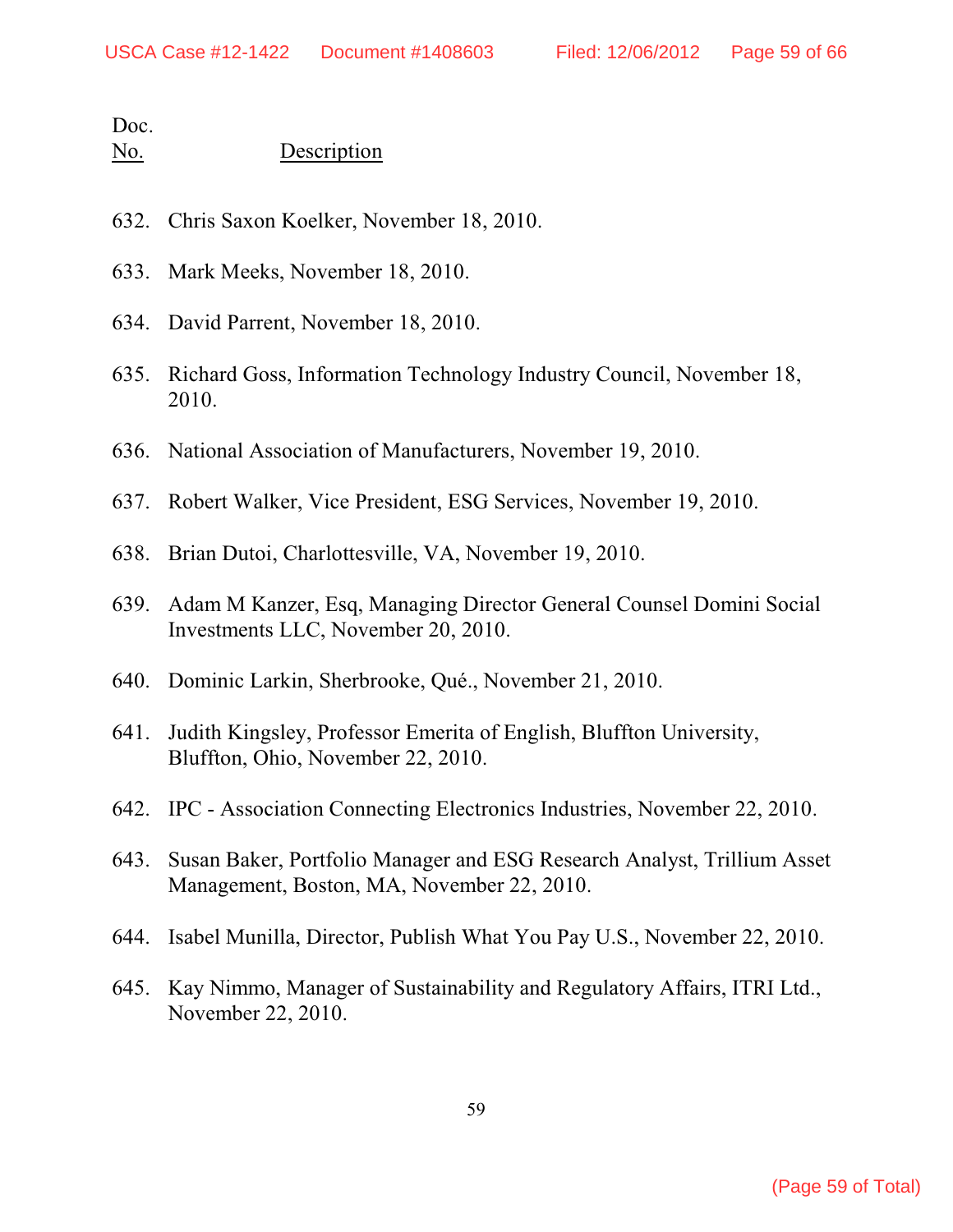- 646. Diarmuid O'Hegarty, Deputy Chief Executive, London Metal Exchange, November 23, 2010.
- 647. Karina Litvack, Director, Head of Governance and Sustainable Investment, F&C Management Ltd., November 26, 2010.
- 648. Dennis Meyer, President, American Tin Trade Association, November 26, 2010.
- 649. JaNell Hicks, November 28, 2010.
- 650. James McAliney and Antonis Papadourakis, Arkema, November 29, 2010.
- 651. Dick Matgen, Executive Director, Open Square Foundation, November 29, 2010.
- 652. Wynnette M LaBrosse, President, Open Square Foundation, November 30, 2010.
- 653. Erin Cook, November 30, 2010.
- 654. Caroline King, November 30, 2010.
- 655. Jodee B. Brown, Salt Lake City, UT, November 30, 2010.
- 656. Benjamin L. Cardin, U.S. Senator, Washington DC, December 1, 2010.
- 657. Marco Simons, Legal Director, and Jonathan Kauffman, Staff Attorney, EarthRights International, December 2, 2010.
- 658. Kasauh Mon, Nai, Director of the Human Rights Foundation of Monland, Sangkhlaburi, Thailand, December 3, 2010.
- 659. Nicolas Grabar, Stephen L. Kass, and Robert E. Buckholz, Association of the Bar of the City of New York, December 5, 2010.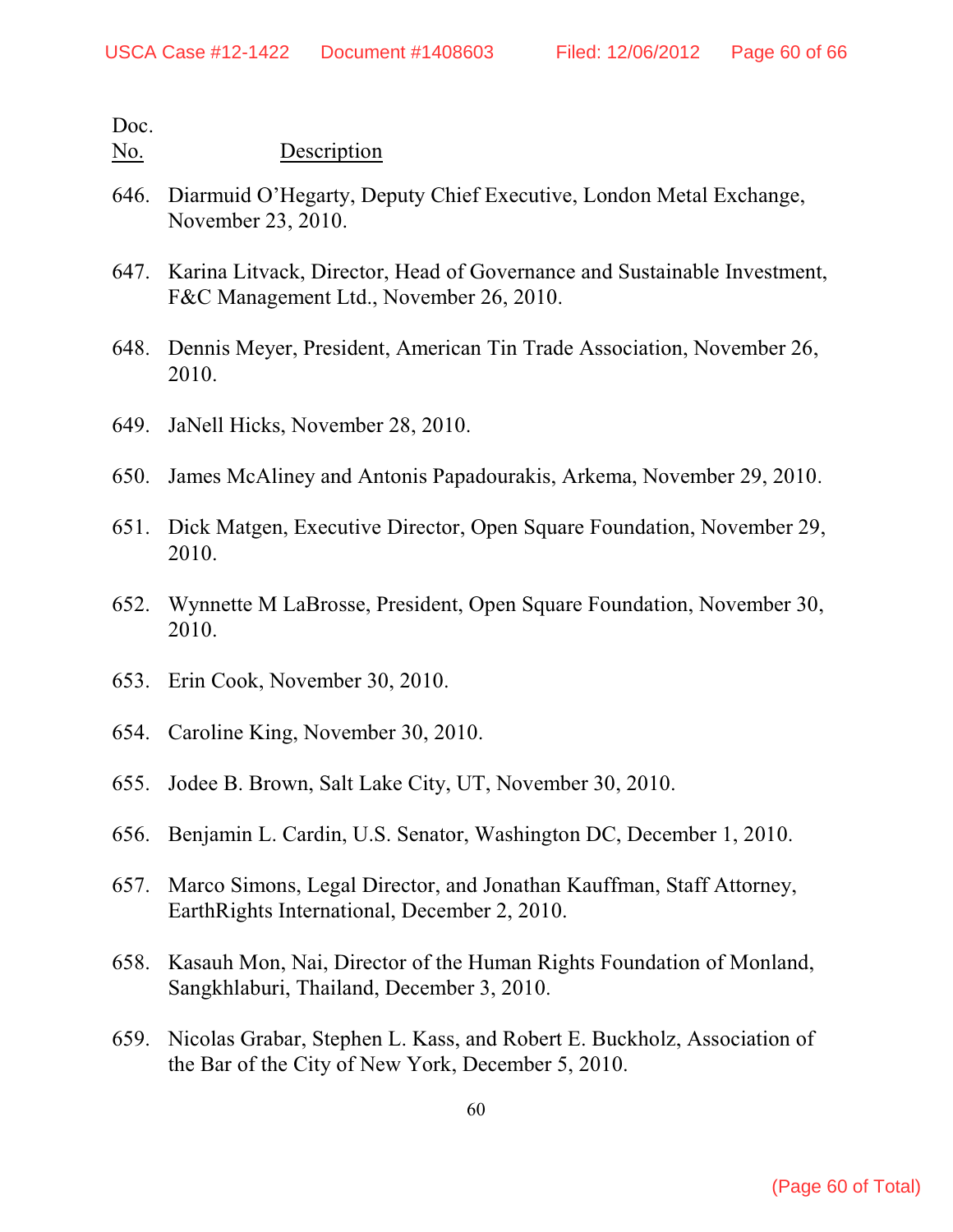- 660. Karin Lissakers, Executive Director, Revenue Watch Institute, December 6, 2010.
- 661. Letter to Commissioner Aguilar, from Kyle Isakower and Patrick Mulva, American Petroleum Institute, December 9, 2010.
- 662. Letter to Commissioner Walter, from Kyle Isakower and Patrick Mulva, American Petroleum Institute, December 9, 2010.
- 663. Letter to Commissioner Casey, from Kyle Isakower and Patrick Mulva, American Petroleum Institute, December 9, 2010.
- 664. Candida Owens Sales Manager, CRONIMET Central Africa AG, December 9, 2010.
- 665. The Extractive Industries Working Group, December 13,2010.
- 666. Nick Thorne, Managing Director, Thailand Smelting and Refining Co. Ltd., December 13, 2010.
- 667. Harriet Steinberg, Lake Oswego, OR, December 14, 2010.
- 668. Krista Furgerson, December 15, 2010.
- 669. Ann Shannon, Co-Founder, A Thousand Sisters Campaign and Co-Founder, Outcry for Congo Campaign, December 15, 2010.
- 670. Richa Sehgal, December 15, 2010.
- 671. Laura Matter, A Thousand Sisters, Outcry for Congo, December 15, 2010.
- 672. Thomas Turner, DRC Country Specialist, Amnesty International USA, December 15, 2010.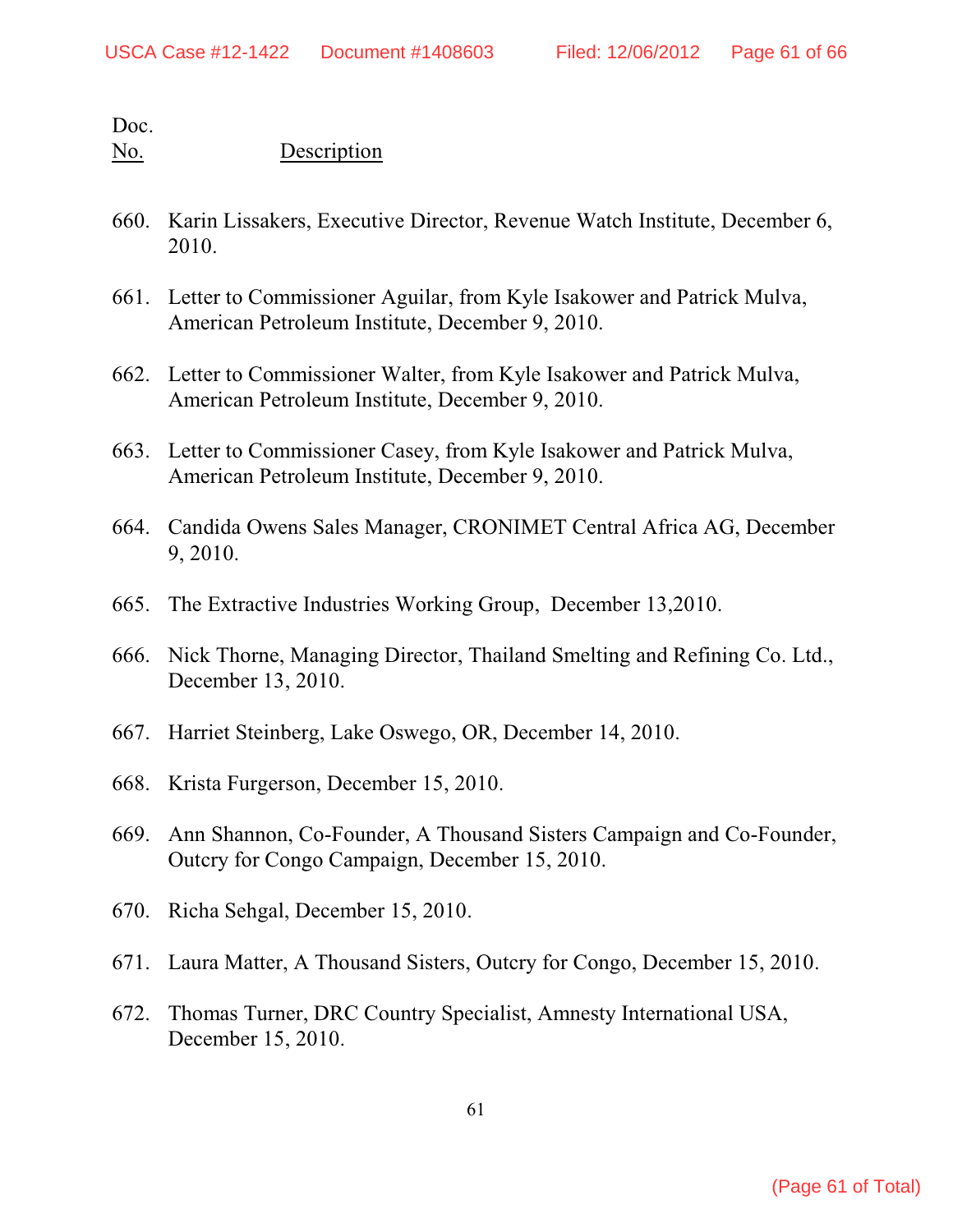### No. Description

- 673. Katherine Yarges, Newport, KY, December 15, 2010.
- 674. Lori Kechter, Administrator, Outcry for Congo Campaign, Member, A Thousand Sisters Campaign, December 15, 2010.

### Meetings with SEC Officials

- 675. Memorandum from the Division of Corporation Finance regarding an August 11, 2010 telephone call with Representatives of Sen. Carte P. Goodwin.
- 676. Memorandum, dated August 11, 2010, from the Division of Corporation Finance regarding an August 11, 2010, meeting with a Representative of the National Retail Federation.
- 677. Memorandum, dated August 17, 2010, from the Division of Corporation Finance regarding an August 17, 2010, telephone call with Professor Peter Rosenblum of Columbia University.
- 678. Memorandum, dated August 31, 2010, from the Division of Corporation Finance regarding an August 31, 2010, meeting with Representatives organized by the National Association of Manufacturers.
- 679. Memorandum, dated September 8, 2010, from the Division of Corporation Finance regarding a September 8, 2010, meeting with Representatives of the Publish What You Pay Coalition.
- 680. Memorandum, dated September 15, 2010, from the Division of Corporation Finance regarding a September 15, 2010, meeting with Representatives of Global Witness.
- 681. Memorandum, dated September 21, 2010, from the Division of Corporation Finance regarding a September 21, 2010, meeting with a Representative of Extractive Industries Transparency Initiative.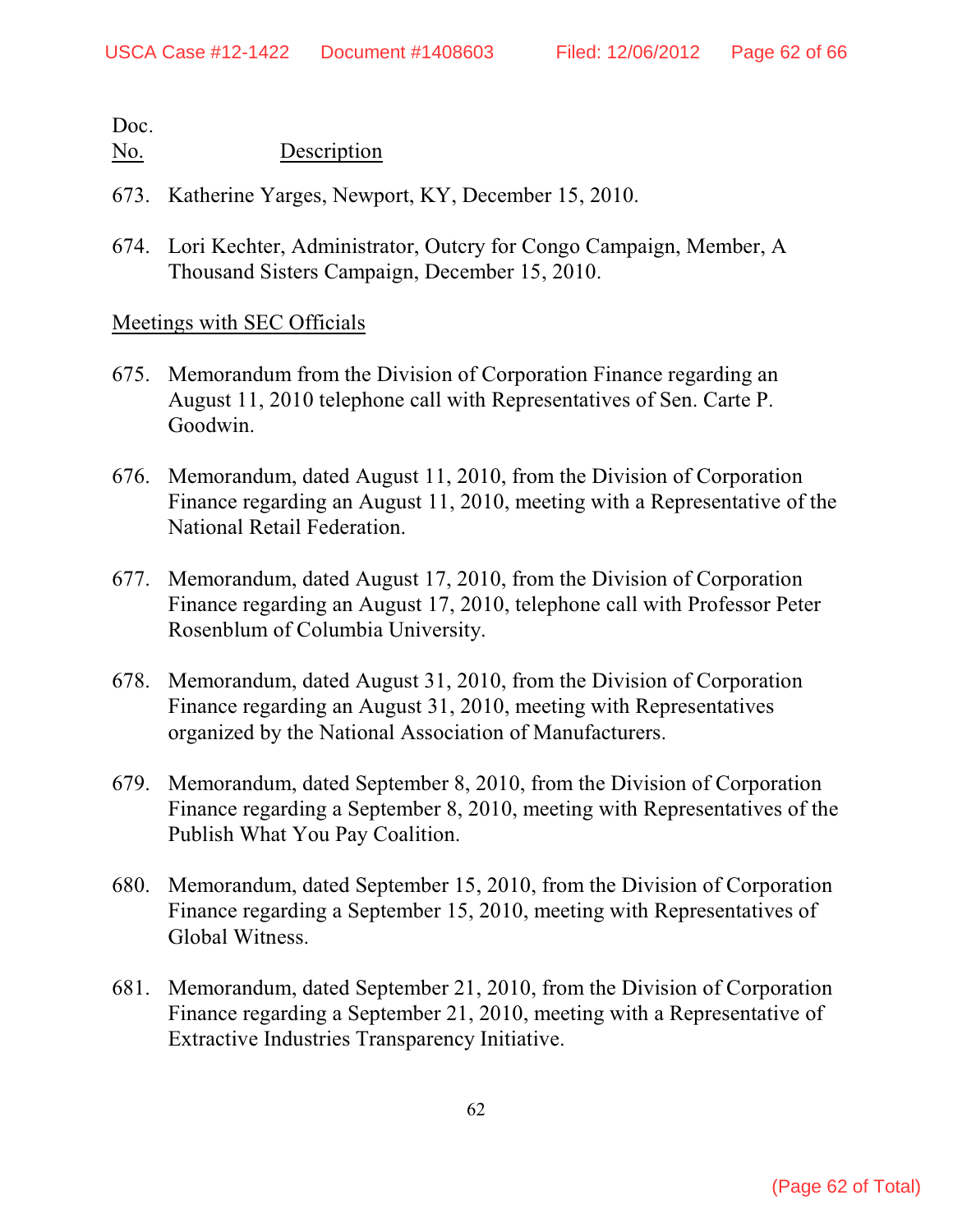- 682. Memorandum, dated September 23, 2010, from the Division of Corporation Finance regarding a September 23, 2010, meeting with Representatives of Calvert Asset Management and Social Investment Forum.
- 683. Memorandum, dated September 24, 2010, from the Division of Corporation Finance regarding a September 24, 2010, meeting with Representatives of The Enough Project.
- 684. Memorandum, dated September 27, 2010, from the Division of Corporation Finance regarding a September 27, 2010, meeting with members of the American Petroleum Institute.
- 685. Memorandum, dated September 28, 2010, from the Division of Corporation Finance regarding a September 28, 2010, meeting with Representatives of the Jewelers Vigilance Committee, Jewelers of America, Weil, Gotshal & Manges LLP, Manufacturing Jewelers & Suppliers of America, The Klein & Saks Group, and the Richline Group.
- 686. Memorandum, dated October 1, 2010, from the Division of Corporation Finance regarding an October 1, 2010, telephone call with a Representative of the United Nations Group of Experts.
- 687. Memorandum, dated October 4, 2010, from the Division of Corporation Finance regarding an October 4, 2010, meeting with Representatives of the Information Technology Industry Council.
- 688. Memorandum, dated October 6, 2010, from the Division of Corporation Finance regarding an October 6, 2010, meeting with Representatives of Royal Dutch Shell.
- 689. Memorandum, dated October 12, 2010, from the Division of Corporation Finance regarding an October 12, 2010, meeting with Representatives of International Precious Metals Institute and Materials Management Corp.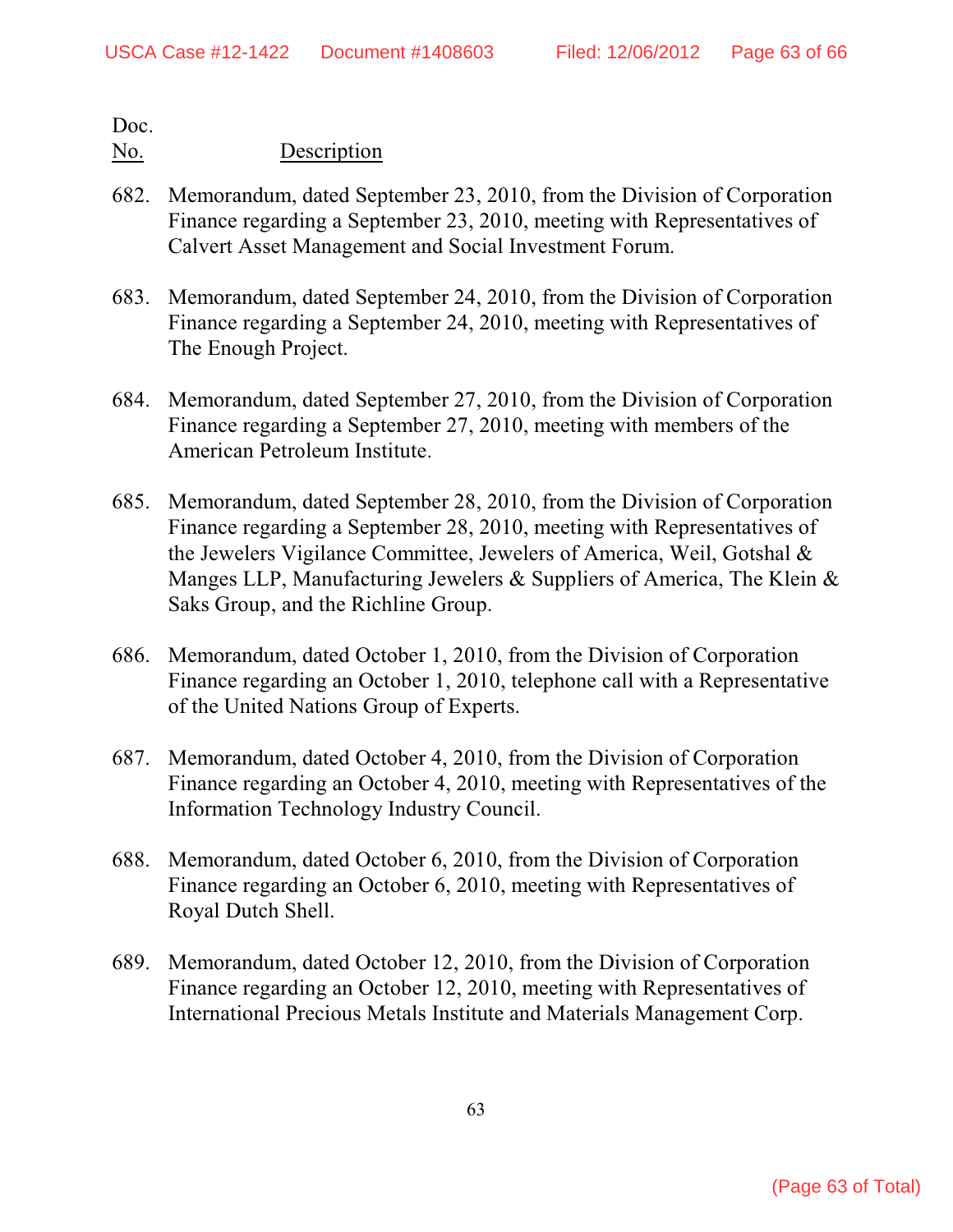- 690. Memorandum, dated October 27, 2010, from the Division of Corporation Finance regarding an October 15, 2010, meeting with Representatives of the National Mining Association.
- 691. Memorandum from the Division of Corporation Finance regarding an October 29, 2010, meeting with Representatives from the office of Sen. Richard Durbin and from the office of Rep. Jim McDermott.
- 692. Memorandum, dated November 15, 2010, from the Division of Corporation Finance regarding a November 15, 2010, meeting with Representatives of ITRI, GraviTa, Inc., Malaysia Smetling Corporation, and AVX Corporation.
- 693. Memorandum, dated November 15, 2010, from the Division of Corporation Finance regarding a November 15, 2010, meeting with Representatives of the Democratic Republic of the Congo, Minerals Supply Africa, Ltd, and Cronimet Central Africa AG.
- 694. Memorandum, dated November 18, 2010, from the Office of Commissioner Casey regarding a November 18, 2010, meeting with Representatives of the American Petroleum Institute.
- 695. Memorandum, dated November 17, 2010, from the Division of Corporation Finance regarding a November 17, 2010, meeting with Representatives of Social Investment Forum, As You Sow, Boston Common Asset Management, Trillium Asset Management, Calvert Investments, and The International Interfaith Investment Group.
- 696. Memorandum, November 17, 2010, from the Division of Corporation Finance regarding a November 17, 2010, meeting with Representatives of As You Sow, Advance Micro Devices Inc., The Enough Project, Hewlett-Packard Company, General Electrc Co., Friends of the Congo, Boston Common Asset Management, Trillium Asset Management, and Calvert Investments.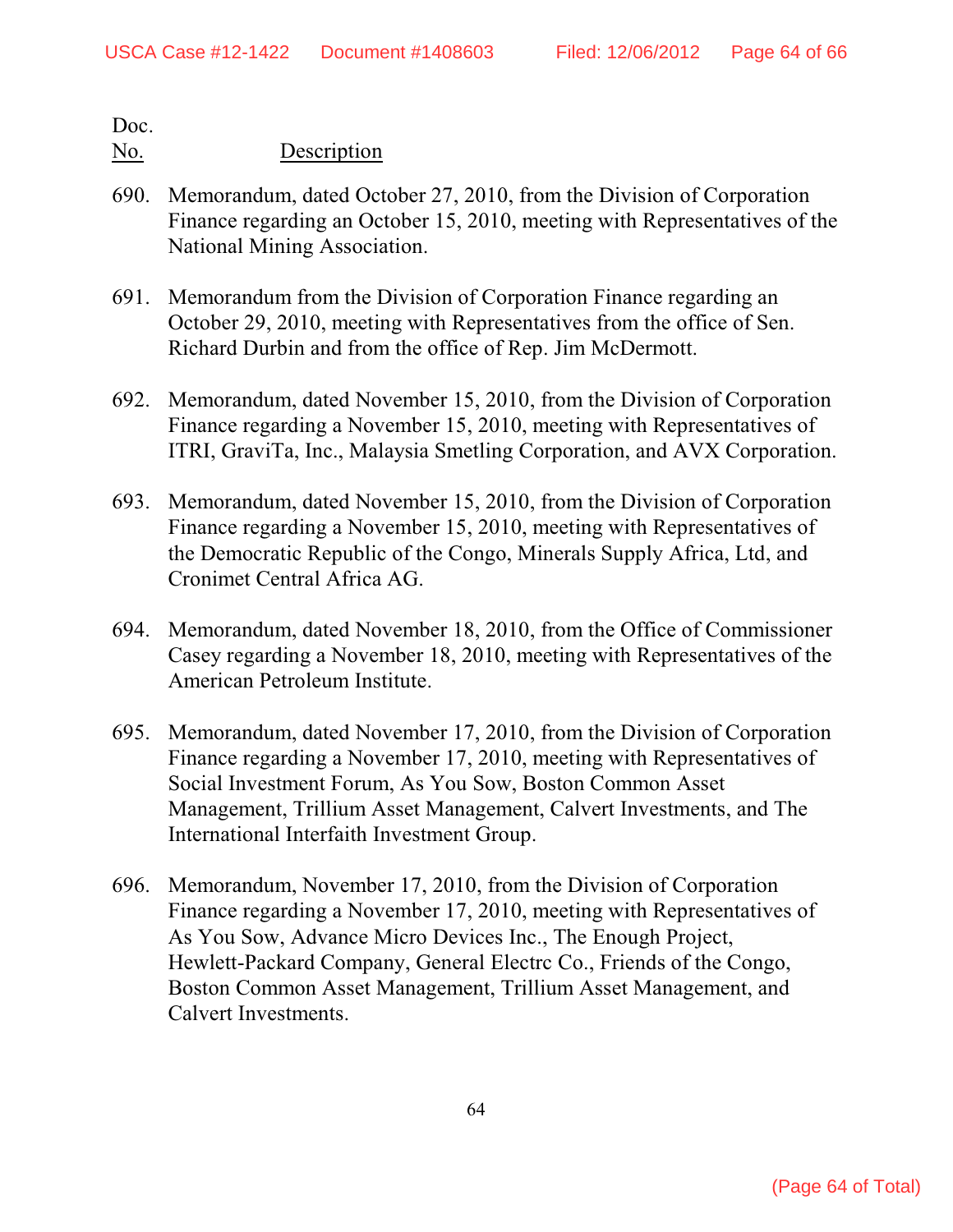- 697. Memorandum, dated November 18, 2010, from the Division of Corporation Finance regarding a November 18, 2010, meeting with Representatives of Retail Industry Leaders Association, Costco Wholesale Corp., Target Corp., Best Buy Co., Inc., J.C. Penney Company, Inc., Wal-Mart Stores, Inc., and Lowe's Companies, Inc.
- 698. Memorandum, dated November 18, 2010, from the Office of the Chairman regarding a November 18, 2010, meeting with Representatives of The Enough Project, Grassroots Reconciliation Group, and DLA Piper.
- 699. Memorandum, dated November 30, 2010, from the Office of Commissioner Luis A. Aguilar regarding a November 19, 2010, meeting with Representatives of The American Petroleum Institute.
- 700. Memorandum, dated December 2, 2010, from the Office of Commissioner Elisse B. Walter regarding a December 2, 2010, meeting with Representatives of the Information Technology Industry Council, Apple Inc., Motorola, Inc., and Covington & Burling LLP.
- 701. Memorandum, dated December 2, 2010, from the Division of Corporation Finance regarding a December 2, 2010, meeting with Representatives of The Densus Group.
- 702. Memorandum, dated December 6, 2010, from the Office of Commissioner Paredes regarding a December 3, 2010, meeting with Representatives of the Information Technology Industry Council, Apple Inc., Motorola, Inc., and Covington & Burling LLP.
- 703. Memorandum, dated September 12, 2011, from the Office of Commissioner Aguilar regarding a September 12, 2011, meeting with Representatives of Free the Slaves.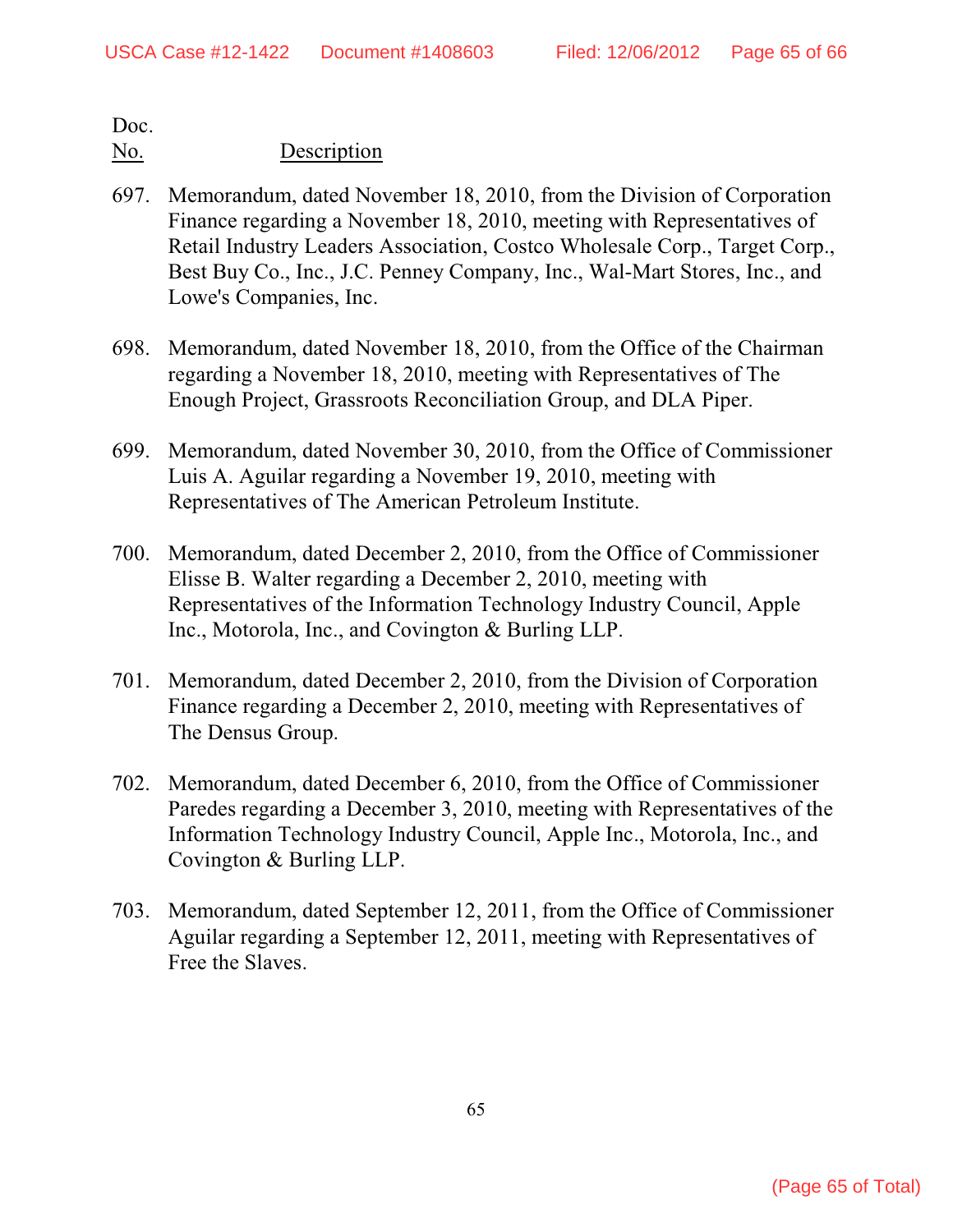$\sim$  760

The Corporation of

Doc. No. Description

to The

For the Commission, pursuant to delegated authority, by its Assistant

Secretary.

 $-2$ 

 $\sqrt{2}$ lJuin. Pituson

Dated: December 6, 2012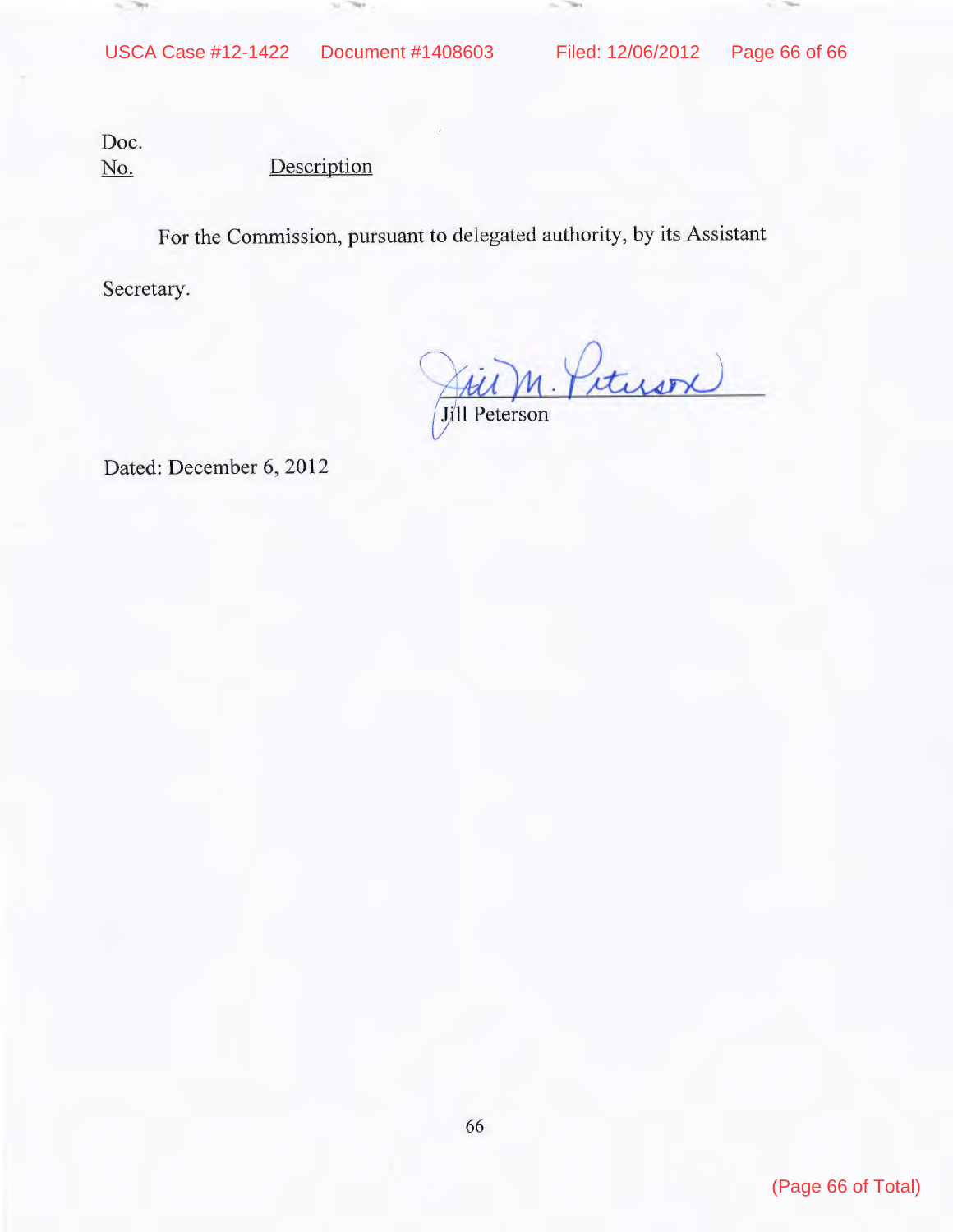# UNITED STATES COURT OF APPEALS FOR THE DISTRICT OF COLUMBIA CIRCUIT

| National Association of Manufacturers,               |  |             |
|------------------------------------------------------|--|-------------|
| Chamber of Commerce of the United                    |  |             |
| States of America,                                   |  |             |
| Business Roundtable,                                 |  |             |
| Petitioners,                                         |  |             |
|                                                      |  |             |
| V.                                                   |  | No. 12-1422 |
|                                                      |  |             |
| United States Securities and Exchange<br>Commission, |  |             |
|                                                      |  |             |
|                                                      |  |             |
| Respondent,                                          |  |             |
|                                                      |  |             |
| Amnesty International USA,                           |  |             |
|                                                      |  |             |
| Intervenor.                                          |  |             |
|                                                      |  |             |

# CERTIFICATE OF SERVICE

I hereby state that undersigned counsel has caused the Certificate Listing and Describing the Record before the Securities and Exchange Commission to be served on the following using the Court's electronic filing system:

Counsel of record for petitioners:

National Chamber National Association Sidley Austin LLP Litigation Center, Inc. of Manufacturers 1501 K Street, NW 1615 H Street, NW  $733\,10^{th}$  Street, NW Washington, DC 20005 Washington, D.C. 20062 Suite 700 202-736-8027 202-463-5337 Washington, DC 20001

Robin S. Conrad Quentin Riegel Peter D. Keisler 202-637-3000